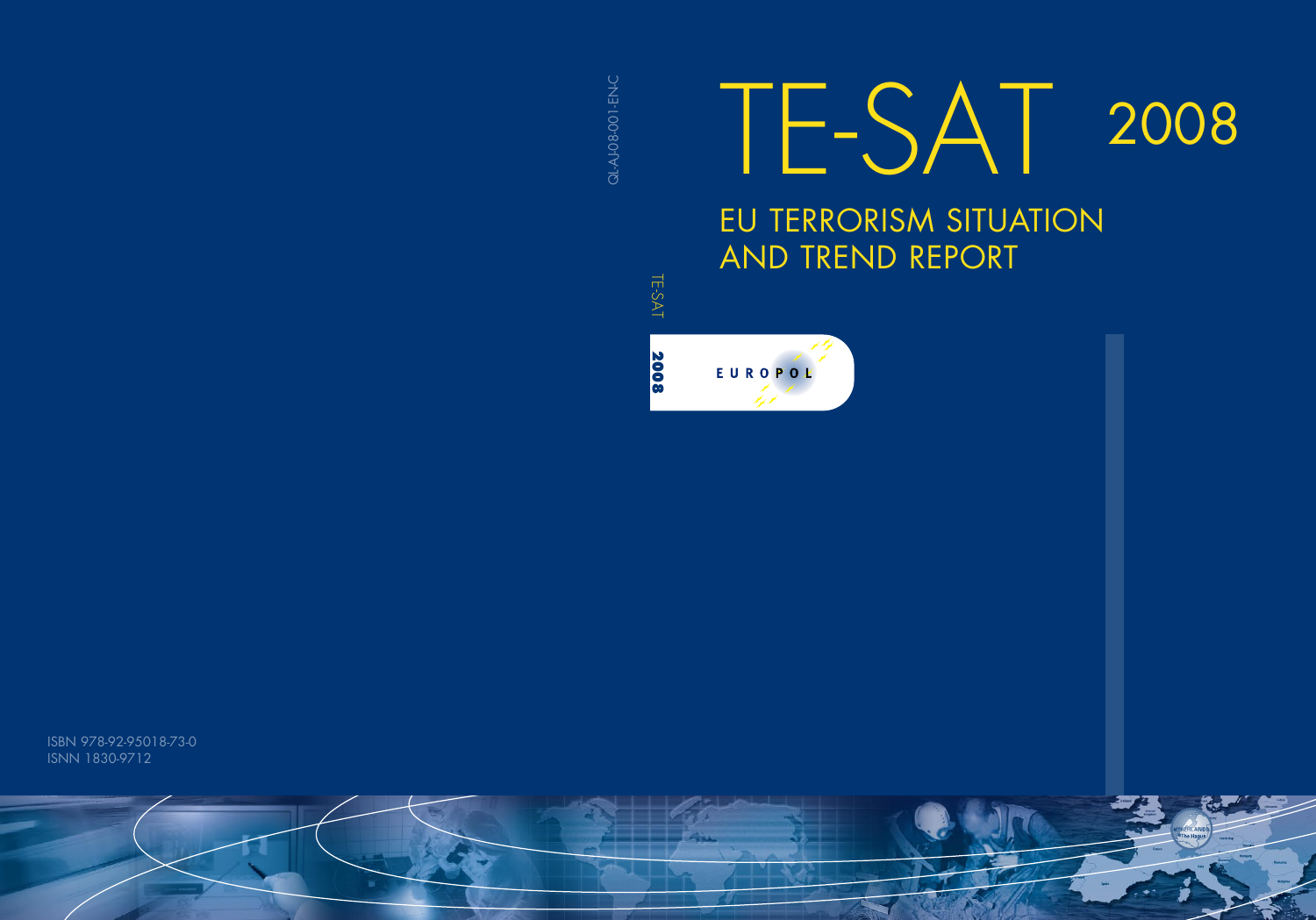

European Police Office TE-SAT 2008 - EU Terrorism Situation and Trend Report 2008 - 52 pp. - 297 x 210 mm

> ISBN 978-92-95018-73-0 ISNN 1830-9712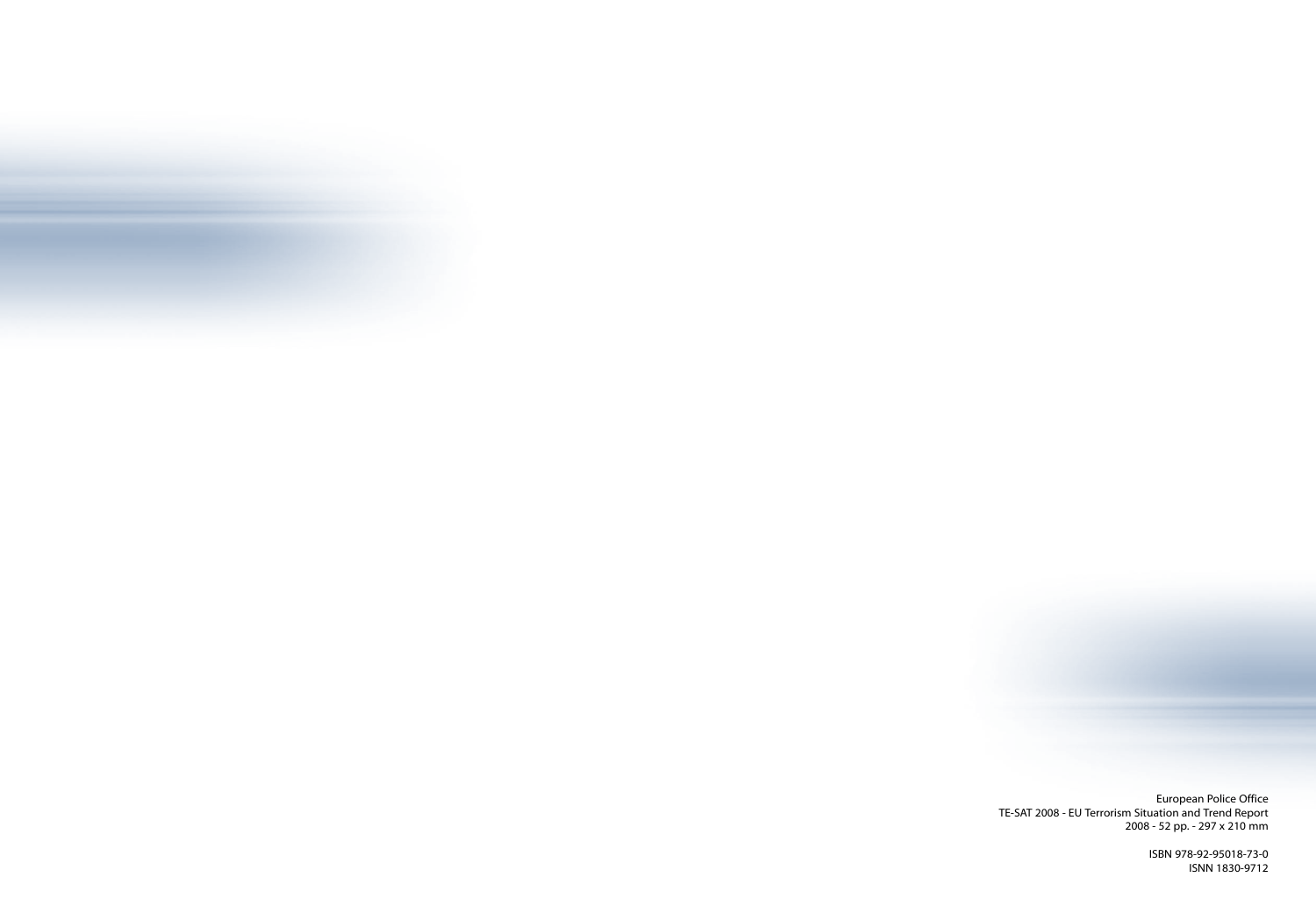# EU TERRORISM SITUATION 2008

# EUROPOŁ

AND TREND REPORT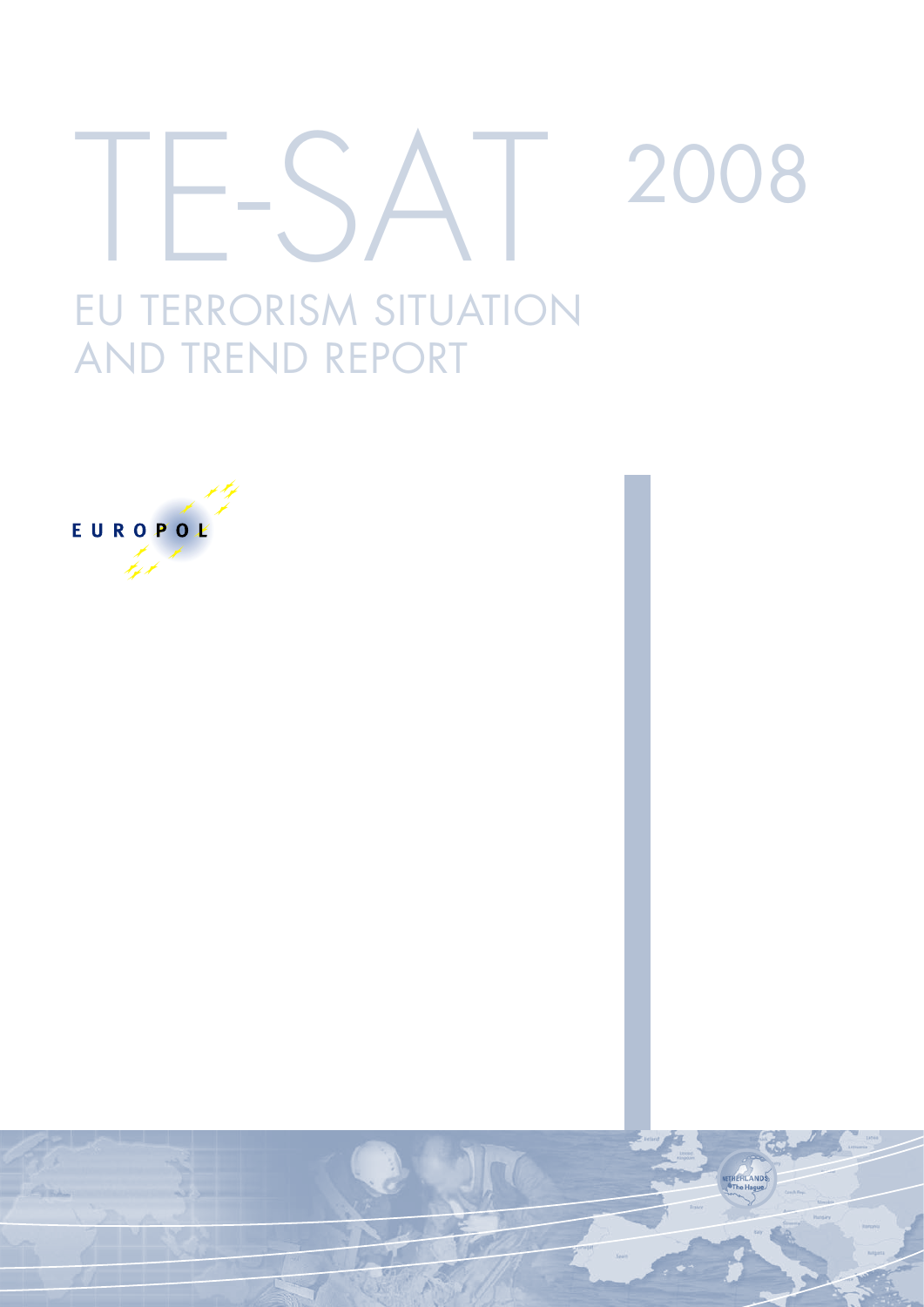### TE-SAT 2008



#### TE-SAT 2008 EU Terrorism Situation and Trend Report 2008

All rights reserved. No part of this publication may be reproduced or used in any form or by any means – graphic, electronic or mechanical, including photocopying, recording, taping or information storage and retrieval systems – without the permission of Europol.

Europol Corporate Communications Postbox 90850 2509 LW The Hague Netherlands

Tel. +31-70 302 50 00 Fax +31-70 345 58 96 E-mail: corporate.communications@europol.europa.eu Internet: http://www.europol.europa.eu

© European Police Office, 2008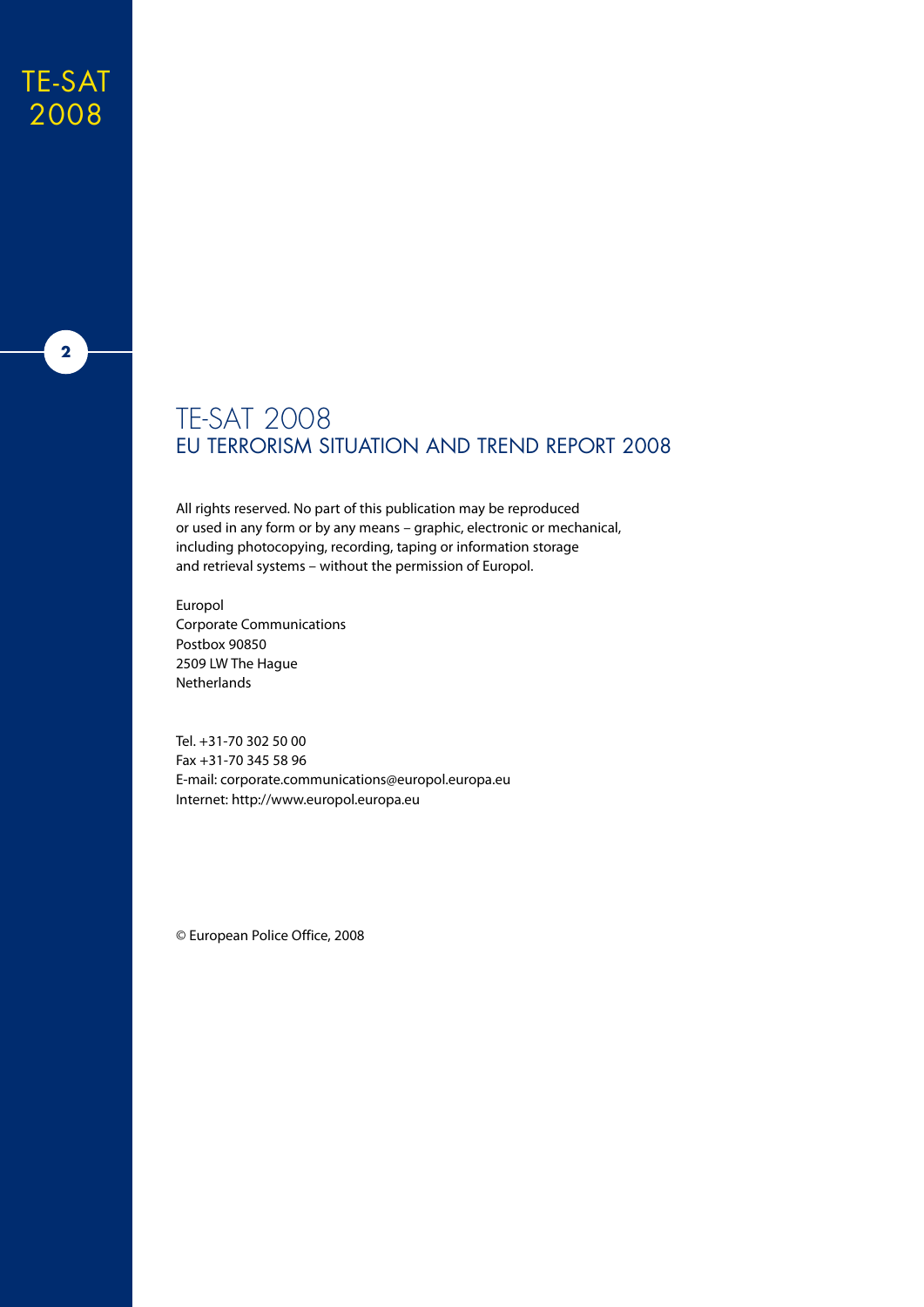# TABLE OF CONTENTS

|                 | 1. Foreword by the Director                   | 5              |
|-----------------|-----------------------------------------------|----------------|
| 2. Introduction |                                               | 6              |
|                 | 3. TE-SAT 2008 Methodology                    | $\overline{z}$ |
| 3.1.            | Definitions                                   | $\overline{7}$ |
| 3.2.            | TE-SAT 2008 Data                              | 8              |
|                 | 4. Overview of the Situation in the EU 2007   | 10             |
| 4.1.            | <b>Terrorist Attacks</b>                      | 10             |
| 4.2.            | <b>Arrested Suspects</b>                      | 11             |
| 4.3.            | <b>Convictions and Penalties</b>              | 12             |
| 4.4.            | <b>Key Findings</b>                           | 16             |
|                 | 5. Islamist Terrorism                         | 17             |
| 5.1.            | <b>Terrorist Attacks</b>                      | 17             |
| 5.2.            | <b>Arrested Suspects</b>                      | 18             |
| 5.3.            | <b>Terrorist Activities</b>                   | 20             |
| 5.4.            | Situation outside the EU                      | 24             |
| 5.5.            | <b>Key Findings</b>                           | 26             |
|                 | 6. Ethno-Nationalist and Separatist Terrorism | 28             |
| 6.1.            | <b>Terrorist Attacks</b>                      | 28             |
| 6.2.            | <b>Arrested Suspects</b>                      | 30             |
| 6.3.            | <b>Terrorist Activities</b>                   | 32             |
| 6.4.            | <b>Key Findings</b>                           | 33             |
|                 | 7. Left-Wing and Anarchist Terrorism          | 34             |
| 7.1.            | <b>Terrorist Attacks</b>                      | 34             |
| 7.2.            | Arrested Suspects and Terrorist Activities    | 36             |
| 7.3.            | <b>Key Findings</b>                           | 37             |
|                 | 8. Right-Wing Terrorism                       | 38             |
| 8.1.            | <b>Key Findings</b>                           | 39             |
|                 | 9. Single Issue Terrorism                     | 40             |
| 9.1.            | <b>Key Findings</b>                           | 41             |
| 10. Trends      |                                               | 42             |
|                 |                                               |                |

TE-SAT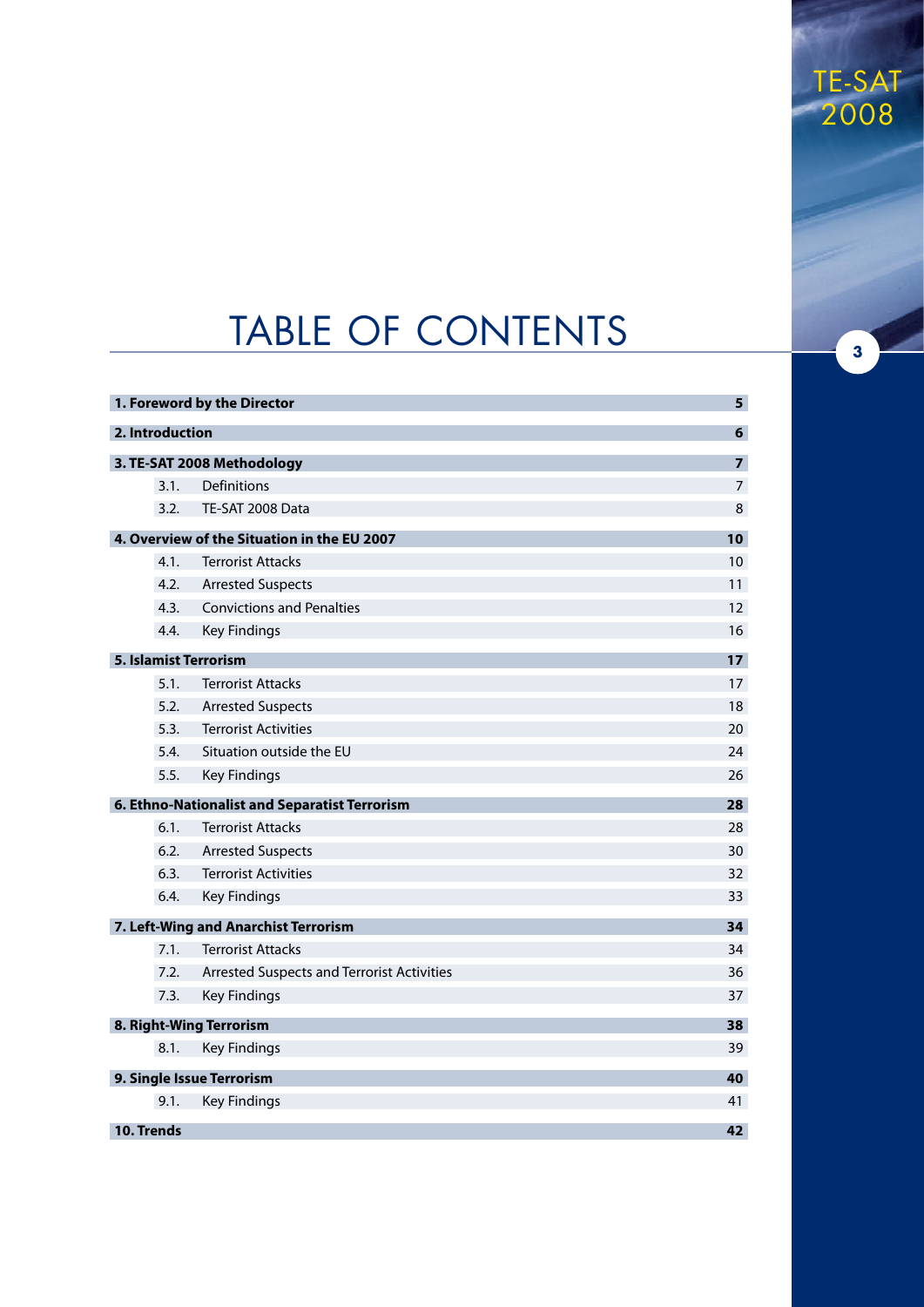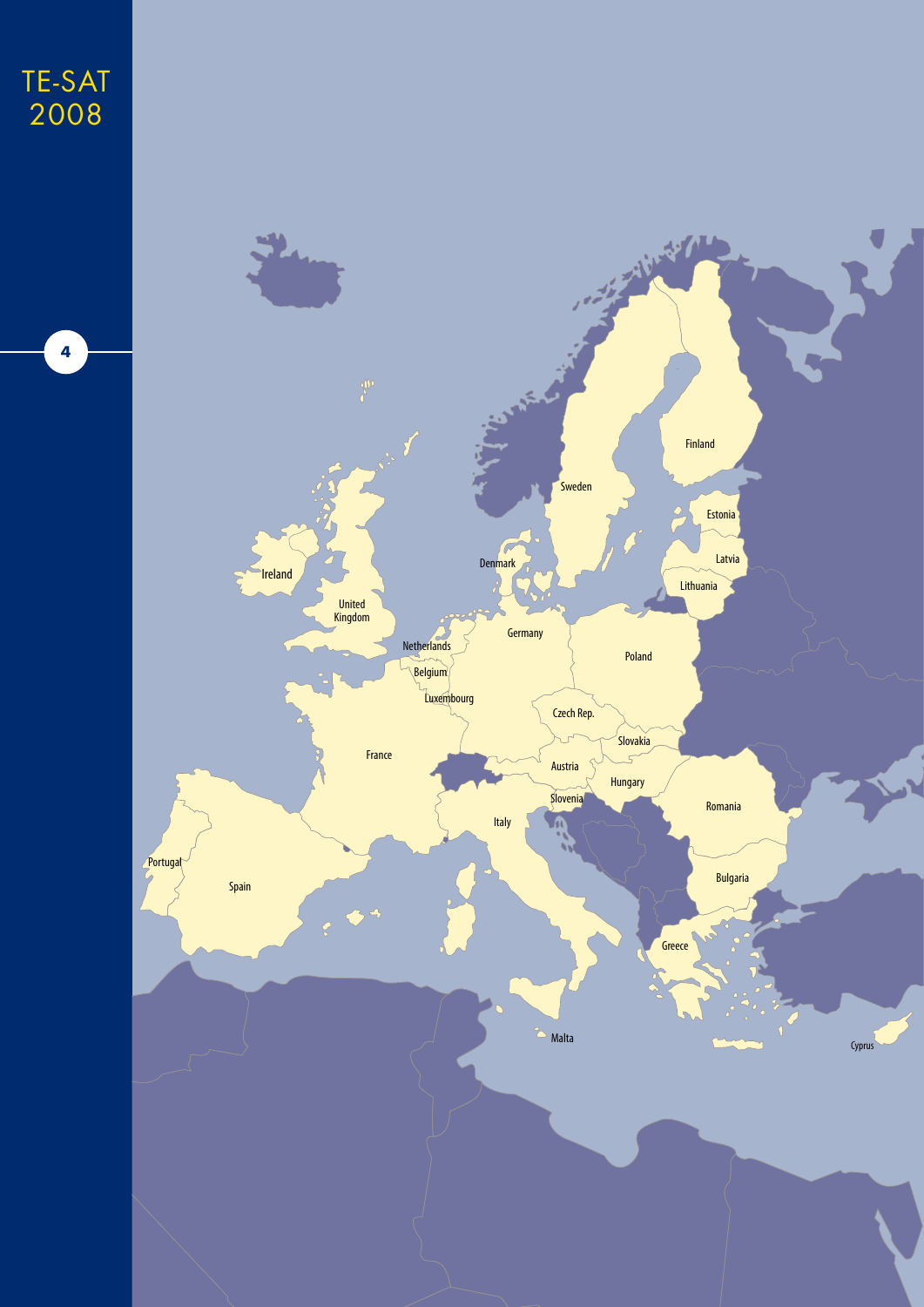# 1. Foreword by the Director

TE-SAT 2008

**5**



Europol, the European Police Office, was created by the member states of the European Union as the central hub for the exchange and analysis of law enforcement information. Its existence is proof that the cooperation between member

states in creating a single area of freedom, security and justice has reached a new multilateral level.

Working in close cooperation with the member states, Europol is in a unique position to provide an overview of the security situation in the European Union. Two annual public awareness reports are produced by Europol: the EU Organised Crime Threat Assessment (OCTA) and the Terrorism Situation and Trend Report (TE-SAT). Both have become important awareness tools for decision makers at European level.

The TE-SAT is a forward-looking document. Its aim is not only to describe the situation in the European Union regarding terrorism and related phenomena, but also to identify trends. For the first time since the adoption of a new methodology in 2006, TE-SAT 2008 offers the possibility to compare the findings of one year with those of the previous year.

As an annual product, the TE-SAT is still in its infancy. Nevertheless, awareness in the member states about the importance of such a tool is growing. It is my pleasure to note that contributions for TE-SAT

2008 have increased significantly in quantity and quality. I would like to thank the member states and Eurojust for their continuing commitment and cooperation.

Terrorism manifests itself in a variety of ways and has been an issue in the EU for many years. The impact of terrorist attacks became obvious again in 2007 with the murder of two Spanish police officers in France by the Basque separatist terrorist group ETA. Our thoughts are with their families.

The overall threat to the member states from terrorism remains serious, as demonstrated by the failed attacks in London and Glasgow and the disrupted plots in Germany and Denmark. The transnational nature of this threat requires an EU-wide response. In order to effectively meet the challenge of counter-terrorism in the EU, the member states must continue to develop robust cooperation and coordination networks to facilitate information exchange and to assist in our understanding of the challenges that face us.

I would like to take this opportunity to express my gratitude to the Portuguese and Slovenian Presidencies as well as to Eurojust and SitCen for their support and valuable contribution to the project throughout the year.

Units Peaker

**Max-Peter Ratzel** Director of Europol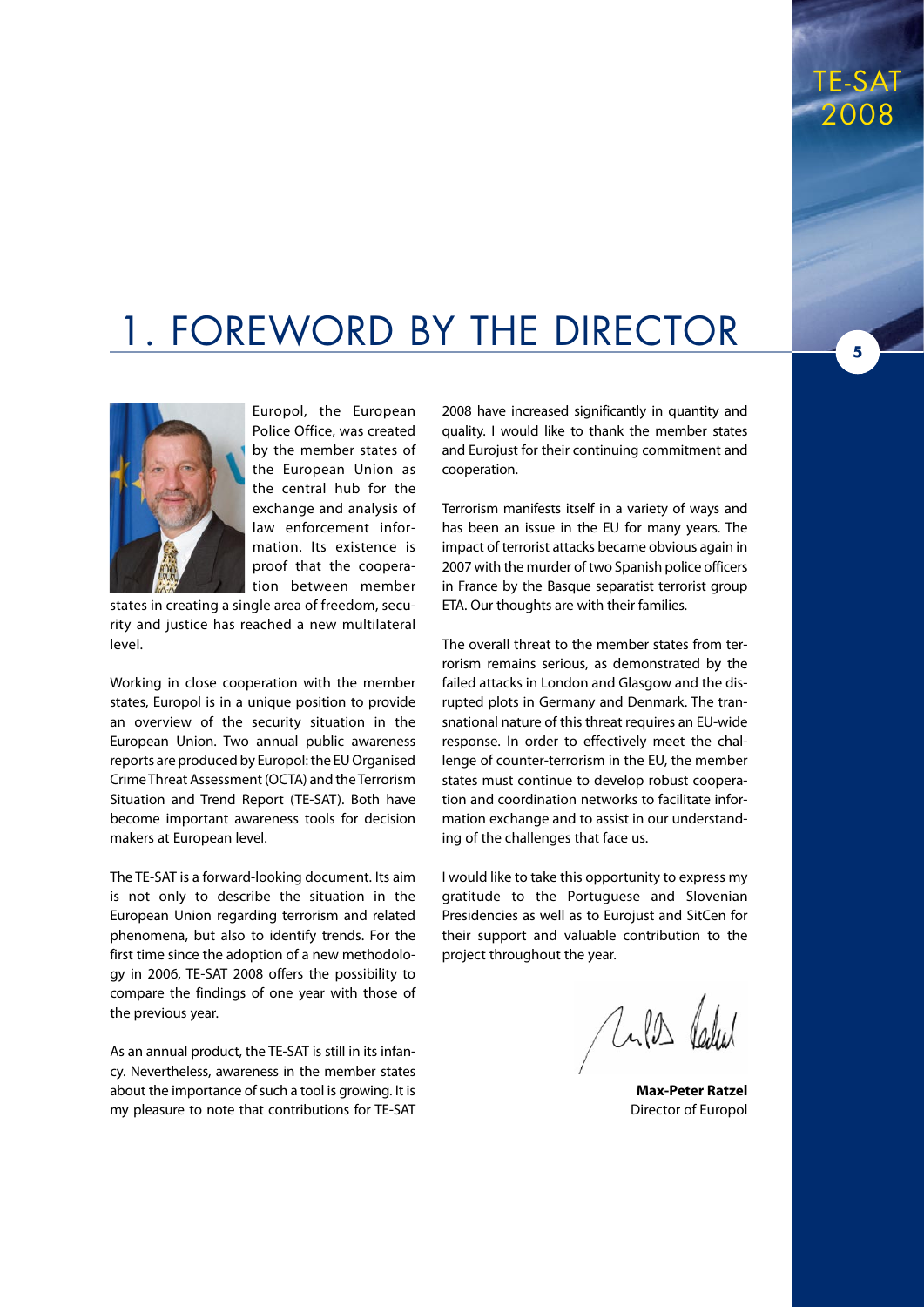# 2. Introduction

The EU Terrorism Situation and Trend Report (TE-SAT) was established in the aftermath of the 11 September 2001 attacks in the United States as a reporting mechanism from the EU Council's Terrorism Working Party (TWP) to the European Parliament. The first five editions of the TE-SAT were presented by the respective Presidencies of the EU Council, "based on a file and on the analyses supplied by Europol" from member states' contributions.1

TE-SAT

2008

**6**

At the beginning of 2006, Europol proposed to widen the data collection for the TE-SAT in order to enhance the quality of the report. The proposal was endorsed by the Justice and Home Affairs Council on 1 and 2 June 2006, and TE-SAT 2007 was based on a new methodology developed by Europol in consultation with the advisory board of 2006, consisting of the Finnish and German Presidencies, Eurojust and SitCen (the EU Joint Situation Centre).<sup>2</sup>

For TE-SAT 2008, the scope of the report has been slightly modified regarding the qualitative data, allowing the member states to report on criminal acts committed by extremists. This change has been made in consultation with the advisory board of TE-SAT 2008, consisting of the Portuguese and Slovenian Presidencies, Eurojust and SitCen.

In accordance with ENFOPOL 65 (8196/2/06), the TE-SAT is an unclassified annual document which provides information on the phenomenon of terrorism in the EU. The TE-SAT discusses terrorism from a law enforcement point of view, i.e. as a "crime", although terrorism is fundamentally a political phenomenon driven by political motives and oriented toward political ends.

The TE-SAT is a situation report which describes and analyses the outward manifestations of terrorism, i.e. terrorist attacks and activities. It neither attempts to analyse the root causes of terrorism nor to assess the threat posed by terrorism. Furthermore, the TE-SAT does not assess the impact or effectiveness of counter-terrorism policies and law enforcement measures taken, despite the fact that they form an important part of the phenomenon.

The TE-SAT is an EU report and, as such, aims at providing an overview of the situation in the EU rather that describing the situation in individual member states. It seeks to establish basic facts and figures regarding terrorist attacks, arrests and activities in the EU.

The TE-SAT is also a trend report. Since a trend can be defined as a general tendency in the way a situation is changing or developing, the TE-SAT is a forward-looking report. As TE-SAT 2007 was the first report based on the new methodology, no comparison with previous years was possible. Consequently, TE-SAT 2008 is the first edition that attempts an analysis of trends.

The TE-SAT is based mainly on information contributed by the member states concerning and resulting from criminal investigations into terrorist offences. The TE-SAT does not contain information which is classified or which could jeopardise ongoing investigations.

ENFOPOL 41 REV 2 (8466/2/01).

SitCen monitors and assesses events and situations worldwide with a focus on potential crisis regions, terrorism and WMD proliferation.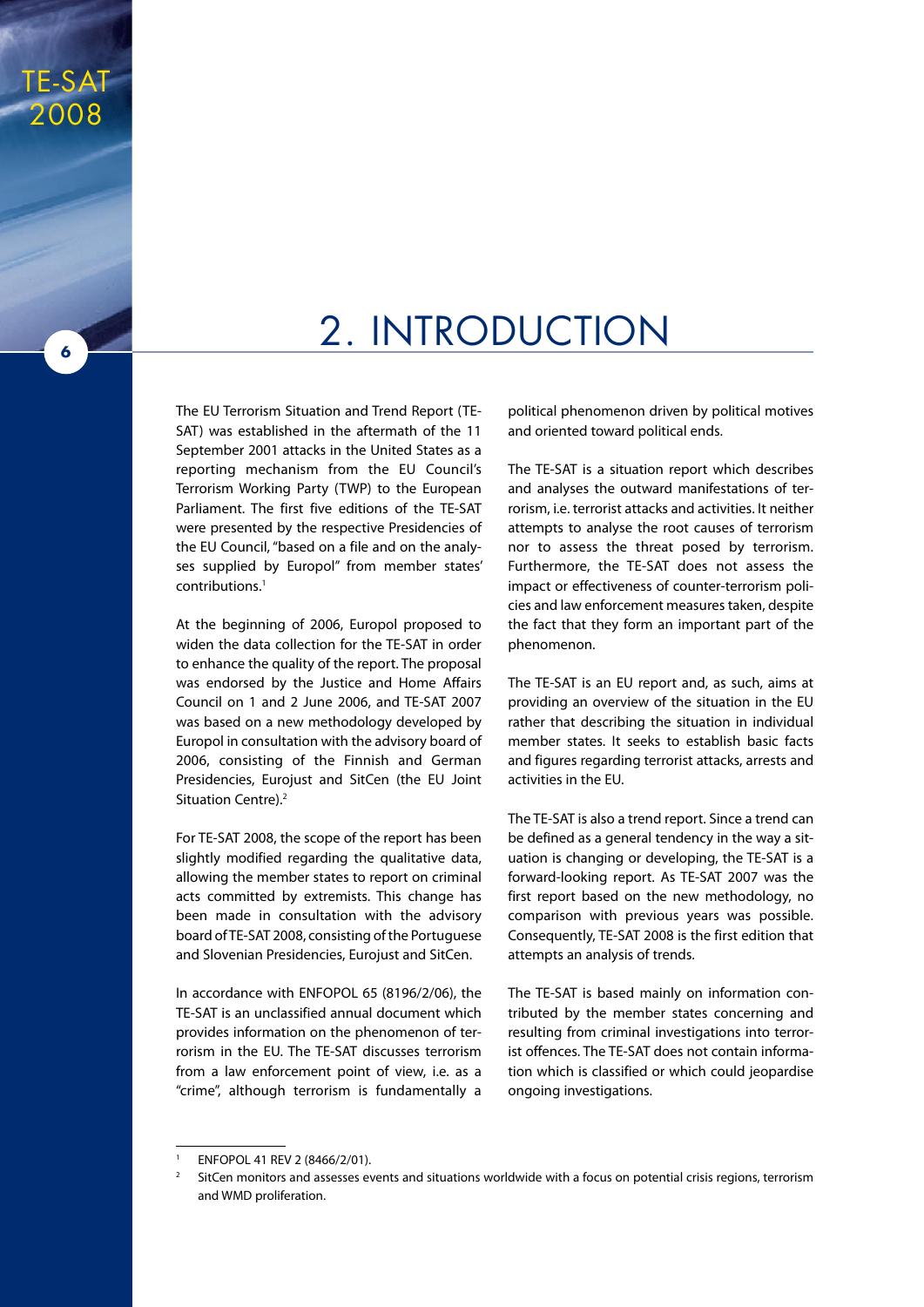**7**

# 3. TE-SAT 2008 Methodology

#### 3.1. Definitions

#### **Terrorism**

Terrorism is not an ideology or movement, but a tactic or a method for attaining political goals. This view is also reflected in the Council Framework Decision of 13 June 2002 on combating terrorism  $(2002/475/JHA).<sup>3</sup>$  All member states had to align their national legislation with this Framework Decision by 31 December 2002. At the end of November 2007, the EU Counter-Terrorism Coordinator reported to the European Council that, apart from Slovakia, all member states had fully completed the implementation. In Slovakia, the Framework Decision was partially implemented with the exception of the provisions concerning the liability of legal persons.4

An overview of the legislation on terrorism, or current proposals of legislation, regarding the ten countries which provided information on court cases to Eurojust is described in Annex 3.

Whereas the member states have harmonised their national legislation with the provisions of the Framework Decision, the definition of terrorist acts provided in Article 1 of the Decision includes elements, such as the impact of the act concerned, which are open to interpretation. **For practical reasons, the data collected for TE-SAT 2008 relies on the member states' definitions of terrorist offences.**

TE-SAT 2007 restricted its reporting purely to terrorism, disregarding extremism. The disparities currently existing between the member states

with regard to the crime areas which are defined as terrorism or extremism, respectively, were reflected in the contributions to the report. As a result, the European scope of the crime areas could not be fully described. For TE-SAT 2007 this was especially true for left-wing and right-wing terrorism. For TE-SAT 2008, this problem would also have affected the reporting on the new category of single issue terrorism.

TE-SAT 2008 continues to focus on terrorism. Although not all forms of extremism sanction the use of violence, extremism as a phenomenon may be related to terrorism and exhibit similar behavioural patterns. **Criminal acts committed by extremists, with the potential to seriously destabilise or destroy the fundamental political, constitutional, economic or social structures of a country** will consequently be included in TE-SAT 2008 if reported by the member states.

In TE-SAT 2008, this methodological modification only applies to the qualitative part. **With regard to the quantitative part, the member states were again asked to provide data on arrests, attacks and activities defined as terrorism at national level**.

The member states have been asked to contribute data on all individuals arrested for terrorism offences in the course of 2007. **"Arrests" refers to judicial arrests warranted by a prosecutor or investigating judge, whereby a person is detained for questioning on suspicion of committing a criminal offence for which detention is permitted by national law**. That the person

<sup>3</sup> An outline of this Council Decision is included in the Annex 2.

<sup>4</sup> An amendment of the Criminal Code is in preparation in Slovakia and will comprise specific provisions on this aspect.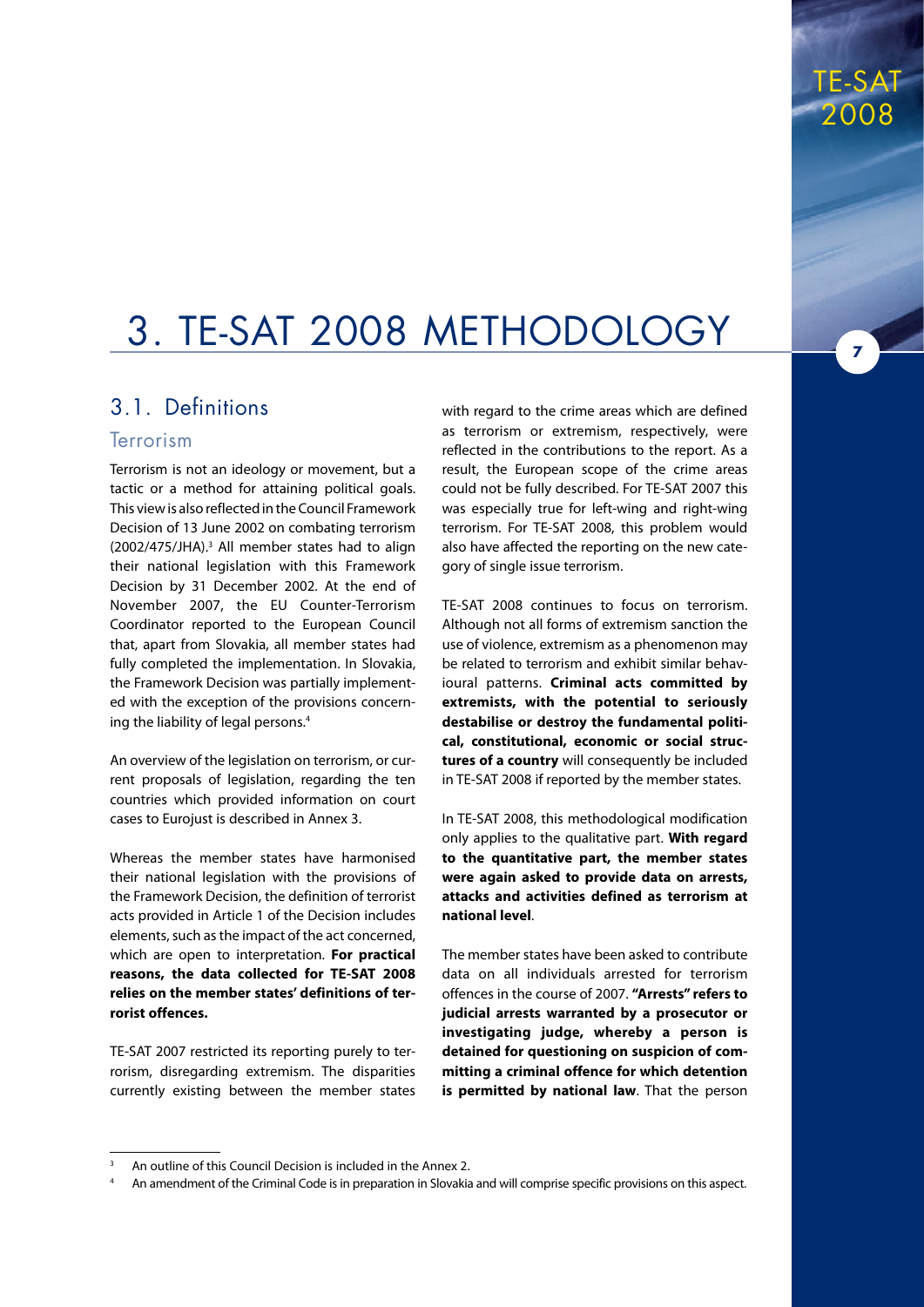

**8**



**Attacks have been reported by member states as failed, foiled or successfully executed**. The category "reported activities" relates to terrorist activities investigated as such in the member states.

#### Types of Terrorism

Terrorist organisations in the TE-SAT are categorised by their source of motivation. However this is not always an easy task, as many groups have a mixture of motivating ideologies, although usually one ideology or motivation dominates. The choice of categories used in the TE-SAT is pragmatic and reflects the current situation in the EU. The categories are not necessarily mutually exclusive.

**Islamist terrorism** is motivated either in whole or in part by an abusive interpretation of Islam; the use of violence is regarded by its practitioners as a divine duty or sacramental act.<sup>5</sup>

#### **Ethno-nationalist and separatist terrorist groups**,

such as Euskadi Ta Askatasuna (ETA), Kurdistan Workers' Party (PKK/KONGRA-GEL) and Real Irish Republican Army (RIRA), seek international recognition and political self-determination. They are motivated by nationalism, ethnicity and/or religion.

**Left-wing terrorist groups**, such as the Revolutionary People's Liberation Army (DHKP-C), seek to change the entire political, social and economic system of a state according to an extremist leftist model. Their ideology is often Marxist-Leninist. The agenda of **anarchist terrorist groups**, such as the Unofficial Anarchist Federation (Federazione Anarchica Informale, FAI), is usually revolutionary, anti-capitalist and anti-authoritarian. Not all member states have distinguished between activities of left-wing and anarchist terrorist groups in their contributions. For this reason, both categories are discussed in the same chapter of this report.

**Right-wing terrorist groups** seek to change the entire political, social and economic system on an extremist rightist model. The ideological roots of European right-wing terrorism can usually be traced back to National Socialism.<sup>6</sup>

**Singe Issue Terrorism** is violence committed with the desire to change a specific policy or practice within a target society. The term is generally used to describe animal rights and environmentalist terrorist groups.<sup>7</sup>

#### 3.2. TE-SAT 2008 Data

The data collection for TE-SAT 2008 covered terrorist attacks, activities and arrests in the EU in 2007 and terrorist attacks outside the EU in which EU interests were affected. In addition, Eurojust collected data on prosecutions and convictions for terrorist offences in member states.

Both quantitative and qualitative data on terrorist attacks and activities was collected from the member states. Terrorism is not mass or collective violence but rather the work of small groups, however popular these groups may be. Even if supported by a larger organisation, the number of militants who engage in terrorism is usually very limited.<sup>8</sup> However, some aspects of the phenomenon, such as attacks and arrested suspects, can also be analysed with the use of quantitative research methods. Due to the relatively small number of investigations into terrorist activities reported by the member states, terrorist activities are analysed and described mainly with the help of qualitative data, although quantitative data was also collected to support the analytical work.

Europol extracted quantitative TE-SAT data on terrorist attacks and activities as well as on arrested suspects from reports on terrorist incidents contributed by the member states. The processed data was cross-checked and, in case of gaps, complemented by open source data systematically monitored, collected and processed by Europol.

<sup>5</sup> Compare to Hoffman, Bruce (2006) *Inside Terrorism*, pp. 83 and 89-97.

Their American counterparts, white supremacist groups, are often categorised as religious terrorists. See Hoffman, Bruce (2006) *Inside Terrorism*, p. 237.

<sup>7</sup> See Wilkinson, Paul (2001) *Terrorism versus democracy*, first edition, p 20.

<sup>8</sup> Crenshaw, Martha (2003) "Thoughts on Relating Terrorism to Historical Contexts", in *Terrorism in Context*, ed. Crenshaw, Martha (2003), pp. 3-26, esp. p. 4.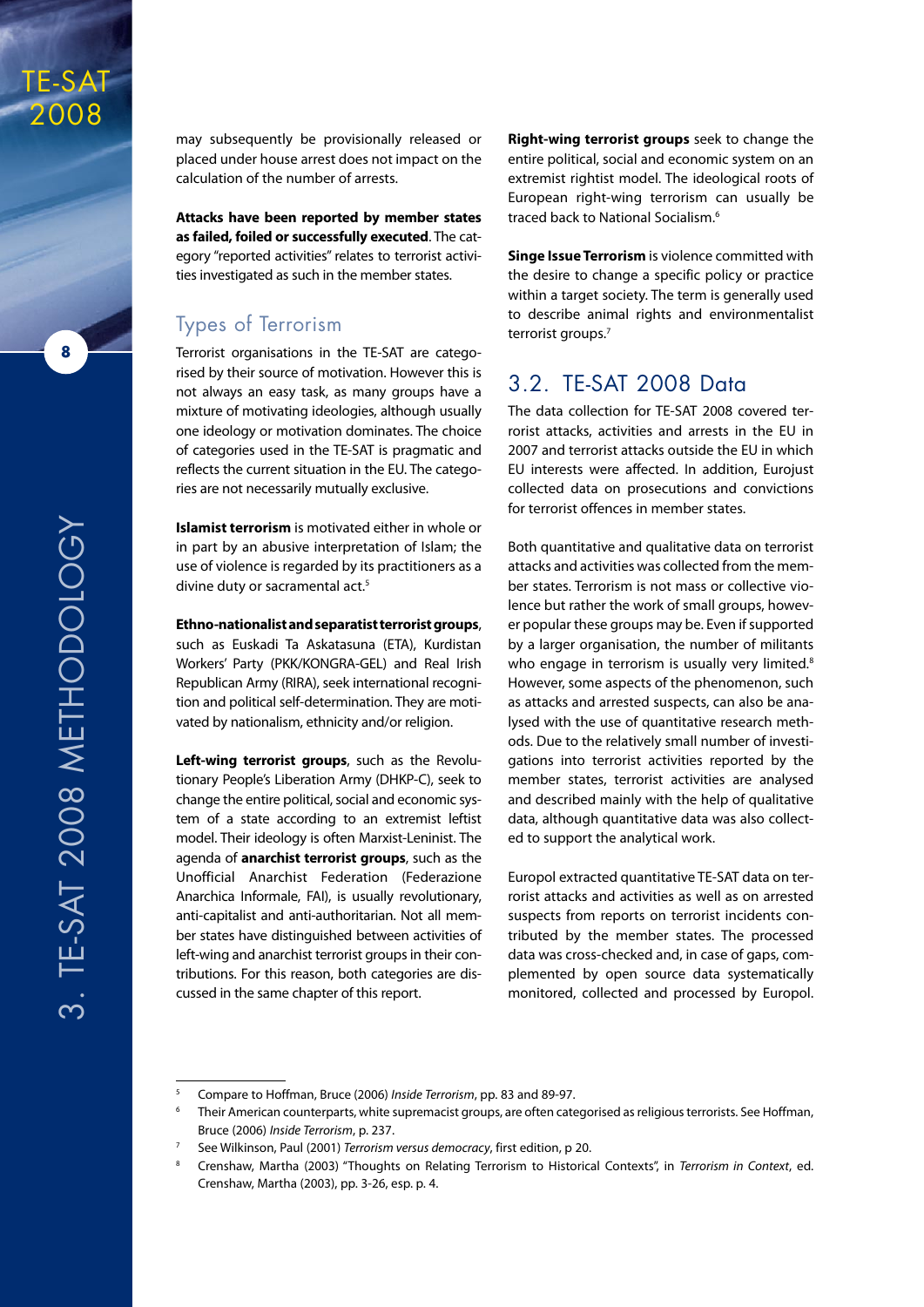After this, Europol requested the member states to validate their national data.

Eurojust collected data on the basis of the Council Decision of 20 September 2005 on the exchange of information and cooperation concerning terrorist offences (2005/671/JHA), according to which the member states are obliged to collect all relevant information concerning prosecutions and convictions for terrorist offences and send it to Eurojust.

According to the 2005 Council Decision, the information submitted to Eurojust is in relation to *final* convictions. If convictions in 2007 were appealed but came to a conclusion before the end of the year, Eurojust counted the proceedings as one.

Ten member states provided Eurojust with information on cases in their national courts: Belgium, Denmark, France, Germany, Greece, Ireland, Italy, the Netherlands, Spain and the UK. The UK was not able to provide a comprehensive overview for 2007 within the timeframe set, but most highlevel cases were included. Although some data is still lacking, the member states most affected by terrorist offences provided their contribution. In general, the contributions to Eurojust were of better quality compared to 2006 with a much higher level of detail.<sup>9</sup> Due to differences in the data contributed to Eurojust for 2006 and 2007, however, it was not always possible to compare the findings.

The aforementioned Council Decision 2005/671/ JHA also obliges the member states to collect all relevant information concerning and resulting from criminal investigations conducted by their law enforcement authorities with respect to terrorist offences and sets out the conditions under which this information should be sent to Europol. This information facilitates Europol's data collection for the TE-SAT only to a limited extent, as the TE-SAT does not contain information that may jeopardise ongoing investigations.

The data contributed by the member states to TE-SAT 2008 was generally of high quality with a high level of details. In addition to the quantitative contribution, all member states also provided Europol with a qualitative contribution.

The collected data for 2007 referred to a total of 583 attacks, 1044 arrested suspects and 331 convictions for terrorism charges in the EU. **It should** 

**be noted that the arrests and convictions may be related to terrorist offences that took place before 2007 and, consequently, may not be related to activities and attacks reported for the purpose of TE-SAT 2008.**

Although the member states' reporting on terrorist attacks, activities and arrests continues to vary in degree of elaboration, it can generally be stated that the data contributed by the member states for 2007 was more detailed than that for 2006. Concerning TE-SAT 2008, the main information gap is found in the number of fatalities and casualties in terrorist attacks. Regarding Islamist terrorism, reporting on group affiliation was generally missing. In a few cases, the type of terrorism was not specified. In the statistics, such cases were registered under the category "other".

Gaps in the data collected by Europol may be due to the fact that the investigations into the terrorist attacks or activities concerned are still ongoing. In addition, it is a well known fact that terrorist activities are not always prosecuted as terrorist offences. Furthermore, it seems likely that terrorist attacks and activities with perceived low and/or local impact remained underreported to Europol. It is not possible to track these investigations by monitoring open sources and include them in the data, as generally only the most "spectacular" cases, in particular as regards terrorist activities, are reported in the media.

As was the case for TE-SAT 2007, the UK was not able to provide Europol with comprehensive quantitative data for TE-SAT 2008. Nevertheless, two failed Islamist terrorist attacks in 2007 were contributed. As for the TE-SAT 2007, UK authorities contributed the total number of persons arrested under the Terrorism Act 2000 without any affiliation. The UK did, however, contribute a comprehensive qualitative report. TE-SAT 2008 describes and analyses the situation in the UK mainly based on this contribution.

Information on and analysis of Islamist activities on the Internet is the result of a project initiated at Europol in October 2004 within the framework of the second EU counter-terrorism task force and later transferred to Europol's counter-terrorism unit. The description and analysis of the situation outside the EU, both for separatist and Islamist terrorism, is mainly based on open sources.

TE-SAT 2008

<sup>9</sup> Contribution to the TE-SAT 2008: Eurojust.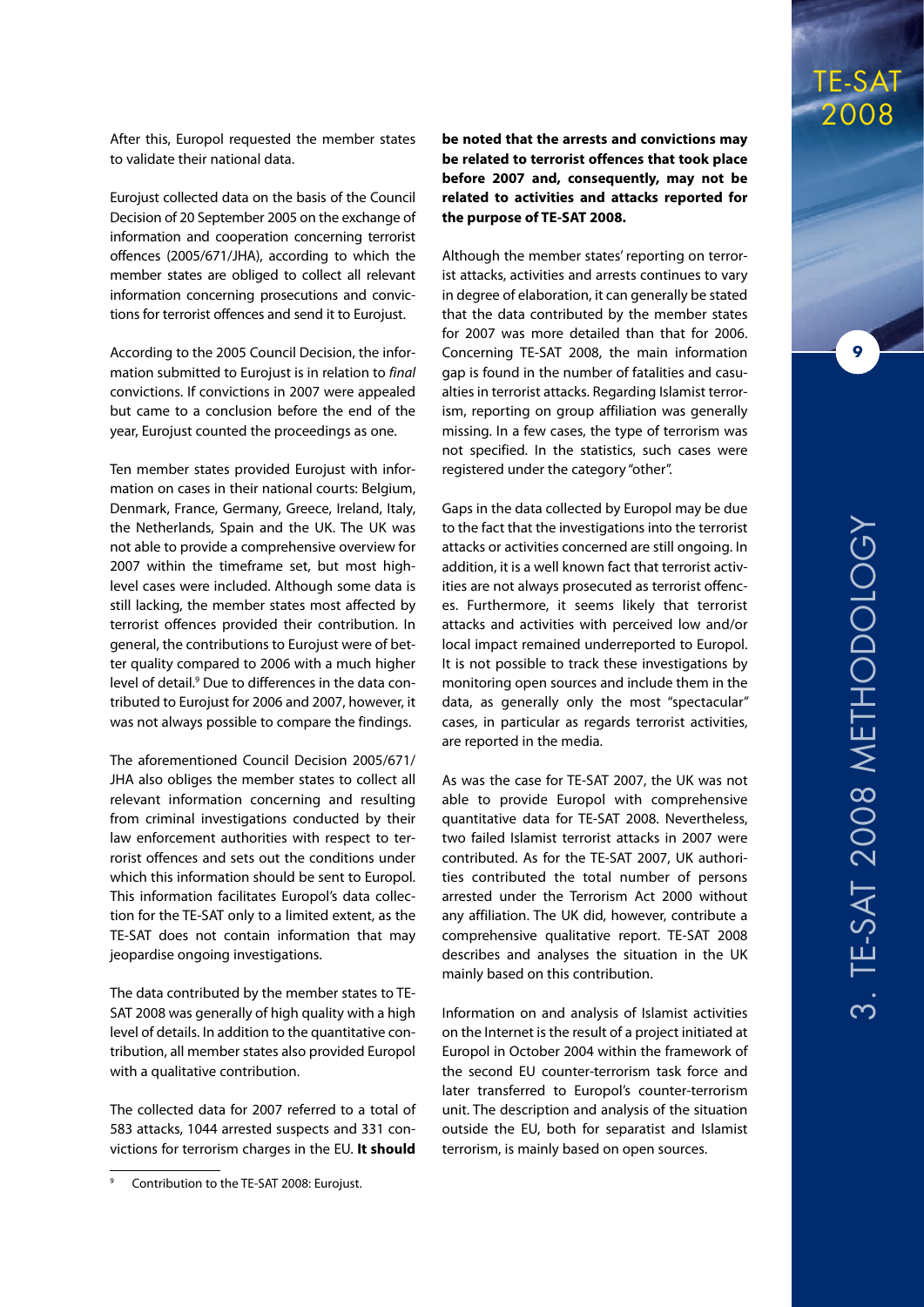## 4. Overview of the SITUATION IN THE EU 2007

#### 4.1. Terrorist Attacks

In 2007, nine member states reported a total of 583 failed, foiled or successfully executed attacks. This is a 24 percent increase from what was reported in 2006. Of the 583 attacks, 517 were claimed or attributed to separatist terrorist groups in Spain and France. The vast majority of these attacks were arson attacks aimed at causing material damage. Although the number of casualties and fatalities is limited, two persons were killed in an attack claimed by the Basque separatist terrorist group ETA.

With regard to Islamist terrorism, two failed and two attempted attacks were reported for 2007. As in 2006, failed or attempted Islamist terrorist attacks took place in the UK, Denmark and Germany. Police investigations into the attempted attacks in Denmark and Germany have shown that the intended targets were likely to be located on their national territory. The failed and attempted attacks mainly aimed at causing indiscriminate mass casualties.



**Figure 1: Number of failed, foiled and successfully executed attacks and number of arrests 2007 compared to 2006**

| <b>Member</b><br>state | <b>Islamist</b> | <b>Separatist</b> | <b>Left Wing</b> | <b>Right Wing</b> | <b>Single Issue</b> | <b>Not</b><br><b>Specified</b> | <b>Total 2007</b> |
|------------------------|-----------------|-------------------|------------------|-------------------|---------------------|--------------------------------|-------------------|
| <b>Austria</b>         | $\overline{0}$  | $\overline{0}$    | 1                | $\mathbf{0}$      | $\mathbf{0}$        | $\Omega$                       | 1                 |
| <b>Denmark</b>         | 1               | $\Omega$          | $\Omega$         | $\mathbf 0$       | $\Omega$            | $\Omega$                       |                   |
| <b>France</b>          | $\overline{0}$  | 253               | $\Omega$         | $\mathbf{0}$      | $\mathbf{0}$        | 14                             | 267               |
| Germany                | 1               | 15                | $\overline{4}$   | $\Omega$          | $\Omega$            | $\Omega$                       | 20                |
| Greece                 | $\Omega$        | $\Omega$          | $\overline{2}$   | $\mathbf{0}$      | $\Omega$            | $\Omega$                       | $\overline{2}$    |
| <b>Italy</b>           | $\mathbf 0$     | $\Omega$          | 6                | 0                 | $\Omega$            | 3                              | 9                 |
| <b>Portugal</b>        | $\mathbf{0}$    | $\Omega$          | $\Omega$         | $\mathbf{1}$      | $\mathbf{1}$        | $\Omega$                       | $\overline{2}$    |
| <b>Spain</b>           | $\mathbf 0$     | 264               | 8                | $\mathbf 0$       | $\Omega$            | $\overline{7}$                 | 279               |
| <b>UK</b>              | $\overline{2}$  | -                 |                  |                   |                     |                                | $\overline{2}$    |
| <b>Total</b>           | 4               | 532               | 21               | 1                 | 1                   | 24                             | 583               |

**Figure 2: Number of failed, foiled and successfully executed attacks in 2007 per member state and affiliation**

**10**

TE-SAT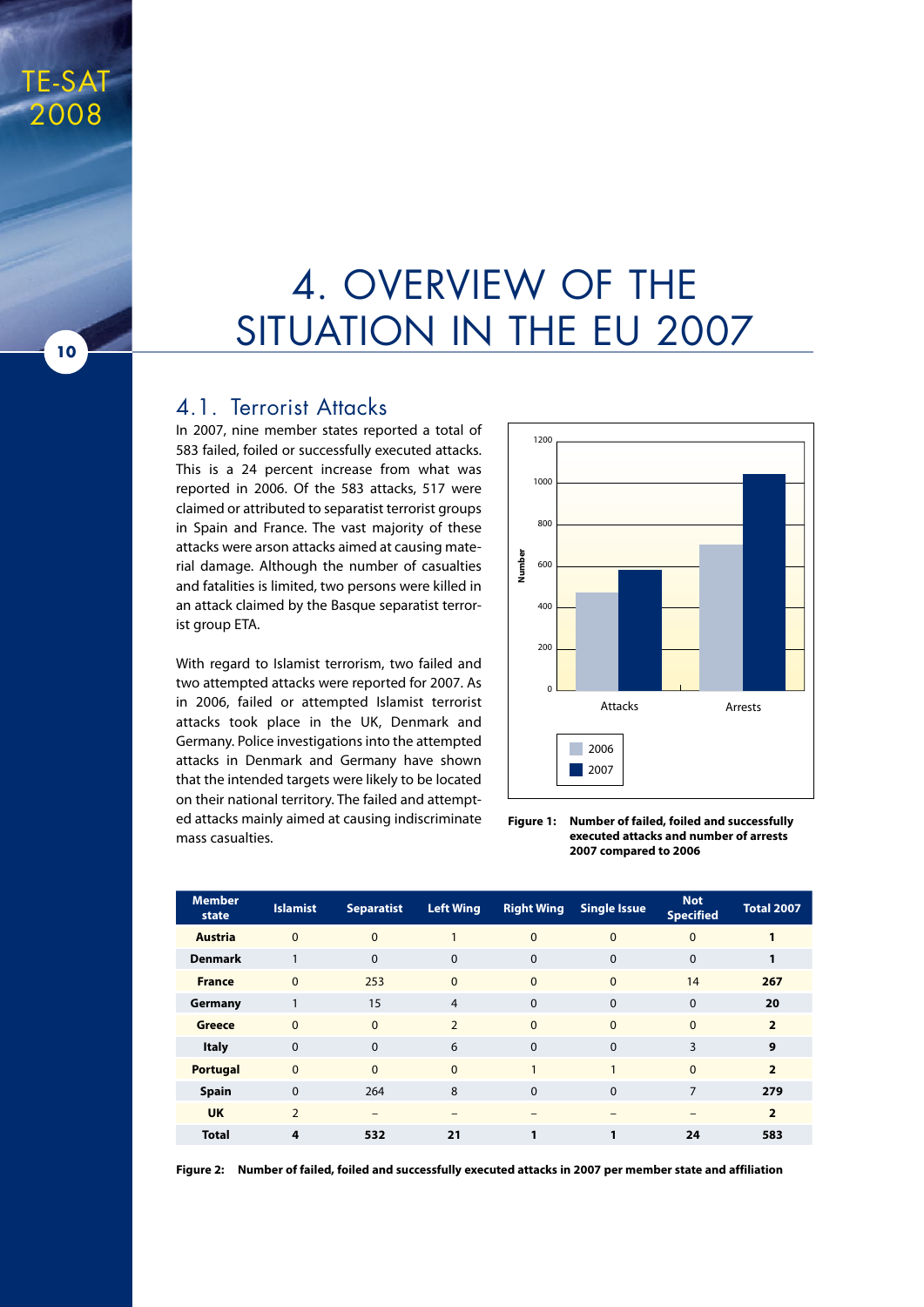Left-wing and anarchist groups were responsible for 21 attacks in the EU during 2007. The most affected countries were Italy followed by Spain. The vast majority of the attacks were successfully executed and aimed at governmental institutions or private businesses.

The majority of attacks related to right-wing organisations are contributed as extremism. One right-wing terrorist attack was reported for 2007, in Portugal.

Single issue terrorism was introduced as a new category for 2007. Although a number of incidents were attributed or claimed by animal rights and environmentalist extremist groups, only one was contributed as a terrorist attack.

A complete list of all contributed attack and arrest data for 2006 and 2007 can be found in Annex 4 and 5.

#### 4.2. Arrested Suspects

A total of 1044 individuals were arrested for terrorism-related offences in 2007. This is an increase of 48 percent compared to 2006. France, Spain and the UK have reported the largest number of arrests per member state.

The number of arrested suspects for separatist terrorism has more than doubled in comparison to 2006. This increase is mainly due to the vast increase in the number of arrests in France and Spain. In 2007, Spain saw a seven-fold increase in arrested suspects: from 28 in 2006 to 196 in 2007. France went from 188 people arrested in 2006 to 315 in 2007, an increase of almost 68 percent.

Concerning Islamist terrorism, the number of arrested individuals decreased compared to 2006. In 2007, 201 persons were arrested for Islamist terrorism, compared to 257 in 2006. This decrease can mainly be attributed to a 35 percent decrease in the number of arrested suspects reported by France.

| <b>Member state</b> | <b>Islamist</b>          | <b>Separatist</b> | <b>Left Wing</b>         | <b>Right Wing</b> | <b>Single Issue</b> | <b>Total 2007</b> |
|---------------------|--------------------------|-------------------|--------------------------|-------------------|---------------------|-------------------|
| <b>Austria</b>      | 5                        | $\mathbf{0}$      | $\mathbf{0}$             | $\overline{3}$    | $\mathbf{0}$        | 8                 |
| <b>Belgium</b>      | 9                        | $\mathbf{1}$      | $\mathbf 0$              | $\mathbf 0$       | $\mathbf 0$         | 10                |
| <b>Bulgaria</b>     | $\overline{4}$           | $\mathbf{0}$      | $\mathbf{0}$             | $\mathbf{0}$      | $\mathbf{0}$        | $\overline{4}$    |
| Cyprus              | $\overline{2}$           | $\mathbf 0$       | $\mathbf 0$              | $\mathbf 0$       | $\mathbf 0$         | $\overline{2}$    |
| <b>Denmark</b>      | 9                        | $\mathbf{0}$      | $\overline{0}$           | $\mathbf{0}$      | $\mathbf{0}$        | 9                 |
| <b>France</b>       | 91                       | 315               | 3                        | $\mathbf 0$       | $\mathbf 0$         | 409               |
| <b>Germany</b>      | $\overline{3}$           | 8                 | $\overline{4}$           | $\mathbf{0}$      | $\mathbf{0}$        | 15                |
| <b>Ireland</b>      | $\mathbf 0$              | 24                | $\mathbf 0$              | $\mathbf 0$       | $\mathbf 0$         | 24                |
| <b>Italy</b>        | 21                       | $\mathbf{0}$      | 23                       | $\Omega$          | $\mathbf{0}$        | 44                |
| Portugal            | $\mathbf{1}$             | $\mathbf 0$       | $\mathbf 0$              | 31                | $\mathbf 0$         | 32                |
| <b>Romania</b>      | $\mathbf{1}$             | $\overline{2}$    | $\mathbf{0}$             | $\mathbf{0}$      | $\mathbf{0}$        | $\overline{3}$    |
| <b>Slovakia</b>     | $\mathbf{1}$             | $\mathbf{1}$      | $\pmb{0}$                | $\mathbf 0$       | $\mathbf 0$         | $\overline{2}$    |
| <b>Spain</b>        | 48                       | 196               | 17                       | $\mathbf{0}$      | $\mathbf{0}$        | 261               |
| Sweden              | $\overline{2}$           | $\mathbf 0$       | $\mathbf 0$              | $\mathbf 0$       | $\mathbf 0$         | $\overline{2}$    |
| the Netherlands     | $\overline{4}$           | $\mathbf{1}$      | $\mathbf{1}$             | 10                | $\mathbf{0}$        | 16                |
| <b>UK</b>           | $\overline{\phantom{m}}$ | -                 | $\overline{\phantom{m}}$ | $\qquad \qquad -$ | -                   | 203               |
| <b>Total</b>        | 201                      | 548               | 48                       | 44                | $\mathbf 0$         | 1044              |

**Figure 3: Number of arrested suspects in 2007 per member state and affiliation**

### TE-SAT 2008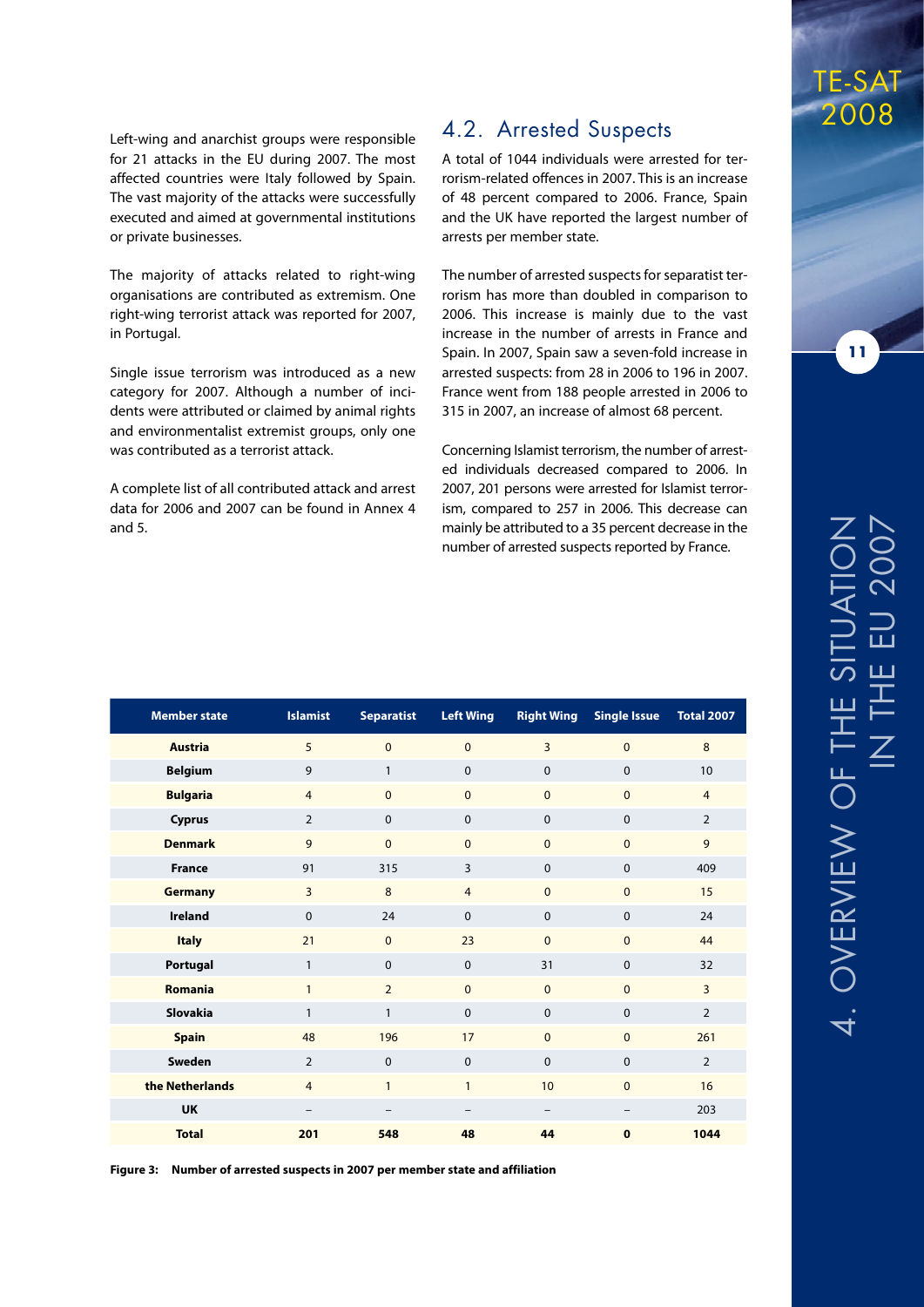

TE-SAT 2008



**Figure 4: Citizenship of arrested suspects in 2007**

However, the UK reported a 30 percent increase in arrested suspects. Although no affiliation could be assigned, UK authorities estimate that, out of the 203 persons arrested in 2007, the vast majority were in relation to Islamist terrorism.

At the time of their arrest, all suspects were between 17 to 72 years of age. The average age was 35 years, with two thirds of the arrested being between 23 and 43 years old. Persons arrested for anarchist and right-wing terrorism offences were generally younger than 30.

The vast majority of the arrested suspects were EU citizens. A large number of these were separatist terrorists arrested in France and Spain. Furthermore, an increasing number of the arrested suspects have the citizenship of the country of arrest.

As in 2006, the vast majority of suspects were arrested for membership of a terrorist organisation. Twenty-two percent were arrested for attackrelated crimes such as planning, preparing or executing an attack. As in 2006, financing, facilitation and recruitment continue to be activities of which the arrested are suspected. The number of suspects arrested for propaganda has increased. The suspects arrested for this offence are mainly linked to Islamist terrorism.

The number of women arrested for terrorism offences is still relatively low.<sup>10</sup> In 2007, ten percent of all arrested suspects were women. There is, however, a noticeable difference between the different types of terrorism, ranging from seven percent women among Islamist terrorists to fourteen percent among separatist terrorist groups. Eighty percent of all women arrested for terrorism were EU citizens.

#### 4.3. Convictions and **Penalties**

In the course of 2007, 418 individuals were tried on terrorism charges in the member states, in a total of 143 proceedings. No consistent information was available regarding the time that had elapsed between arrests, trial and date of conviction but, in general, it can be stated that the convictions relate to events which occurred before 2007.

Of the 418 individuals, 34 were women. The vast majority of these were charged in relation to separatist terrorism.

| <b>Member state</b> | 2006     | 2007     |
|---------------------|----------|----------|
| <b>Belgium</b>      | 24       | 5        |
| <b>Denmark</b>      | $\Omega$ | 11       |
| <b>France</b>       | 21       | 54       |
| Germany             | 16       | 7        |
| <b>Greece</b>       | $\Omega$ | 17       |
| <b>Ireland</b>      | $\Omega$ | 6        |
| <b>Italy</b>        | $\Omega$ | 47       |
| <b>Spain</b>        | 154      | 231      |
| <b>Sweden</b>       | 3        | $\Omega$ |
| the Netherlands     | 20       | 8        |
| <b>UK</b>           | 3        | 33       |
| <b>Total</b>        | 241      | 419      |

**Figure 5: Number of individuals tried for terrorism charges per member state11**

<sup>&</sup>lt;sup>10</sup> In the 2007 statistical data, the gender of only 8.5 percent of the arrested remained unknown, compared to 17 percent in 2006.

<sup>11</sup> The total number of 419 individuals tried (instead of 418) is caused by the fact that one individual was tried in both Italy and Spain.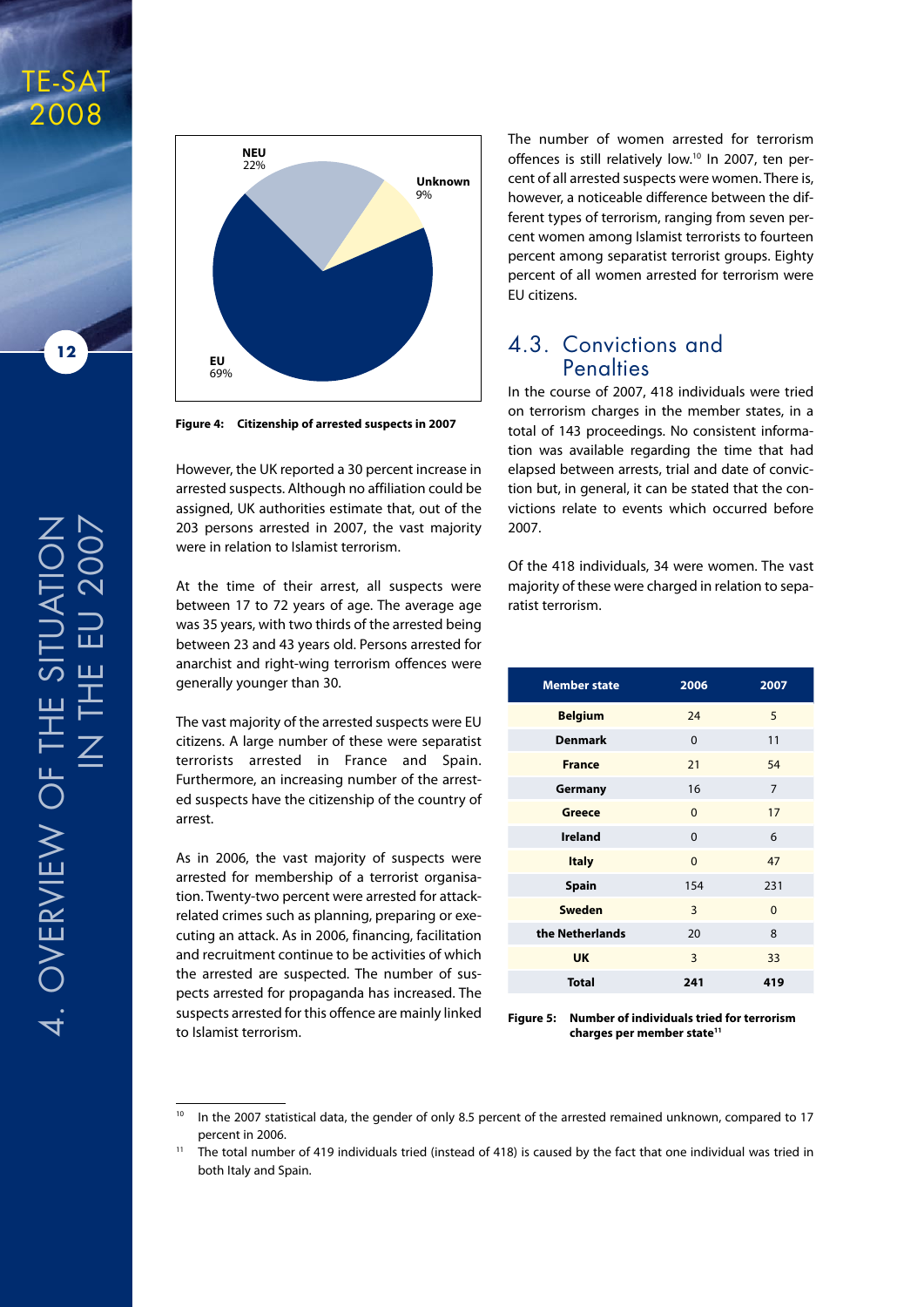The large difference in the number of individuals tried for terrorism charges in 2006 and 2007 can partly be explained by underreporting from the member states in 2006. Only eight member states contributed data in 2006, as opposed to ten member states in 2007.

Also noteworthy is the fact that trials with large groups of defendants took place in several countries in 2007. This was the case in Spain where 52 individuals were indicted in one trial. The trial concerning the 2004 Madrid bombings involved 29 defendants. In Italy, a court case involving 14 individuals came to its conclusion in December. In France, there were two cases against 16 and 11 individuals respectively, whilst all 17 individuals reported by Greece were tried in the same case.

Of a total of 143 court proceedings in 2007, 54 percent were related to separatist terrorism, whilst 38 percent were related to Islamist terrorism. Only one trial in 2007 concerned right-wing terrorism. This trial confirmed the sentence imposed on an individual previously convicted of the bombing of the Bologna railway in 1980.

The court proceedings resulted in 449 verdicts. The number of verdicts does not correlate directly to the number of suspects tried for terrorism charges as some suspects received more than one sentence in separate court proceedings. This applies in particular to Spain where 231 suspects received a total of 255 verdicts. These verdicts were mainly related to Basque separatist terrorism.

All verdicts reported by Belgium, Germany and the UK were related to Islamist terrorism. In Italy, this was the case for 44 of 47 reported verdicts.

Of the total of 449 verdicts in 2007, 331 were convictions. Eight of the thirty-four women tried for terrorism charges were acquitted. The percentage of acquittals increased from 15 percent in 2006 to 26 percent in 2007. This increase may be explained by law enforcement authorities working to disrupt terrorist plots at an early stage in order to avoid casualties or destruction of infrastructure and properties. Individuals planning attacks and promoting terrorist crimes may have been brought before court before they were able to reach the stage of carrying out a successful terrorist attack. It is generally more difficult to produce evidence in court for intent, propaganda and planning than for the execution of attacks. See figure 7.

Court proceedings in relation to Islamist terrorism have the highest acquittal rate: 31 percent of the defendants were found not guilty. Left-wing and separatist terrorism both have an acquittal rate of approximately 20 percent.

The Council of Europe has adopted a convention on the prevention of terrorism. Such an instrument is lacking at the EU level, and national legislations are still being developed in this regard. An overview of the current state of legislation in the EU member states which had court cases in 2007 is provided in Annex 3.

| <b>Member state</b> | <b>Islamist</b> | <b>Separatist</b> | <b>Left Wing</b> | <b>Right Wing</b> | <b>Not</b><br><b>Specified</b> | <b>Total</b>   |
|---------------------|-----------------|-------------------|------------------|-------------------|--------------------------------|----------------|
| <b>Belgium</b>      | 5               | $\overline{0}$    | $\mathbf{0}$     | $\mathbf{0}$      | $\overline{0}$                 | 5              |
| <b>Denmark</b>      | 9               | $\mathbf 0$       | $\mathbf 0$      | $\Omega$          | $\overline{7}$                 | 16             |
| <b>France</b>       | 31              | 24                | $\mathbf 0$      | $\mathbf{0}$      | $\mathbf{0}$                   | 55             |
| Germany             | 7               | $\mathbf 0$       | $\mathbf 0$      | $\mathbf 0$       | $\mathbf 0$                    | $\overline{7}$ |
| <b>Greece</b>       | $\mathbf{0}$    | $\overline{0}$    | 17               | $\mathbf{0}$      | $\mathbf{0}$                   | 17             |
| <b>Ireland</b>      | $\Omega$        | 6                 | $\mathbf 0$      | $\mathbf 0$       | $\mathbf 0$                    | 6              |
| <b>Italy</b>        | 44              | $\Omega$          | $\overline{2}$   | 1                 | $\Omega$                       | 47             |
| <b>Spain</b>        | 61              | 184               | 8                | $\Omega$          | $\overline{2}$                 | 255            |
| the Netherlands     | 8               | $\mathbf{0}$      | $\overline{0}$   | $\Omega$          | $\mathbf{0}$                   | 8              |
| <b>UK</b>           | 33              | $\Omega$          | $\mathbf 0$      | $\Omega$          | $\Omega$                       | 33             |
| <b>Total</b>        | 198             | 214               | 27               | 1                 | 9                              | 449            |

**Figure 6: Number of verdicts for terrorism charges in 2007 per member state and affiliation**

TE-SAT 2008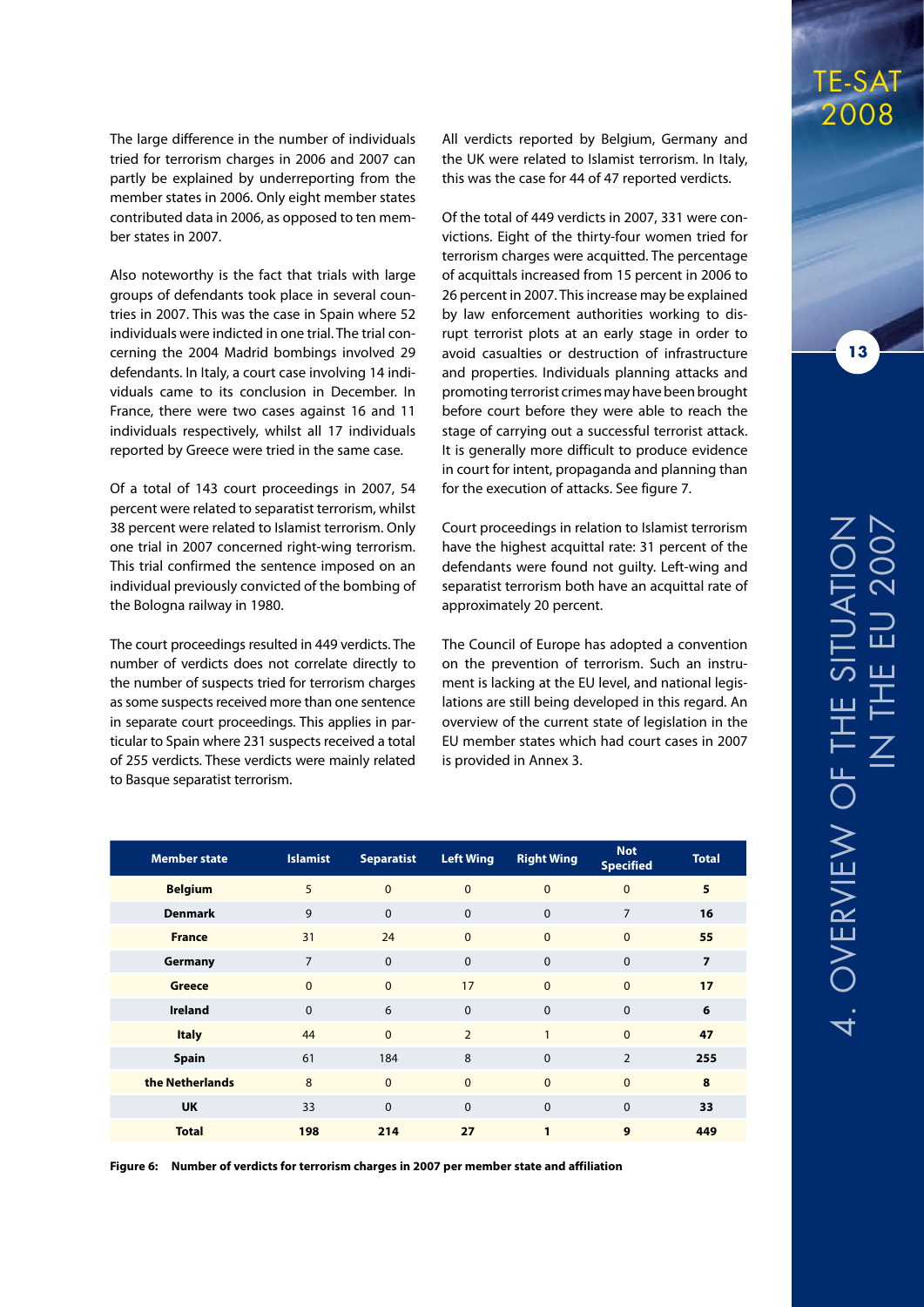

TE-SAT

2008

Several interesting investigations and prosecution cases came to a conclusion in 2007. On 31 October 2007, the sentences in the trial against the suspected perpetrators of the 11 March 2004 attacks in Madrid were pronounced. The Spanish high court, the Audiencia Nacional, convicted three main defendants on charges of mass murder with a terrorist intent and other charges. In total, 21 persons were found guilty of participating in the Madrid bombings. For one of the convicted individuals, the sentences imposed added up to 42,952 years. However, the maximum time to be served in prison in Spain is 40 years.

The year 2007 also saw the conviction of four persons in relation to the failed bomb attacks on the London transport system on 21 July 2005. The four individuals were sentenced to life imprisonment which in the UK means 40 years. The UK also had its first conviction in relation to terrorism propaganda. The three men convicted had been found in possession of materials suggesting that they were involved in the production of terrorist propaganda. The suspects were also in possession of information on how to cause explosions or build bombs. On trial, the defendants admitted to having urged British Muslims to wage violent jihad<sup>12</sup> against all non-believers. They were sentenced to six, eight and twelve years' imprisonment, respectively.

In November 2007, the Danish high court convicted three persons for planning a terrorist attack in Denmark. The investigation showed that the men procured fertiliser and chemicals which could be used for producing peroxide-based primary explosives. Members of the group gathered large amounts of information on the Internet regarding the manufacturing of explosives and bombs. Two of the accused were sentenced to 11 years' imprisonment, while the third received a four-year sentence. The prosecution subsequently appealed the sentences to the Danish supreme court in order to get the sentences increased.

In Belgium, a network of intermediaries for al-Qaeda was successfully prosecuted in 2007. The prosecutors made use of a judicial decision in Italy: in 2007, the Italian supreme court held that the impact of individual terrorist actions needs to be seen in the wider criminal plan of a terrorist organisation. Sentences in Italy amounted to nine and six years; in Belgium, the five individuals were sentenced to up to ten years in early 2008.

Figure 8 provides an overview of the average penalty per convicted individual in the ten member states. In 2006 and 2007, several convictions in Spain resulted in long cumulative sentences. For the purpose of this overview, Eurojust counted 40 years for all sentences exceeding this period of time.

| <b>Member state</b> | <b>Convicted</b> | <b>Acquitted</b> | <b>Total Verdicts</b> | <b>Acquitted %</b> |
|---------------------|------------------|------------------|-----------------------|--------------------|
| <b>Belgium</b>      | 5                | $\Omega$         | 5                     | $\mathbf 0$        |
| <b>Denmark</b>      | 5                | 11               | 16                    | 69                 |
| <b>France</b>       | 52               | 3                | 55                    | 5                  |
| Germany             | $\overline{7}$   | $\mathbf 0$      | $\overline{7}$        | $\mathbf 0$        |
| <b>Greece</b>       | 13               | $\overline{4}$   | 17                    | 24                 |
| <b>Ireland</b>      | $\overline{4}$   | $\overline{2}$   | 6                     | 33                 |
| <b>Italy</b>        | 28               | 19               | 47                    | 40                 |
| <b>Spain</b>        | 181              | 74               | 255                   | 29                 |
| the Netherlands     | $\overline{3}$   | 5                | 8                     | 63                 |
| <b>UK</b>           | 33               | $\mathbf 0$      | 33                    | $\mathbf 0$        |
| <b>Total</b>        | 331              | 120              | 449                   | 26                 |

**Figure 7: Number of verdicts, convictions and acquittals per member state in 2007**

<sup>&</sup>lt;sup>12</sup> Throughout the report referred to as the use of violence or violent struggle, allegedly in defence of Islam.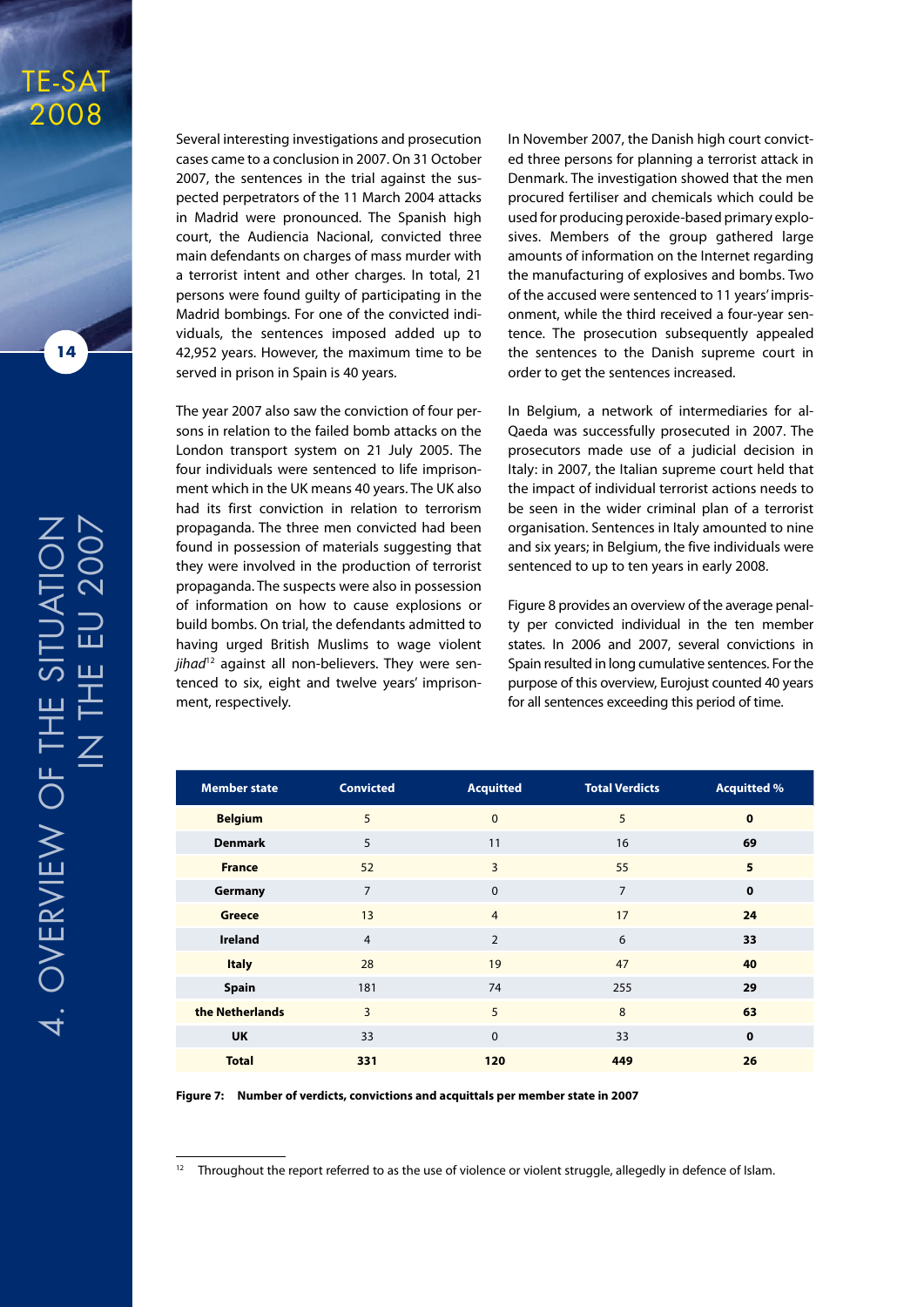The large difference in average penalty between 2006 and 2007 is mainly due to the fact that the number of contributing member states has increased. Another factor is that a number of very serious cases were successfully concluded in the UK. Although this prevents a general comparison, it is still possible to compare the mean average for 2006 and 2007.

As in 2006, the relatively high average for Spain can be explained by the fact that a majority of the defendants were convicted of murder or of "collateral" fatalities. In average, membership of a terrorist organisation, taken as an offence in its own right, has resulted in sentences amounting to five to ten years. The average sentence in Spain has gone down slightly from 2006 to 2007.

In the UK, of the 33 convicted individuals, twelve received a full 40 year sentence. These included the four individuals connected to the failed July

2005 London transport bombing. Thus, the average sentence imposed in the UK has increased compared to the year 2006.

The relatively low sentences in the Netherlands may be due to the fact that individuals suspected of planning attacks and promoting terrorist crimes were brought before the court before reaching the stage of successfully executing a terrorist attack.

In Greece, very high sentences were passed for one group of individuals jointly tried for different crimes. Almost all individuals were convicted of criminal association, in addition to causing explosions, attempted murder, robberies and carrying weapons. One individual received 17 lifetime sentences and another 11. All these sentences have been recalculated to count as 25 years which, according to Greek law, is the maximum term to be spent in prison.



**Figure 8: Average penalty per convicted individual per member state in 2007** 

### TE-SAT 2008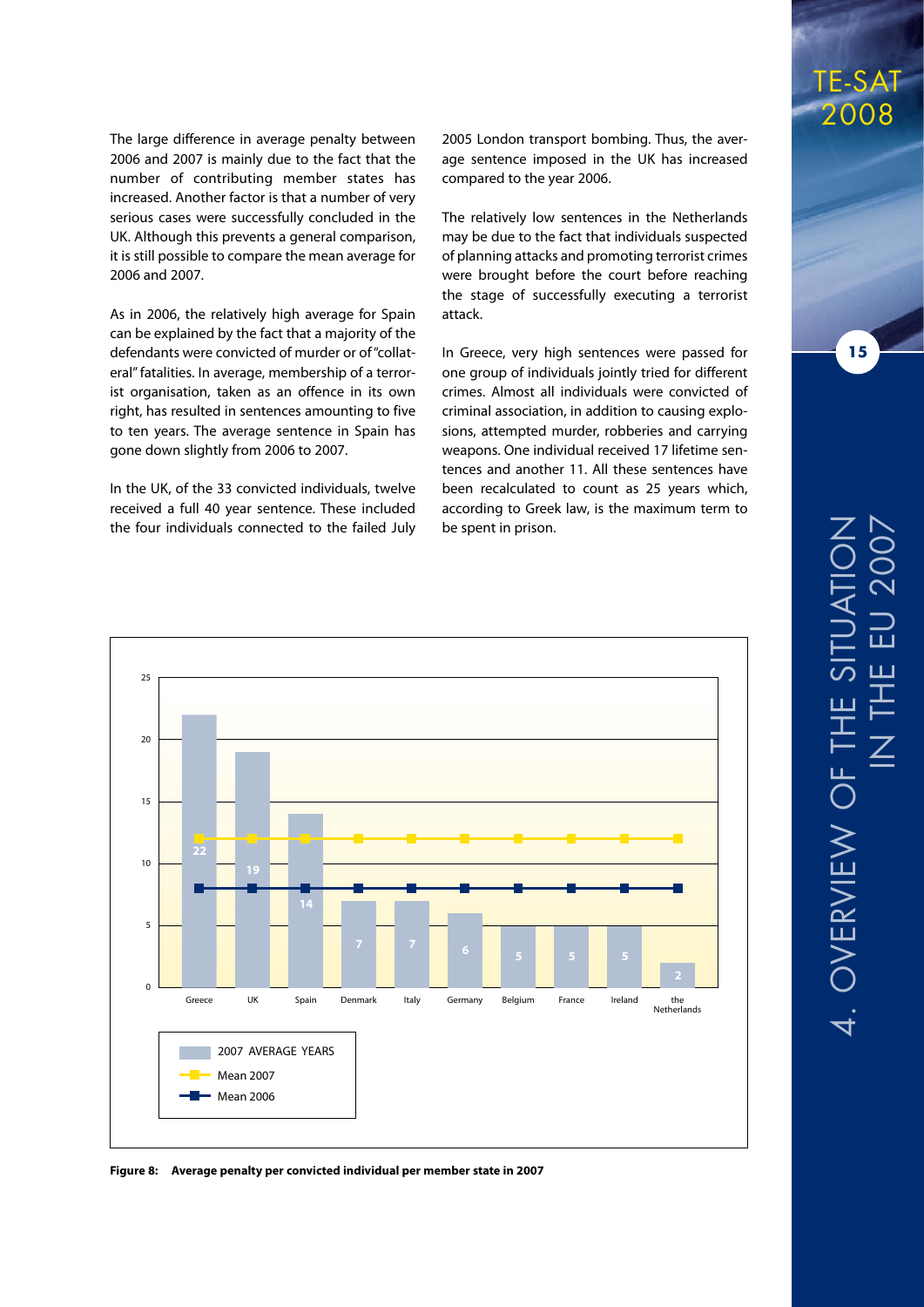#### 4.4. Key Findings

- • The member states reported a total of 583 attacks and 1044 arrested suspects in the EU.
- • Eighty-eight percent of all reported terrorist attacks are separatist terrorist attacks targeting France and Spain. The attacks were claimed by, or attributed to, Basque and Corsican separatist terrorism.
- • Arson attack was the most common type of attack perpetrated by terrorists in the EU.
- • The majority of all suspects were arrested for membership of a terrorist organisation. Twenty-two percent of all suspects were arrested for attack related offences.
- The average age of arrested suspects was 35 years with two thirds of all arrested between 23 and 43 years old. The vast majority of all arrested were EU citizens.
- The number of women arrested for terrorism offences is generally low. The highest number of female arrested suspects was reported in relation to separatist terrorism.
- Most attacks and arrests related to the categories left-wing, right-wing and single issue are contributed by the member states as extremism.
- Fifty-four percent of all court cases in 2007 were related to separatist terrorism, followed by thirty-eight percent in relation to Islamist terrorism.
- Court proceedings in relation to Islamist terrorism had an acquittal rate of 31 percent compared to 20 percent for left-wing and separatist terrorism.

e EU 2007e Situation 一 ш,  $\overline{\bot}$  $\vdash$ 工  $\overline{\angle}$  $\vdash$ u<br>O view 4. OVER

TE-SAT

2008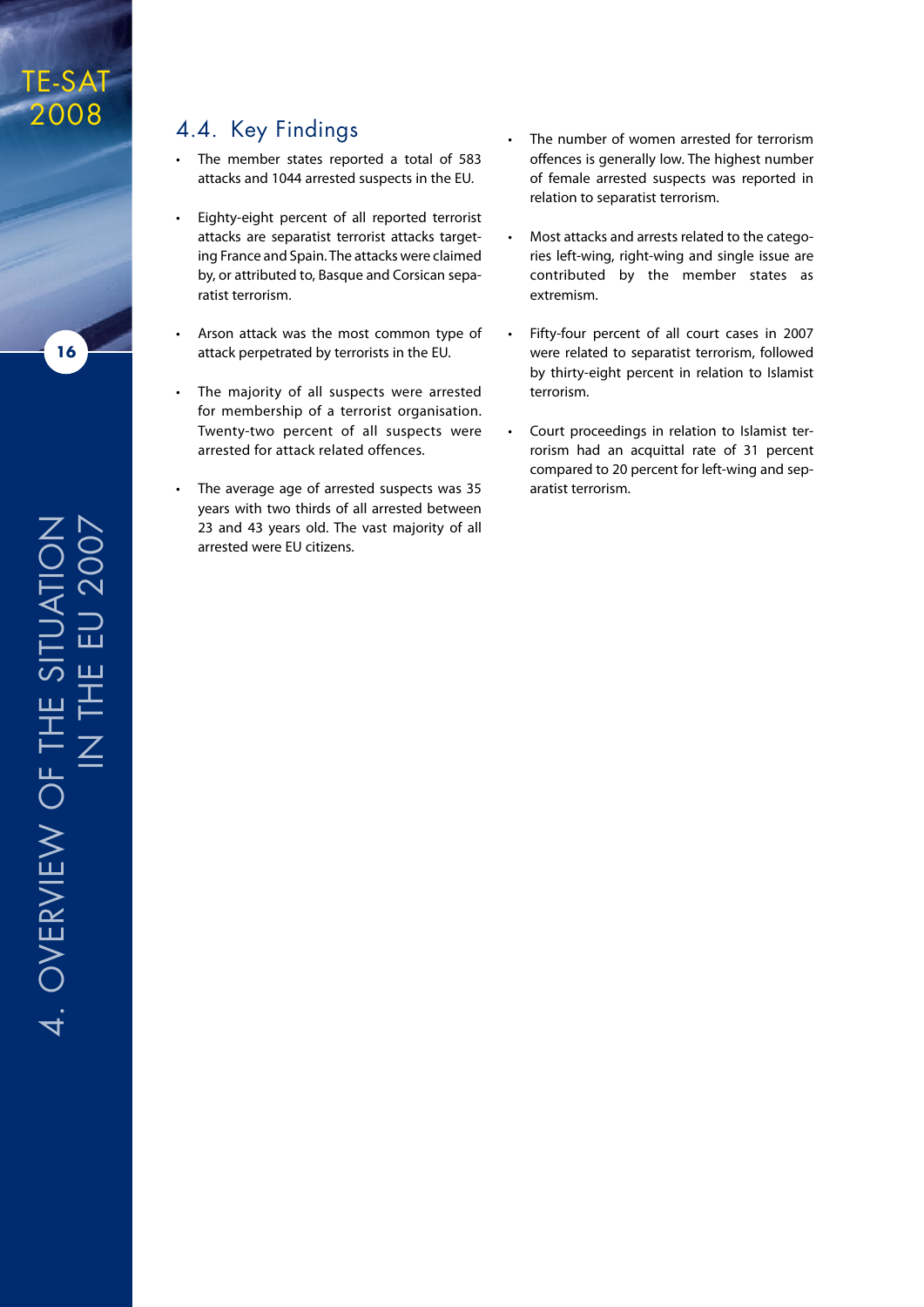# 5. Islamist Terrorism

The Netherlands, Portugal and Spain reported that the general threat of an attack by Islamist terrorists on their territory increased during 2007. In France and Italy, the threat remains high.13 The UK has estimated the risk of an attack as highly likely.<sup>14</sup>

In addition, France, Italy, Spain and Portugal consider that the increasing activities of *al-Qaeda in the Islamic Maghreb* (AQIM) aiming at international targets have an impact on the threat level in their member state. Italian authorities also estimate that, due to their geographical proximity to



**Figure 9: Number of failed, foiled and successfully executed attacks and number of arrested suspects for Islamist terrorism in member states in 2007**

the Maghreb, they face the risk of terrorists linked to AQIM attempting to enter the EU via Italy.

#### 5.1. Terrorist Attacks

In 2007, Europe saw four failed and attempted Islamist terrorist attacks. The UK experienced two failed terrorist attacks, while Denmark and Germany both reported one attempted attack each.

#### Failed attacks – the UK

On 29 June, two car bombs failed to explode in central London. Improvised explosive devices (IEDs) were found in the cars, one of which was parked outside a popular night club, while the second was stationed just a short distance away. The IEDs consisted of gas cylinders, containers filled with petrol and an initiation system. Bags of nails had been placed on the gas cylinders and on the vehicle floors in order to increase the number of casualties. The UK police believe that a number of attempts were made to detonate the IEDs whilst the nightclub was still open. Approximately 1,700 people were on the premises at the time.

The day after the vehicles were found, a burning car loaded with gas cylinders was driven into the Arrivals Terminal at Glasgow International airport. The gas cylinders failed to explode; a limited number of people sustained minor injuries in this failed attack. The two male perpetrators were arrested at the scene. One of the men later died in hospital from severe burn injuries, which he suffered after throwing around petrol inside the burning car.

Contribution to the TE-SAT 2008: France, Spain.

<sup>&</sup>lt;sup>14</sup> Contribution to the TE-SAT 2008: UK.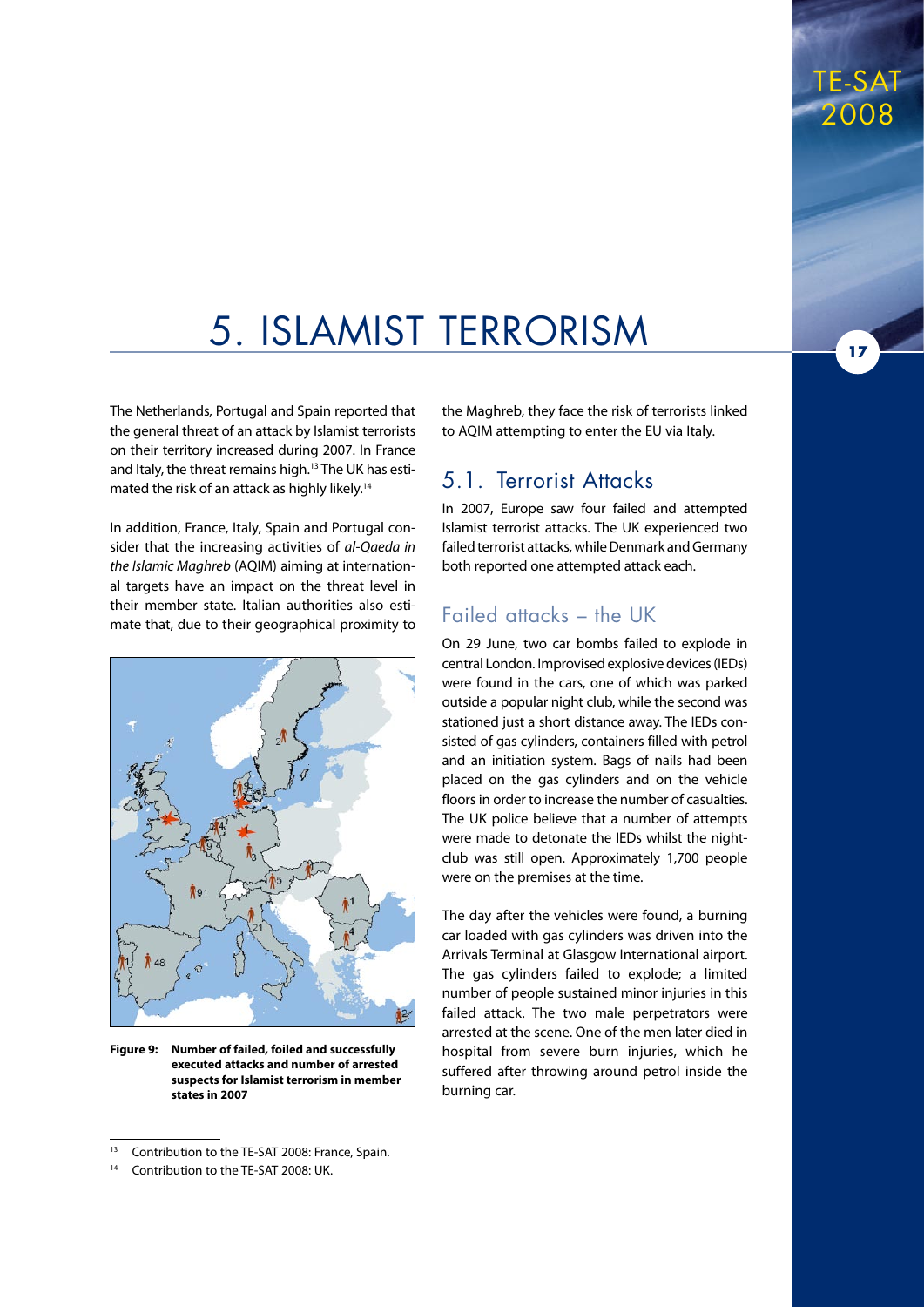

**18**

It quickly emerged that the attacks in London and Glasgow were linked. Three men were arrested and charged in relation to these attacks. One of the men was charged with withholding information about a terrorist offence. The other two are accused of conspiracy to cause explosions.15 The trial is expected to start in October 2008.

#### Attempted attack – Germany

Three men — a 28-year-old Turkish national and two German nationals aged 22 and 28 — were arrested on 4 September 2007, suspected of planning several coordinated bomb attacks in Germany with the aim to cause mass casualties. At the time of their arrest, the three men were in the process of making highly powerful explosives using hydrogen peroxide and military detonators. Although the targets had not yet been definitively selected, the investigation revealed that possible targets included US military facilities in Germany. Had the suspects succeeded in building the bombs, they would have had a higher explosive effect than the bombs used in the 2004 attacks in Madrid<sup>16</sup>, where 191 people were killed and 1,841 injured.<sup>17</sup>

The suspects had acquired the know-how to build the bombs mainly through specialised explosives training courses in training camps in Pakistan, run by the *Islamic Jihad Union* (IJU). Instructions for building similar bombs are also available on the Internet. The IJU, which originates from Uzbekistan, was founded in March 2002 by former members of the *Islamic Movement of Uzbekistan* (IMU). It is believed to have close links to al-Qaeda.

On 11 September 2007, the IJU posted a claim in Turkish on a Turkish *jihadist* Internet site in which they referred to the arrested suspects as members of the IJU. They also claimed responsibility for the attempted attack in Germany, naming the US Air Base at Ramstein and the US and Uzbek consulates-general in Germany as the intended targets. According to the message, the aim of the attack was to force the closure of the German Air Base at Termez in Uzbekistan.18

#### Attempted attack – Denmark

In the so-called Glasvej case, on 4 September 2007, the Danish police arrested eight people on suspicion of planning an attack in Denmark. The arrested individuals were between 19 to 29 years of age. Two of the arrested—a Pakistani-born Danish citizen and an Afghan citizen living in Denmark—are expected to be charged with planning the attack.

The Pakistani-born main suspect is alleged to have gone through training in Pakistan. After his return to Denmark, he manufactured and tested tricycloacetone triperoxide (TATP). He also made extensive use of the Internet for various operational purposes. The police investigation revealed links between the suspects and people abroad. The trial is expected to start in summer 2008.

On 11 November 2007, police arrested an additional person in connection with the case. The individual is suspected of planning to kidnap Danish citizens abroad. Allegedly, the plan was to pressurise the Danish authorities into releasing the suspects arrested in the Glasvei case.<sup>19</sup>

#### 5.2. Arrested Suspects

For 2007, the member states reported a total of 201 suspects arrested for Islamist terrorist offences. In 2006, the number of arrested suspects reported was 257. This decrease can mainly be explained by a 34 percent decrease in arrests in France. Despite the small number of failed and attempted terrorist attacks reported for 2007, 25 percent of all suspects were arrested for offences relating to Islamist terrorism. The number of member states which reported arrests increased from nine in 2006 to fourteen in 2007.

The majority of the arrests took place in France, Italy and Spain. As in 2006, the majority of those arrested came from North African countries, such as Algeria, Morocco and Tunisia. France, however, also reported a high number of arrests of French nationals. In Austria, Bulgaria, Belgium and Germany, the majority of those arrested had the

- Contribution to the TE-SAT 2008: Germany.
- <sup>17</sup> Contribution to the TE-SAT 2008: Eurojust.
- Contribution to the TE-SAT 2008: Germany.

<sup>&</sup>lt;sup>15</sup> Contribution to the TE-SAT 2008: UK.

<sup>&</sup>lt;sup>19</sup> Contribution to the TE-SAT 2008: Denmark.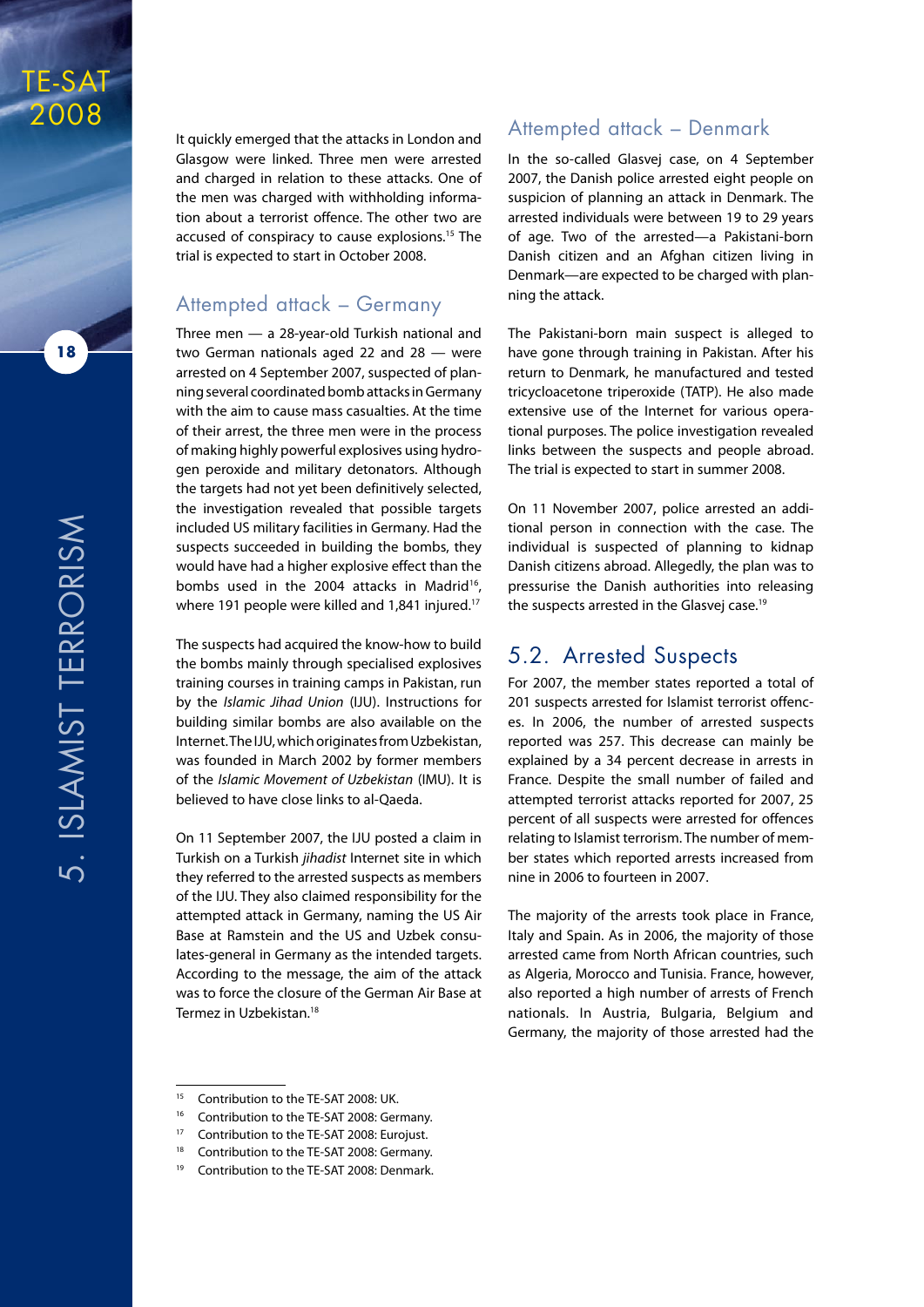citizenship of the country of arrest. This may indicate an increase in the number of home-grown terrorists.

As in 2006, the vast majority of the arrested suspects in the UK were in relation to Islamist terrorism. However, since these arrests were not reported as affiliated to any type of terrorism, they were not included in the statistics. For 2007, the arrests in the UK increased by 30 percent.

As in 2006, the arrested suspects originating from North Africa were often loosely affiliated with North African terrorist groups, such as the *Moroccan Islamic Combatant Group* (GICM) and *al-Qaeda in the Islamic Maghreb* (AQIM).

The percentage of women among all arrested suspects remains low. In 2007 fifteen women were arrested for Islamist terrorist offences. This repre-

sents seven percent of the total number of those arrested for Islamist terrorism. As in 2006, no women were arrested for planning, preparing or executing an attack. Furthermore, no women were reported arrested for recruitment or training. Three women were arrested for an offence related to propaganda.

The statistics of offences reported for 2007 include propaganda as a new category for Islamist terrorism. Six percent of the arrested were accused of offences related to the production and spreading of propaganda. At the same time, the UK had its first convictions in relation to the spreading of propaganda on the Internet. In July 2007, three men were found guilty of using the Internet to incite murder. The men had distributed films of beheadings and published bomb-making instructions as part of al-Qaeda's propaganda campaign.20



**Figure 10: Percentage of arrested suspects for Islamist terrorism per offence in 2006 and 2007**

TE-SAT 2008

<sup>20</sup> "Trio fuelled al-Qaeda propaganda", *BBC News*, 4 July 2007.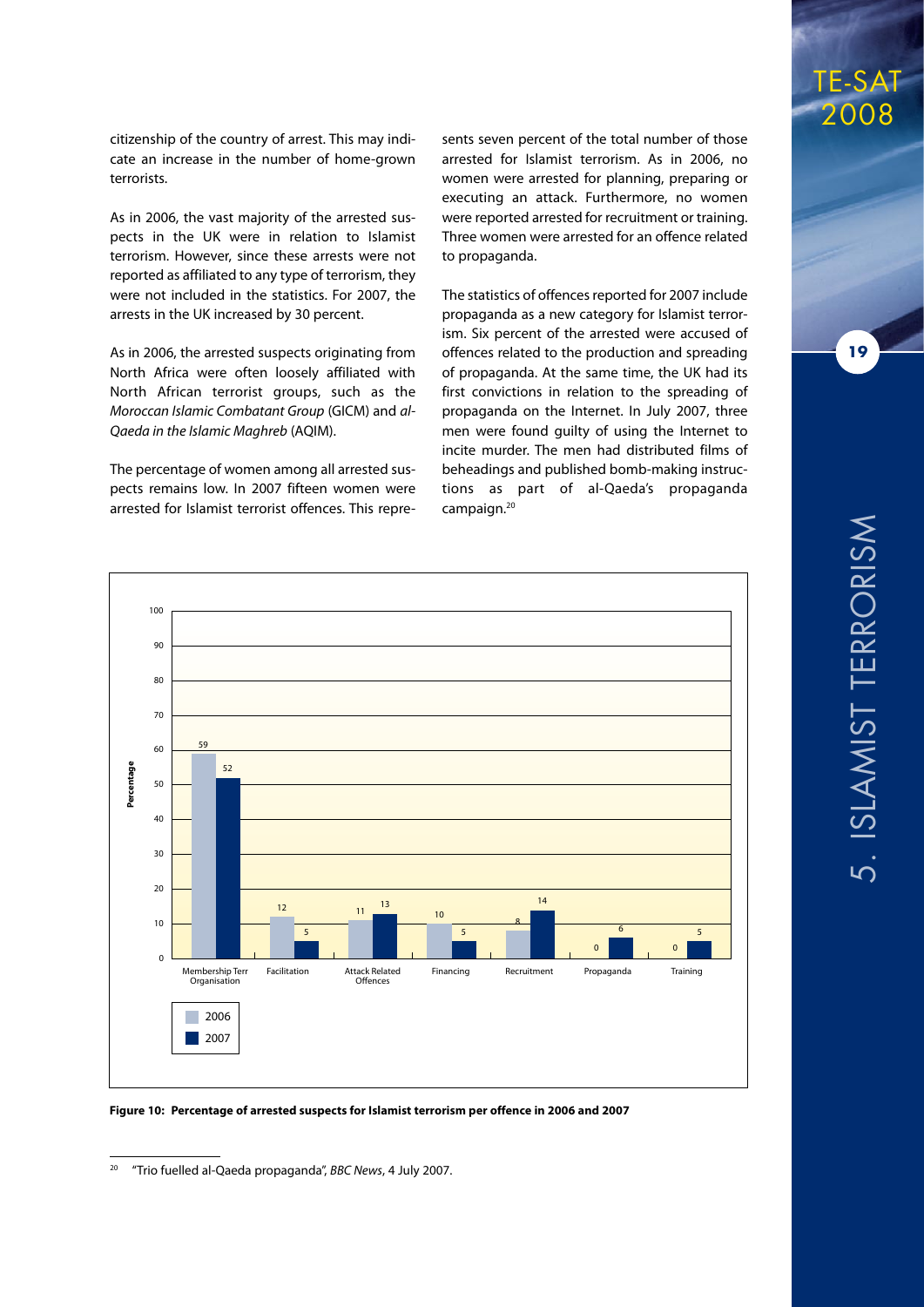

TE-SAT 2008

> As in 2006, almost half of the suspects arrested in 2007-- 45 percent--were arrested for membership of a terrorist organisation. Another 13 percent were arrested for attack-related offences, such as planning, preparing and/or executing an attack. These arrests took place in Austria, Cyprus, Denmark, France, Germany, Italy, the Netherlands and Spain.

> The average age of the arrested suspects was 33 years. Two thirds of the arrested were between 23 and 43 years old. The pattern described in TE-SAT 2007 regarding the correlation between age and type of offence continues to be observed in the data for 2007: arrested suspects aged between 31 and 40 were linked to financing of terrorism and handling of false documents to a greater extent than those under 30. Activities such as recruitment and facilitation, on the other hand, were more frequently linked to arrested suspects aged between 17 and 30. All suspects arrested in relation to the publication and spreading of propaganda were younger that 31.

> The vast majority of suspects arrested for an offence relating to an attack were between 26 and 30. By contrast, suspects arrested for offences related to training were mainly found in the age category 41 to 50.

> The arrests in relation to financing of Islamist terrorism decreased slightly compared to 2006. In 2007, France arrested six people suspected of providing financial support to AQIM. In Denmark, two members of the *al-Aqsa Association* in Denmark were charged with financing of terrorism. The suspects were accused of sending money to the military branch of *Hamas*. Both suspects were acquitted in the city court. The case has been appealed to the high court.<sup>21</sup>

> The number of suspects arrested for recruitment increased in 2007. Twenty-nine individuals were arrested in four member states: Belgium, Rumania, Spain and Sweden. The majority of those arrested were suspected of recruitment for *jihad* in Iraq. One of the suspects was arrested for recruitment on behalf of AQIM.

In December, the French security services arrested one Algerian and one French national suspected of shipping material—binoculars, maps, telephones, portable computers, radios and navigating systems—to AQIM. The filming equipment was intended to be used for filming future attacks. One of the suspects planned to join the organisation on location in Algeria.<sup>22</sup>

In May 2007, a French citizen of Algerian descent was arrested after contacting AQIM via the Internet. He had identified potential American and French military, political and civilian targets in France and Luxembourg, and made reconnaissance videos. A number of bomb-making components were found in his possession.<sup>23</sup>

#### 5.3. Terrorist Activities Radicalisation and Recruitment

The member states continue to report on EU nationals and residents who are being recruited for *jihad* in Iraq and Afghanistan. In 2007, Iraq attracted the largest number of recruits from EU member states. In Belgium, an investigation into the recruitment of suicide bombers for Iraq revealed a network of intermediaries for al-Qaeda spread across Europe and the Middle East. The investigation started in 2005 after a Belgian woman became the first European female suicide bomber in Iraq.

Routes and logistics to smuggle recruits from France, Spain and Italy to Iraq continue to be dominated by North African Islamists.<sup>24</sup> North African cells in Europe were also found to be recruiting young EU nationals for training in North or West Africa. In June 2007, three Moroccans were arrested in Spain attempting to transfer recruits to training camps in the Sahel region.<sup>25</sup>

Dutch authorities reported an increasing number of Dutch nationals and residents willing to participate in *jihad* outside the EU. In the Netherlands as well as in France, the country's military participation in Afghanistan—but also

<sup>21</sup> Contribution to the TE-SAT 2008: France, Denmark.

<sup>&</sup>lt;sup>22</sup> Contribution to the TE-SAT 2008: France.

<sup>23</sup> "Nancy: le d*jihad*iste avait décidé de passer à l'action", *Le Figaro*, 14 October 2007.

<sup>&</sup>lt;sup>24</sup> "Spanish police arrest 6 suspected *jihad* recruiters", Associated Press, 28 May 2007.

<sup>&</sup>lt;sup>25</sup> "Spain arrests three al Qaeda suspects in Barcelona", Reuters, 26 June 2007.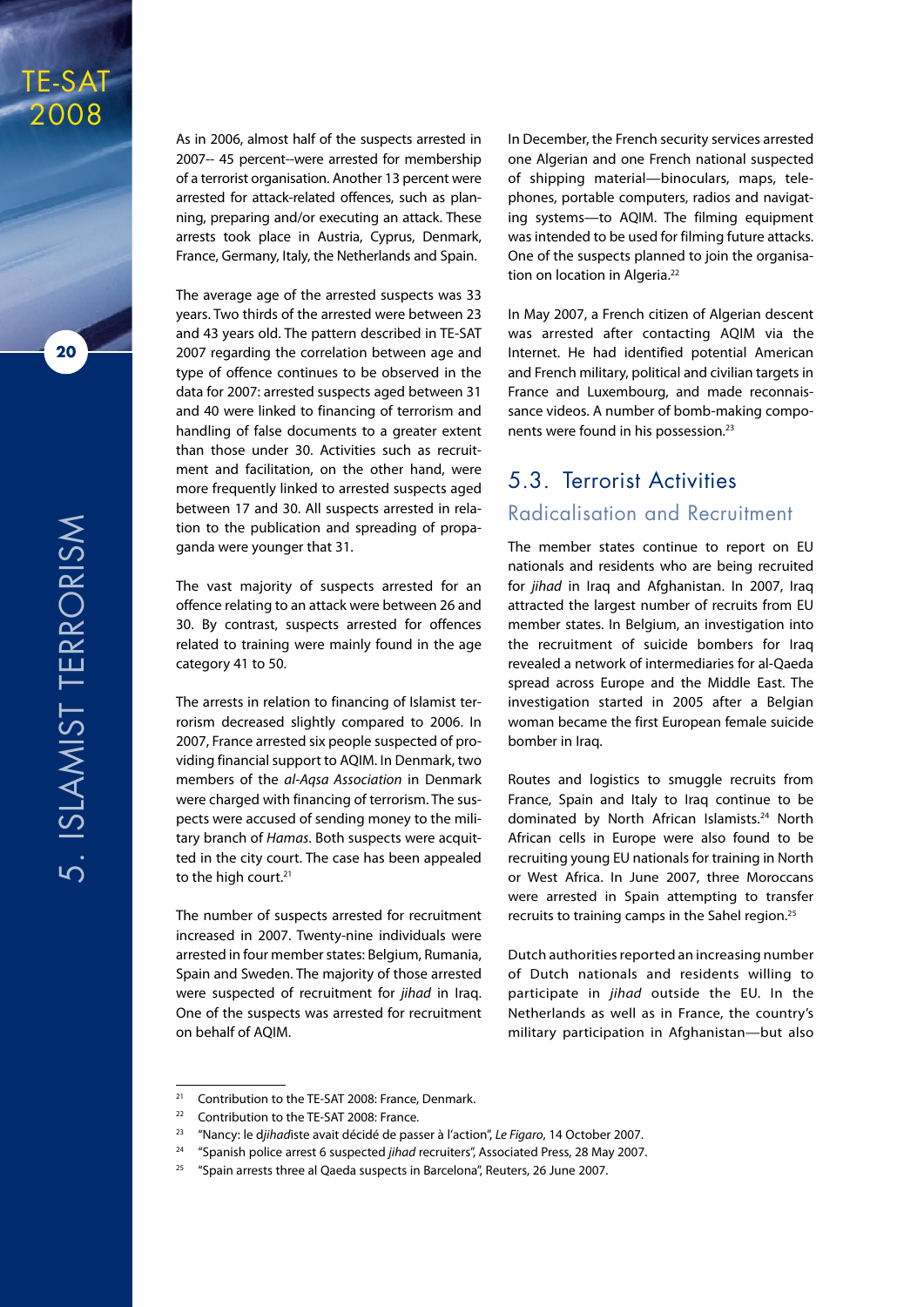in Lebanon—is a motivating factor for the *jihadists*. 26

In France, police and intelligence services found increasing evidence that Somalia is becoming a new alternative destination for people willing to fight *jihad*. 27 In early 2007, UK authorities estimated that British passport holders fighting with the Islamists in Somalia were "in their dozens".28 There are also indications that terrorist training and planning of attacks—with a focus on the UK—is taking place in Somalia.<sup>29</sup>

In the past few years, a number of terrorist groups have pledged allegiance to *al-Qaeda* and its leaders. Two groups have been confirmed as part of the organisation by its leadership: *al-Qaeda in Mesopotamia* in Iraq in September 2004 (now part of the so-called Islamic State of Iraq) and the Salafist Group for Preaching and Combat in Algeria in September 2006 (now *al-Qaeda in the Islamic Maghreb*). In addition, former leading personalities of the *Egyptian Islamic Group* and the *Libyan Islamic Fighting Group* have, in 2006 and 2007 respectively, committed themselves to the ideals of al-Qaeda. However, the relationship between these groups and networks and the al-Qaeda leadership is characterised by different levels of autonomy, sophistication and motivation. Nevertheless, this expansion of the "al-Qaeda franchise" has the potential to constitute a threat to the EU's security. It could provide al-Qaeda with access to new centres of support which it can motivate and exploit.30

Over the last five years, much of the command, control and inspiration for planning attacks came from al-Qaeda's remaining core leadership in the tribal areas of Pakistan. In the UK, the plans often included the use of young, radicalised British citizens to mount the actual attacks.<sup>31</sup> The foiled attacks in Germany and Denmark in 2007 demonstrated that contacts between networks in the EU and al-Qaeda-affiliated groups in the Pakistan-Afghanistan region are not a problem for the UK alone.<sup>32</sup>

The UK reported a significant and increasing number of suspects that are under investigation on suspicion of Islamist terrorism. At the time of the 11 September 2001 attacks in the US, approx. 250 Islamists were under investigation on charges of terrorism in the UK. Since then, there has been a major increase in numbers: from 500 people under investigation in July 2004, the figure reached 1,600 by the end of 2006.<sup>33</sup> In November 2007, the British Security Service was looking at no fewer than 2,000 individuals posing a direct threat to national security.<sup>34</sup>

Some of these individuals, both British and foreign, were involved in planning attacks. However, a still larger proportion provides support through financing of terrorism and making ideological and military training available.<sup>35</sup>

#### Propaganda

Terrorist propaganda aims at providing a coherent interpretation of the world which justifies terrorist activities as acts of war or self-defence. It is an important tool for attracting resources and recruits to terrorist groups and networks.

The al-Qaeda leadership used the year 2007 for an unprecedented public relations campaign. In September 2007, Osama bin Laden appeared in a video tape for the first time since 2004. The video TE-SAT

2008

<sup>&</sup>lt;sup>26</sup> Contribution to the TE-SAT 2008: the Netherlands, France.

<sup>&</sup>lt;sup>27</sup> Contribution to the TE-SAT 2008: France.

<sup>28</sup> "Backed by British money and men", *The Times*, 10 January 2007.

 $29$  "Intelligence counter terrorism and trust", speech by the director general of the British Security Service, 5 November 2007, www.mi5.gov.uk

<sup>&</sup>lt;sup>30</sup> Contribution to the TE-SAT 2008: UK.

 $31$  ibid.

<sup>&</sup>lt;sup>32</sup> Contribution to the TE-SAT 2008: Denmark, Germany.

<sup>&</sup>lt;sup>33</sup> Contribution to the TE-SAT 2008: UK.

<sup>&</sup>lt;sup>34</sup> "Intelligence counter terrorism and trust", speech by the director general of the British Security Service, 5 November 2007, www.mi5.gov.uk.

<sup>&</sup>lt;sup>35</sup> Contribution to the TE-SAT 2008: UK.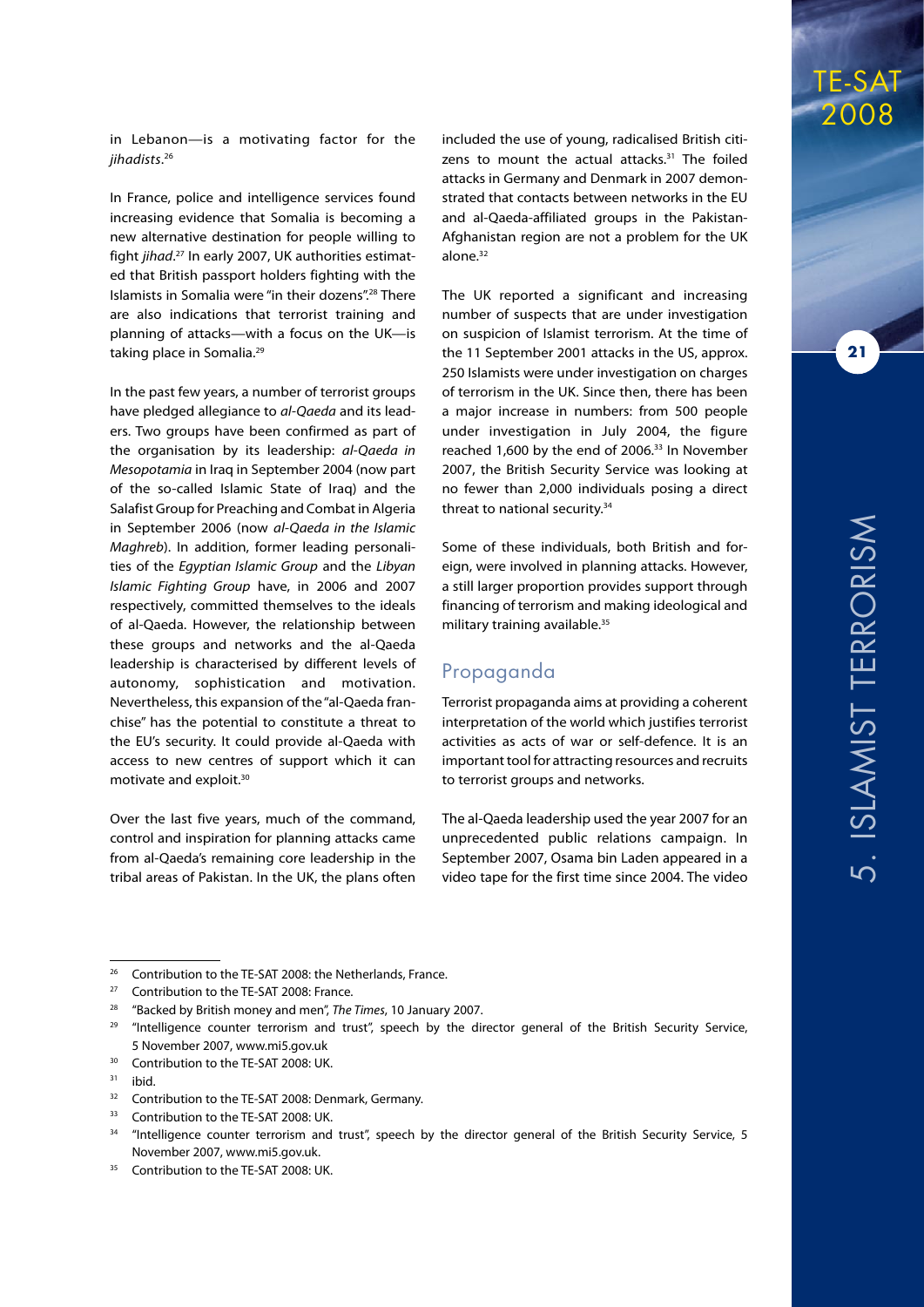

**22**

was followed by several audio messages.<sup>36</sup> At the same time and throughout 2007, Ayman al-Zawahiri continued to issue a great number of prepared speeches and interviews through al-Qaeda's media wing *al-Sahab Media Production Company*.

Since mid-2006, *al-Sahab* has become the exclusive label of multimedia and multilingual propaganda for al-Qaeda leading figures. The speeches published by *al-Sahab* are often accompanied by English subtitles. Where the speaker uses English, Arabic subtitles have been added. *Al-Sahab* has also started to use other languages such as Pashto and, very recently, German.

Propaganda material is also produced by supporters of Islamist terrorism who act on the Internet without necessarily being members of a particular terrorist group. Much of the material is published in several languages under the name of the *Global Islamic Media Front* (GIMF). The GIMF first appeared in 2002 and was initially only publishing material in Arabic. Today, it produces documents in various languages, including English, French and German. In 2007, the German-speaking GIMF published two videos, threatening Austria and Germany with attacks unless they pulled their troops out of Afghanistan.37

The recent investigation in the UK which led to the conviction of three men for using the Internet to incite murder shows how the Internet can facilitate the *jihadists'* activities. The investigation revealed a large international network of people who jointly provided support to *jihadist* movements on a global scale without ever having met in person.<sup>38</sup>

Videos and films calling on Muslims to take part in the global *jihad* continue to play a significant role in the recruitment process. The ongoing conflicts in the Middle East and South Asia are dominant issues for al-Qaeda and affiliated groups in relation to propaganda. The increasingly sophisticated methods of promoting this agenda, in particular using the Internet and other electronic media, have been identified as factors contributing to the increasing number of Islamist terrorists.<sup>39</sup>

In Bulgaria, four persons were arrested for distribution of Islamist terrorist propaganda on the Internet. Two of the arrested were female converts. The four suspects had, among other things, translated material from Chechen sites and posted it onto their website.<sup>40</sup>

Law enforcement agencies in Luxembourg have identified a group of Islamist extremists who are radicalising young Muslims. Both self-produced videos and propaganda obtained from other groups are used for this purpose.<sup>41</sup>

In Denmark, a Moroccan-born Danish citizen was sentenced to three years and six months in prison in April 2007 for distributing Islamist terrorist propaganda with the purpose of instigating terrorism. The man owned his own publishing company which he used for disseminating terrorism propaganda.<sup>42</sup>

In November 2007, the European Commission presented to the European Council a proposal to amend the 2002 Council Framework Decision on combating terrorism with a view to criminalising the use of the Internet to provide terrorist training.<sup>43</sup>

#### **Training**

An increasing number of EU nationals attended training in Pakistan and were later involved in, or suspected of, terrorist offences in the EU. The

<sup>&</sup>lt;sup>36</sup> Guido Steinberg, "The Return of al-Qaeda", SWP Comments 22, December 2007.

<sup>&</sup>lt;sup>37</sup> Contribution to the TE-SAT 2008: Austria.

<sup>38</sup> "UK terrorism convictions", *Jane's Terrorism & Security Monitor*, 12 September 2007.

<sup>&</sup>lt;sup>39</sup> Contribution to the TE-SAT 2008: UK.

<sup>40</sup> Contribution to the TE-SAT 2008: Bulgaria

<sup>&</sup>lt;sup>41</sup> Contribution to the TE-SAT 2008: Luxembourg.

<sup>42</sup> Contribution to the TE-SAT 2008: Denmark.

<sup>43 &</sup>quot;Justice and Home Affairs: Commission adopts counter-terrorism package", Europe Information Service, 8 November 2007; "Proposal for a Council Framework Decision amending Framework Decision 2002/475/JHA on combating terrorism", Communication of the European Commission (COM (2007) 650 final), 6 November 2007.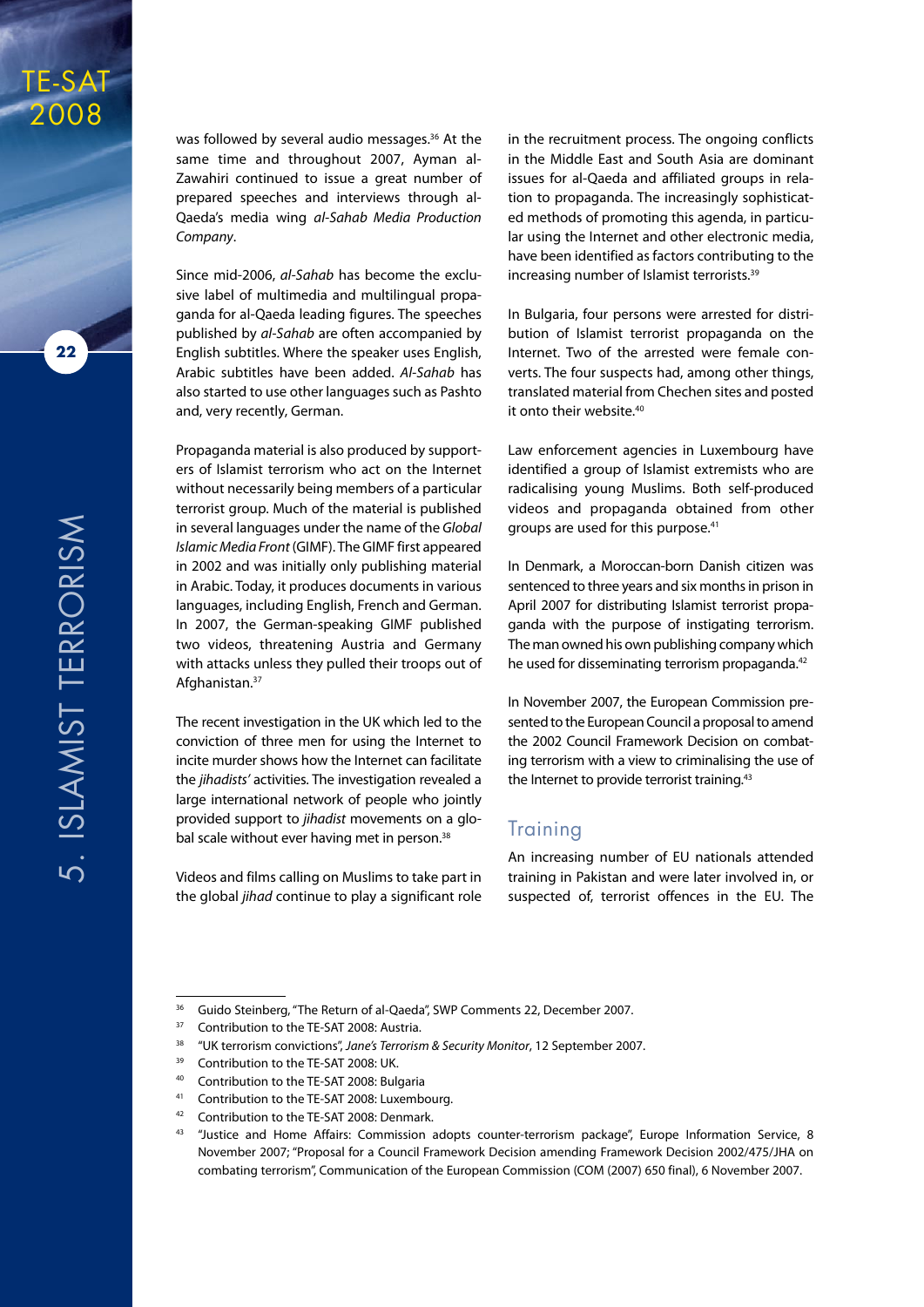majority of the arrested suspects in the foiled attacks in Germany and Denmark had received some form of training in Pakistan.<sup>44</sup> The trial, in 2007, of the perpetrators of the failed attack in London on 21 July 2005 revealed that they had received training both in Pakistan and in the UK.45

In 2007, Italian police arrested three Moroccans accused of providing terrorist training at a small mosque in central Italy. The training allegedly consisted of the use of arms, explosives and toxic substances in terrorist operations. During a house search, Italian counter-terrorism police found barrels of chemicals and instructions on how to pilot a Boeing 747.46 The suspects had contacts with the members of the GICM arrested in Belgium in 2005.47

#### Logistical support

A majority of the member states continue to report on EU-based suspects providing logistical support to terrorist groups and networks based outside the EU. The logistical support generally consists of providing material, funds, and false identity documents. These types of terrorist activities are also frequent in member states which otherwise reported a general low risk from Islamist terrorism.

Although for 2007 the member states reported fewer arrests in relation to financing of terrorism than for 2006, financing activities are still frequent within the EU. Recent terrorist cases show that organisations or individuals involved in financing of terrorism use a great variety of methods to raise funds. In Italy, nine people suspected of ties with AQIM were arrested in June.<sup>48</sup> Allegedly, the cell's high revenues mostly originated from drug deal-

ing and counterfeiting money. Other counter-terrorism operations in Europe uncovered the use of front companies in the real estate sector, as in Spain,<sup>49</sup> or the transfer of funds to aid terrorist organisations, as in France<sup>50</sup> or Germany.<sup>51</sup>

Financing of terrorism does not only imply the transfer of money but also of material goods which, upon arrival at the final destination, can be sold and converted into money. This was noted in the investigation into a Moroccan network operating in southern Portugal and Spain. The network was involved in the theft of high value vehicles which were then shipped to North African countries and sold in order to fund local Islamist terrorist groups.<sup>52</sup>

Besides financial support, European-based terrorist networks provide other logistical support to Islamist terrorists travelling to, from or within the EU. In France, Islamist terrorists were found to provide logistical support to AQIM.53 Italy reported on logistical support in the form of providing false documents for terrorist operations outside Italy.

Member states, such as Finland, Hungary, Poland, Slovakia and Slovenia, which reported a generally low threat from Islamist terrorism, nevertheless highlighted the risk that their country may be used as a logistical base for terrorists operating outside of the EU. The majority of these countries, together with Romania and Estonia, also reported on the potential risk that their countries may be used as transit countries by terrorists trying to enter other EU countries. Romania reports an increase in the number of individuals attempting to enter the country illegally from Pakistan with the aim of continuing to other member states. Pakistani individuals in Romania with links to

TE-SAT 2008

<sup>44</sup> Contribution to the TE-SAT 2008: Denmark, Germany.

<sup>45</sup> "Europeans get terror training in Pakistan", *International Herald Tribune*, 10 September 2007; "Pakistan to Europe: a pipeline of terror", *Boston Globe*, 17 October 2007; "Danish intelligence said to hold pictures of terrorist suspect at training camp", *Politiken*, 18 January 2008.

<sup>46</sup> "Italy's underground Islamist Network", *Jamestown Terrorism Monitor*, 16 August 2007.

<sup>47</sup> "Italy holds 3 on terror charges", Associated Press, 21 July 2007.

<sup>48</sup> "Al-Qaeda-linked cell was planning attacks in Milan", Adnkronos International, 7 June 2007.

<sup>49</sup> "Detenidos dos presuntos islamistas que reinían dinero para financiar atentados", *La Vanguardia*, 25 July 2007.

<sup>50</sup> "13 Kurds arrested in France over terror financing", Agence France Presse, 5 February 2007.

<sup>51</sup> "German prosecutors charge man founding terror group", Associated Press, 16 May 2007.

<sup>52</sup> Contribution to the TE-SAT 2008: Portugal.

<sup>53</sup> Contribution to the TE-SAT 2008: France.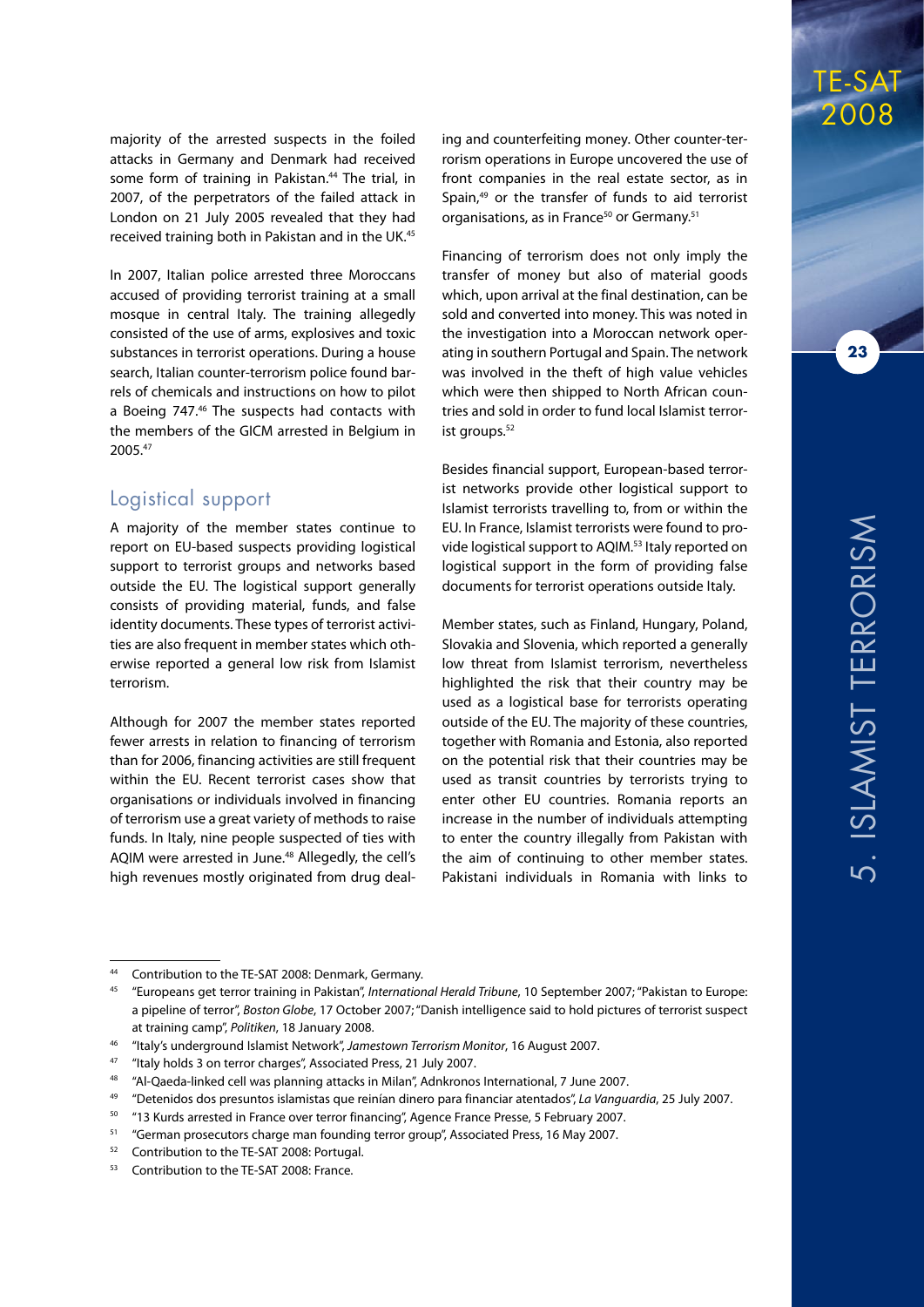

TE-SAT 2008

> Islamist extremism were involved in such activities. Lithuania reported an increasing number of individuals with suspected links to Islamist terrorism transiting the country in 2007.

#### 5.4. Situation outside the EU

In 2007, French and Spanish and German nationals were killed in terrorist attacks outside the EU. On 2 July, eight Spanish nationals were killed in a terrorist attack in Yemen. Yemeni government officials believe that the attack was carried out by al-Qaeda.<sup>54</sup> French nationals were the target of two separate terrorist attacks: one in Saudi Arabia on 26 February and one in Mauritania on 24 December. Both attacks claimed four fatalities each.55 In Mauritania, local prosecutors announced that they believed the suspected perpetrators of that attack belonged to AQIM.<sup>56</sup> In August 2007, three police officers working at the German Embassy in Kabul, Afghanistan, were killed in an attack which was claimed by the Taliban.<sup>57</sup>

#### Al-Qaeda in the Islamic Maghreb (AQIM)

In 2007, AQIM further adapted its tactics and propaganda to the model of al-Qaeda in Mesopotamia, Iraq. It committed several suicide attacks with high numbers of causalities. AQIM demonstrated the threat it poses to Europe by specifically targeting European citizens and international bodies in Algeria. In April 2007, AQIM claimed an attack which, according to its claim of responsibility, targeted the Interpol office in Algiers. French nationals in Algeria were specifically targeted and injured on 21 September when a vehicle convoy of a French company was attacked.58 Europeans were also amongst the fatalities and casualties of AQIM's attack on UN offices in Algiers in December 2007.59

On 29 December 2007, AQIM published a statement in which they criticised the Mauritanian government for their support of the Dakar Rally, referring to it as a "collaboration with the Crusaders". In view of the possible threat against the event, the Dakar Rally 2008 was cancelled.

AQIM, which until 24 January 2007 was known as *the Salafist Group for Preaching and Combat* (GSPC), has received massive international publicity since changing its name and adopting al-Qaeda's modus operandi. Whilst the Algerian government and France remain AQIM's principal propaganda targets, 2007 saw increased AQIM media-output identifying all Western nations as potential targets. In 2007, direct threats were made by both AQIM and al-Qaeda towards the Spanish autonomous cities of Ceuta and Melilla in North Africa. Both AQIM and al-Qaeda were also advocating attacks against US, French and Spanish interests in North Africa.<sup>60</sup>

So far there has been little indication that radicalised Islamists seek to travel from Europe to join AQIM as part of the wider *jihad* against the West. Nonetheless, as indicated by the 2007 arrests in France, there is evidence to suggest that radicalised individuals may offer to act on behalf of AQIM to attack European targets.

#### Pakistan/Afghanistan

Al-Qaeda and affiliated pro-Taliban groups in Pakistan and Afghanistan are increasingly recognised as one of the main drivers of Islamist extremism and terrorism in the EU. In 2007, terrorism investigations in at least three countries showed links to groups in this region.

The tribal areas of Pakistan host a number of terrorist training camps operating in support of the Afghan Taliban, pro-Taliban Pakistani groups and foreign *mujahideen*. Both Germany and Denmark reported that several suspects in the attempted terrorist attacks in 2007 had received training in Pakistan.

<sup>54</sup> "Muere la turista española que quedó ingresada en Yemen tras el atentado", *La Vanguardia*, 2 July 2007.

<sup>&</sup>lt;sup>55</sup> Contribution to the TE-SAT 2008: France.

<sup>56</sup> "Two held over Mauritanian killings", *BBC News*, 11 January 2008.

<sup>57</sup> Contribution to the TE-SAT 2008: Germany.

<sup>58</sup> "French open probe on Algeria attack that injured two French", Associated Press, 25 September 2007.

<sup>59</sup> "UN raises toll in Algeria bombing to 17 dead", Associated Press, 14 December 2007.

<sup>60</sup> "El 'número dos' de Al Qaeda incita otra vez a atacar a España", *El País*, 4 November 2007.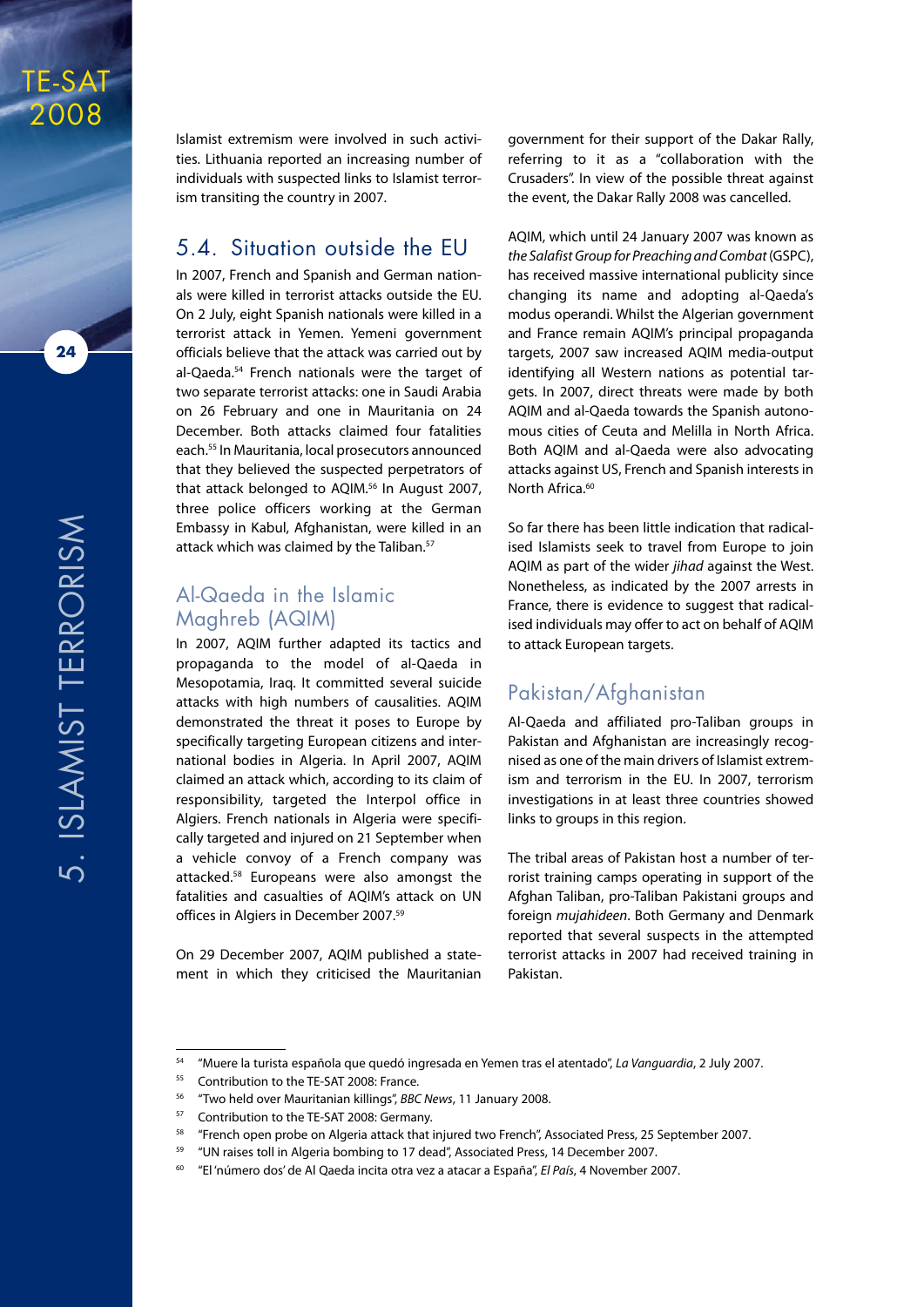Afghan Taliban and pro-Taliban groups in Pakistan have links to the increasingly active core-structure of al-Qaeda that is currently based in the Pashtun tribal areas in western Pakistan. There it is believed to have reorganised and rebuilt its capabilities as well as its command and control functions.<sup>61</sup>

Terrorist attacks in both Afghanistan and Pakistan increased significantly in 2007, compared to 2006. These attacks were mainly directed at foreign troops in Afghanistan and government troops in Pakistan. In the course of 2007, Afghanistan saw an increase in the use of IEDs and suicide bombers. Statistics on terrorist attacks in Pakistan show a three-fold increase from 2006 to 2007.62

In July 2007, the frequency of attacks in Pakistan more than doubled and remained high throughout the rest of the year. This shift happened virtually overnight and coincided with the storming by Pakistani security forces of the besieged complex of Lal Masjid, the Red Mosque, in the capital Islamabad on 11 July, during which the pro-Taliban militants inside the complex were defeated.63 The same day, al-Qaeda issued a statement calling for *jihad* against the Pakistani government as a response to the siege of Lal Masjid.<sup>64</sup> Immediately afterwards, an unprecedented wave of suicide bombings struck the capital and other parts of the country, mainly targeting the Pakistani armed forces and intelligence services.<sup>65</sup> Fighting escalated in the Pakistani tribal areas, especially in Waziristan, where Pashtun militants clashed with government troops as well as with Uzbek foreign fighters.<sup>66</sup>

Afghanistan and Pakistan in general, and the Pashtun areas in particular, are of utmost importance to EU counter-terrorism. In the past, terrorist links between Pakistan and the EU were almost exclusively focused on the UK. The foiled plot in Germany, related to an Uzbek group based in the Pakistani tribal areas, and recent cases in the UK and Denmark indicate an increasingly assertive and efficient Pakistani-based command and control of Islamist terrorism in the EU.

#### Somalia

In 2007, leaders of militant Islamists in Somalia, as well as the leadership of al-Qaeda, renewed the call for *jihad* against Ethiopian forces in Somalia and the internationally recognised Transitional Federal Government of Somalia. In the EU, the former spokesman of the proscribed UK group *al-Muhajiroun* posted a statement on the Internet calling followers to join the *jihad* in Somalia.<sup>67</sup> In January 2007, the US launched air strikes in the south of the country, targeting senior al-Qaeda operatives. This provoked agitation by the Islamist aroup *Hizb-ut-Tahrir* on the streets of London.<sup>68</sup> In Greece, the far-left militant group Revolutionary Struggle claimed responsibility for a rocket-propelled grenade attack against the US embassy in Athens in response to US intervention in Somalia and elsewhere.<sup>69</sup>

The success of the Somali Islamists in 2006 attracted some foreign fighters to join, but the new calls to *jihad* likely engaged additional volunteers from abroad. More than 90 suspected foreign Islamist

ا<br>5.<br>ا

 $\mathcal{S}$ 

TE-SAT 2008

<sup>61</sup> "Intelligence counter terrorism and trust", speech by the director general of the British Security Service, 5 November 2007, www.mi5.gov.uk.

Approx. 10 percent of the attacks are attributed to the non-Islamist Balochistan separatist movements. "Country statistics: Pakistan", *Jane's Terrorism and Insurgency Centre*.

 $63$  Ibid.

<sup>64</sup> "The Aggression Against Lal Masjid", audio speech by Ayman al-Zawahiri, 11 July 2007.

<sup>&</sup>lt;sup>65</sup> There were a total of 56 suicide bombings in Pakistan in 2007, 36 of which targeted the military and intelligence services. See: Abbas, Hassan, "A Profile of Tehrik-i-Taliban Pakistan", *CTC Sentinel*, Vol. 1, Issue 2, January 2008; "Suicide Attacks Spread to Islamabad", *Terrorism Focus*, Vol. 4, Issue 25, 31 July 2007.

<sup>66</sup> Richards, Julian, "Terrorists in the Tribal Areas: Endgame for Musharraf?" Pakistan Security Research Unit, 22 September 2007; "Open borders and the militant Uzbeks of Pakistan", *Jane's Intelligence Digest*, 25 January 2008.

<sup>67</sup> "UK preacher in secret web call for *jihad*", *Sunday Times*, 14 January 2007.

<sup>68</sup> "Islamists use raid to stir up UK Somalis", *Sunday Telegraph*, 14 January 2007.

<sup>69</sup> "Greek militants claim US Embassy attack responsibility", *Dow Jones International News*, 25 January 2007.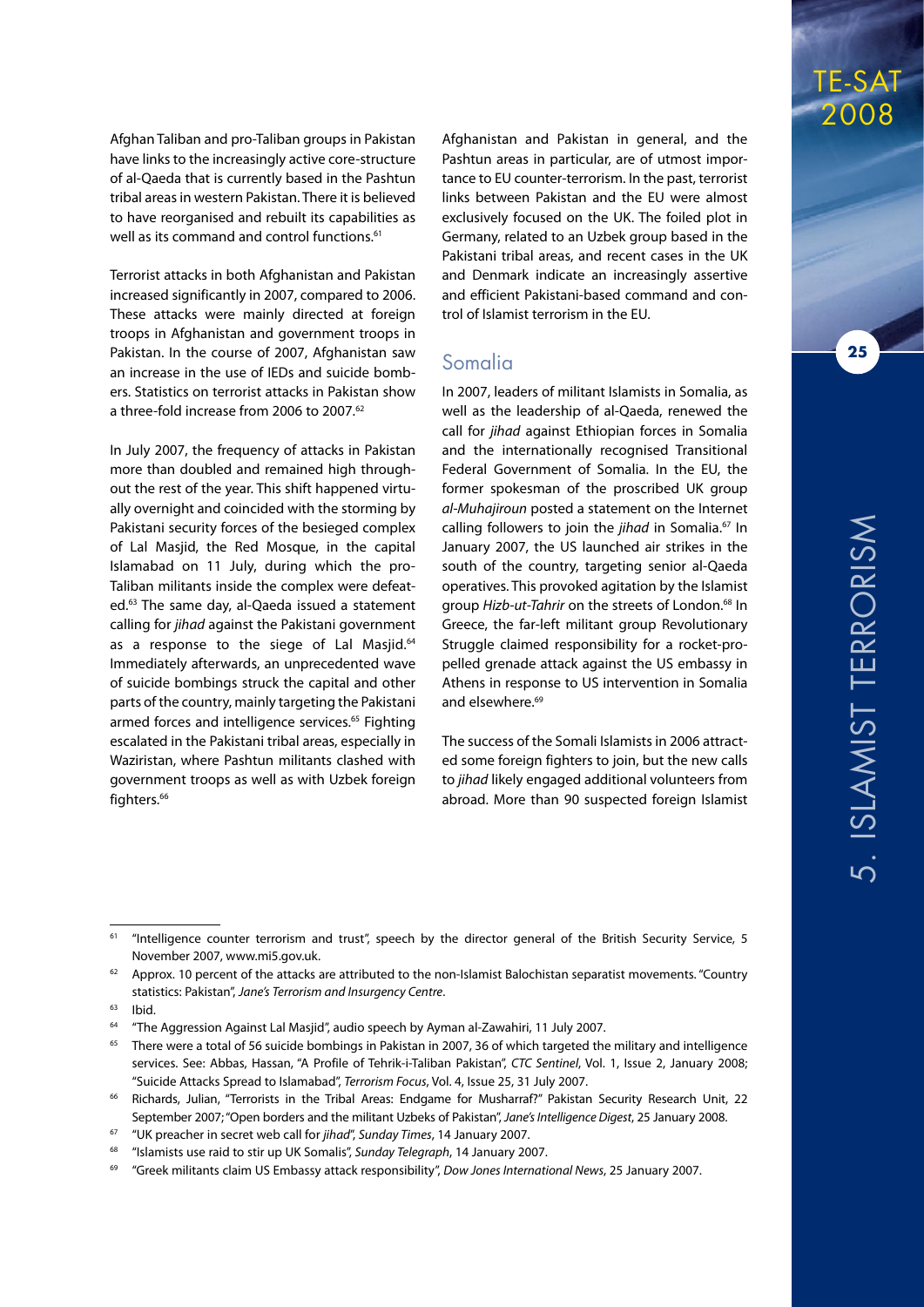

**26**

TE-SAT

insurgents were reported captured or killed during 2007; among them were five Swedish and five British nationals.70

The Islamist insurgents employ guerrilla tactics against military targets as well as acts of terrorism against civilian targets. The frequent suicide bombings, perpetrated by both men and women, are a new phenomenon in Somalia suggesting a foreign, al-Qaeda-driven, influence from other scenes of global *jihad*. 71

#### Iraq

The overall security situation in Iraq improved during 2007. Although ethno-sectarian violence continues to be of concern, civilian casualties and attacks with IEDs decreased. The number of attacks with IEDs fell from 1,700 in June 2007 to less than 700 in December. The number of reported security incidents is now down to the same level as in 2005. Targets of terrorist activity in Iraq include Iraqi civilians as well as foreigners employed by private businesses.

Since 2005, 14 of the 667 suicide attacks have been committed by women. Although the overall number of attacks decreased, the number of women involved in suicide attacks increased in 2007.72

Kidnappings of foreign nationals in Iraq continue to be frequent. In May 2007, five British nationals were kidnapped by an Iraqi group who demanded the withdrawal of all British armed forces from Iraq.73 A German national and her son were taken hostages in Iraq in 2007. While the woman was later released, her son is still missing. An Austrian national kidnapped in 2006 is also still missing. A video of this hostage was disseminated by his captors in January 2007.

*Al-Qaeda in Mesopotamia*, under the umbrella of the *Islamic State of Iraq*, remains a major and direct obstacle to peace and stability in Iraq. However, the terrorist organisation appears to face increasing opposition across Iraq from armed groups led by tribal leaders. There are strong indications that its military capabilities and its ability to fund operations have been significantly affected.<sup>74</sup>

By the end of 2007, the majority of *al-Qaeda in Mesopotamia's* leadership and many of its fighters were foreign-born. Likewise, over 90 percent of suicide bombers were foreign terrorists.<sup>75</sup> As the security situation improves, foreign terrorists may leave Iraq or relocate their *jihadist* activities to other regions, including the EU.

#### 5.5. Key Findings

- • In 2007, the EU saw two failed and two attempted attacks related to Islamist terrorism; 201 suspects were arrested.
- • The failed and attempted attacks in the member states aimed at causing indiscriminate mass casualties by means of detonating a main charge composed of home-made explosives. In two cases the suspects attempted to produce TATP.
- Manuals on how to build bombs, together with Islamist terrorist propaganda, are increasingly spread on the Internet. In 2007, al-Qaeda launched an unprecedented media campaign. Islamist terrorist propaganda is increasingly available in European languages.
- Al-Qaeda's remaining core leadership in the tribal areas of Pakistan is exercising command and control on and inspiration for planning

<sup>70</sup> "Four Swedes arrested in Somalia", *CNN*, 20 February 2007; "Official says Western *Jihad*ists killed in Somalia", Reuters, 3 June 2007; "Secret SAS mission to Somalia uncovers British terror cells", *Daily Mail*, 23 June 2007.

<sup>71</sup> "Foreign Fighters Face Obstacles Joining the Somali *Jihad*", *Terrorism Focus*, 24 July 2007; "Veiled Threats", *Washington Post*, 12 August 2007.

<sup>72</sup> "Increase in female bombers raises concern", *CBS News*, 4 January 2008.

<sup>73</sup> "Briton held in Iraq for 8 months is put on TV", *Times online*, 27 February 2008.

<sup>74</sup> "DoD News Briefing with Lt. Gen. Odierno from Iraq", Office of the Assistant Secretary of Defense (Public Affairs), U.S. Department of Defense, 17 January 2008.

<sup>75</sup> "Al-Qaeda in Iraq Update", press conference with Rear Admiral Gregory Smith, Multi-National Force-Iraq's Communication Division, Baghdad, 20 January 2008.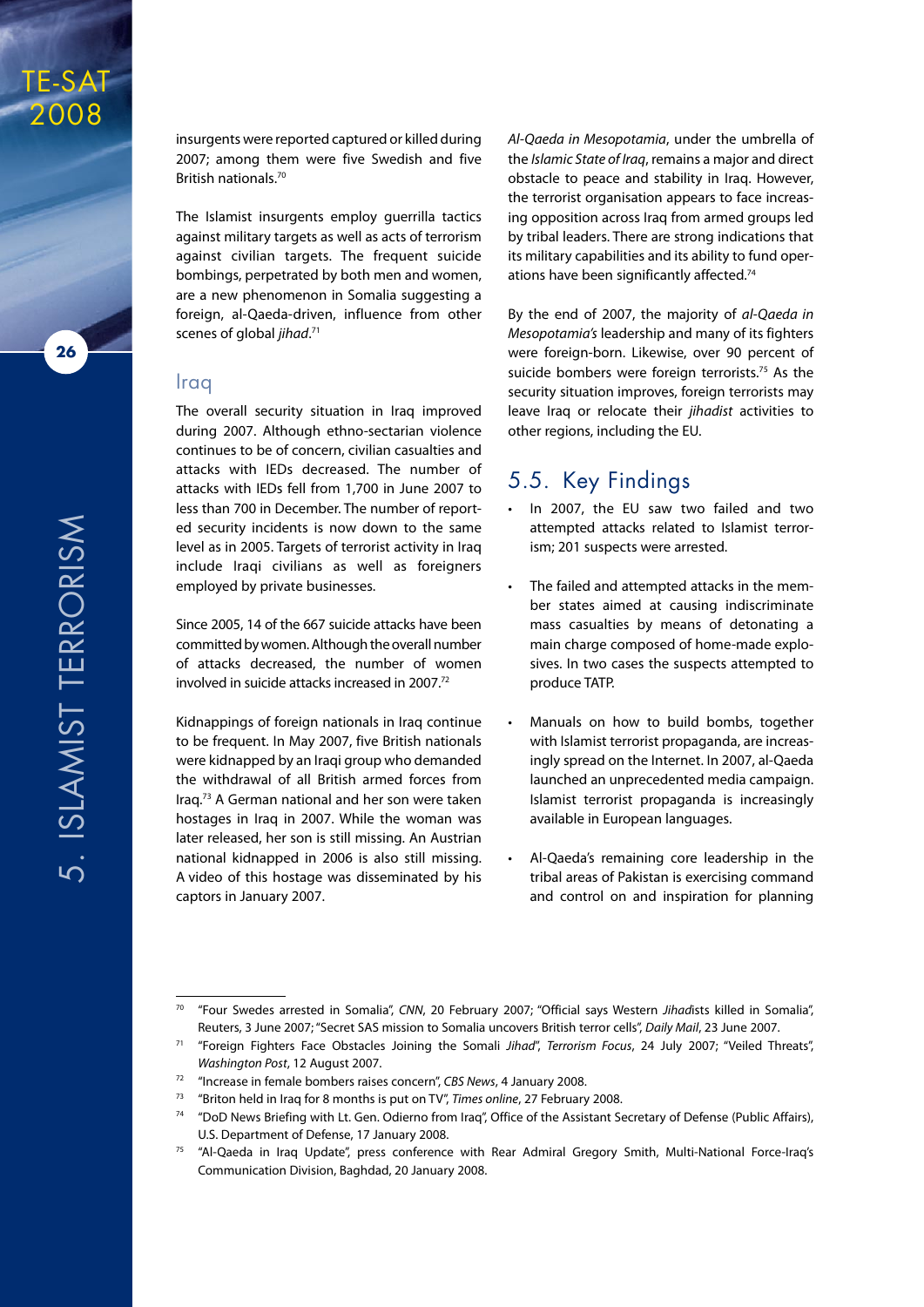attacks in the EU. A number of EU-nationals who attended training in Pakistan were later involved in terrorist offences in the EU.

- The member states are threatened with violence by Islamist terrorist groups outside and within the EU in an attempt to influence national policies in conflict areas.
- Although the majority of all arrested suspects for Islamist terrorism continue to be North African citizens, the member states reported a high number of arrested suspects with the nationality of the country of arrest.
- • The number of persons arrested for recruitment increased. The majority of the suspects

were arrested for recruiting for *jihad* in Iraq, while Somalia was reported as a new destination for *jihadists*.

- Suspects arrested in relation to financing of terrorism, handling of false documents and training are generally older that those arrested for recruitment, facilitation and the production and spreading of propaganda.
- The member states on the eastern border of the EU may be used as transit countries for terrorists in order to reach other parts of Europe.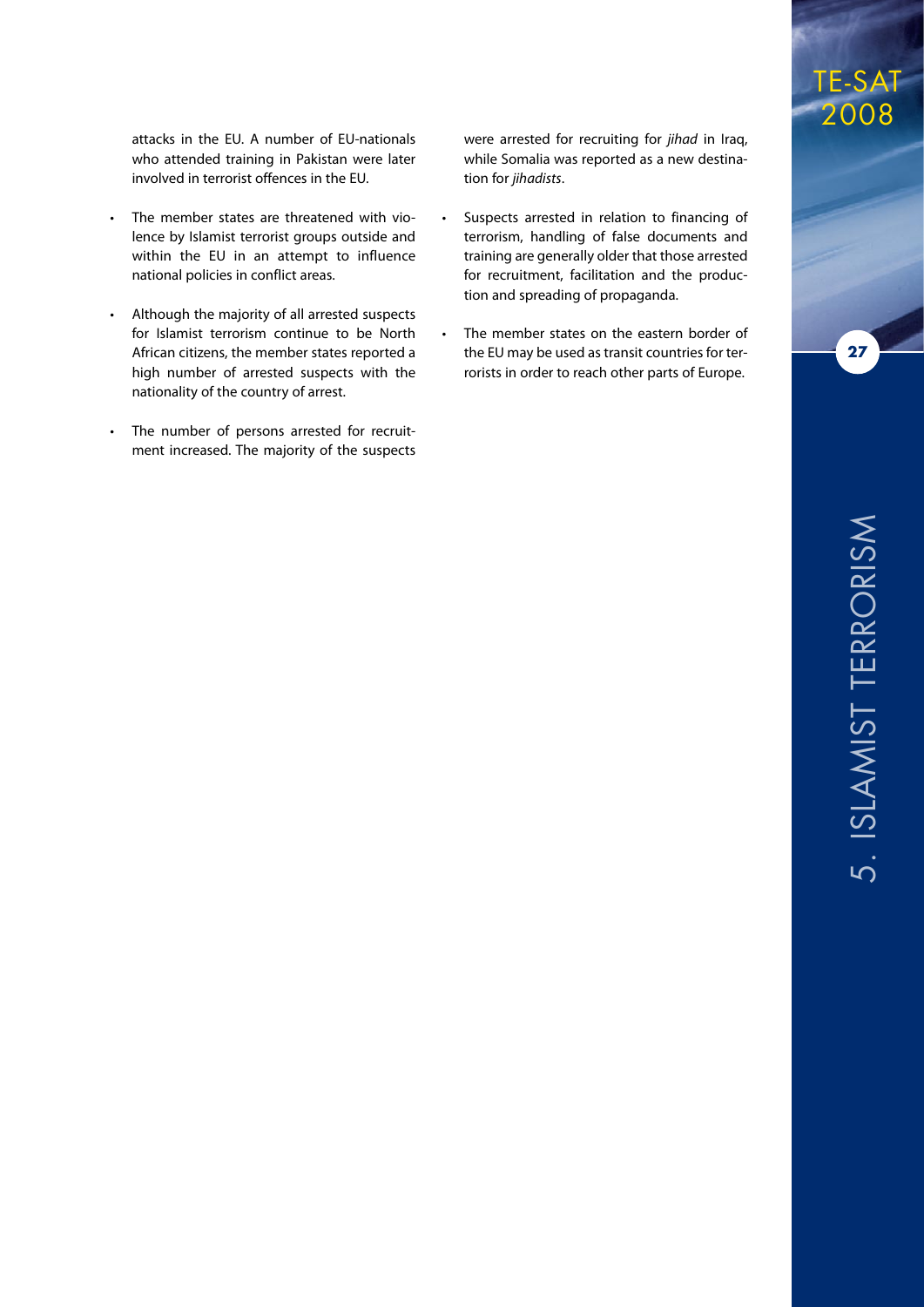## 6. Ethno-Nationalist and Separatist Terrorism

#### 6.1. Terrorist Attacks

TE-SAT

2008

**28**

In 2007, 91 percent of the attacks in the EU were claimed by, or attributed to, separatist terrorist groups. A total of 532 terrorist attacks were reported in three member states: France, Spain and Germany. Of these, 97 percent were claimed by, or attributed to, Basque and Corsican separatist terrorist groups.



**Figure 11: Number of failed, foiled and successfully executed attacks and number of arrested suspects for separatist terrorism in member states in 2007**

The number of casualties and fatalities caused by separatist terrorist attacks in Europe remains limited. However, Spanish law enforcement officials remain an explicit target for Basque separatist terrorism. In 2007, this was further evidenced by the deadly attack on two Guardia Civil officers in France.76 The attack was claimed by ETA.

France saw a slight decrease in the number of attacks compared to 2006. Spain, on the other hand, reported a 95 percent increase. This can partly be explained by the end of the ceasefire between ETA and the Spanish government. In early 2007, ETA stated that, despite the attack on the Madrid airport on 30 December 2006, they still considered the unilateral ceasefire declared in March 2006 to be valid. However, on 6 June 2007, ETA publicly announced the end of the ceasefire. In 2007, ETA claimed responsibility for a total of ten attacks in Spain and one in France.

*Taldes Y* attacks are perpetrated in support of ETA activities by a network of individuals with links to ETA's youth organisation SEGI. *Taldes Y* attacks decreased in frequency immediately after the ceasefire of March 2006. However, during the second half of 2006, the number of attacks increased again and remained high throughout the reporting period. For 2007, the vast majority of all attacks reported by the member states in relation to Basque separatist terrorism were categorised as *Taldes Y* attacks. See figure 12.

In Spain, the vast majority of the attacks committed were arson attacks. Eighty-nine percent of all

Contribution to the TE-SAT 2008: France.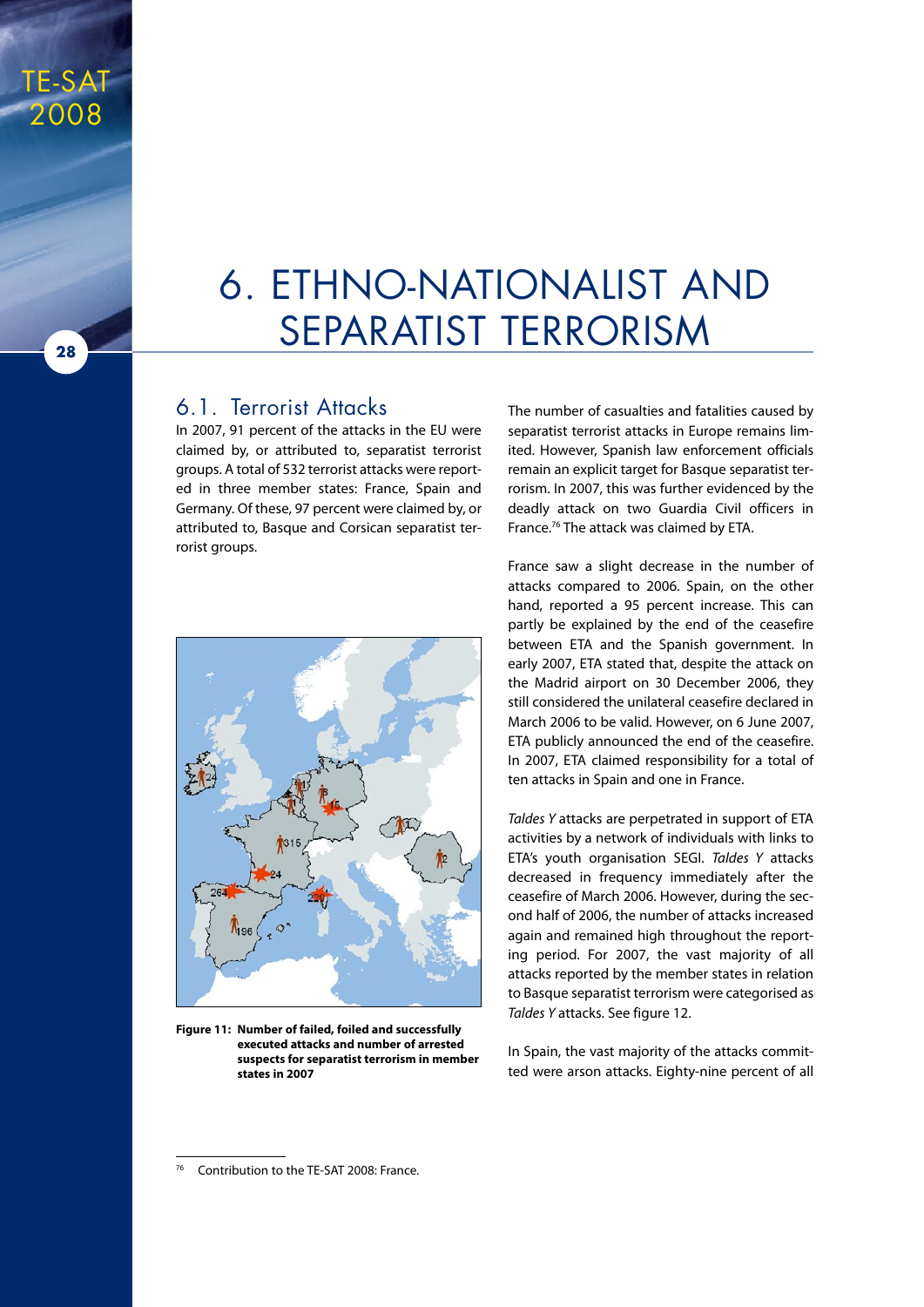attacks were reported as successfully executed. Basque separatist terrorists in Spain mainly attack governmental<sup>77</sup> and business<sup>78</sup> targets. Twelve percent of the attacks were directed at critical infrastructure<sup>79</sup> and the vast majority of these were attributed to Taldes Y. The majority of the attacks in Spain were carried out in the Basque region.

In France, two regions were targeted by separatist terrorist groups: the Basque region and Corsica. In the Basque region, thirty-three percent of the separatist terrorist attacks targeted private property<sup>80</sup>, a decrease compared to 2006. Forty-one percent of the attacks were directed at business

targets.81 In Corsica, fifty-five percent of separatist terrorist attacks targeted private property such as private holiday apartments. Only sixteen percent were directed towards governmental interests, a small decrease compared to 2006. See figure 13.

In Corsica, 31 percent of the attacks carried out were attributed to FLNC or FLNC UDC. Two attacks were attributed to ARMATA CORSA 1774. The remaining 154 attacks either were not claimed or could not be attributed to a particular group.

Germany reported fifteen separatist terrorist attacks for 2007. Fourteen were claimed by the *Kurdistan Workers' Party* (PKK/KONGRA-GEL). The



TE-SAT 2008

 $77$  Governmental targets in Spain include government offices, court houses, and political parties.

 $78$  Business targets in Spain include ATMs, bank branches, real estate agencies.

 $79$  Critical Infrastructure in Spain includes highways and railways.

<sup>80</sup> Private property includes holiday apartments and cars.

<sup>81</sup> Business targets in France include real estate agencies and the tourist sector.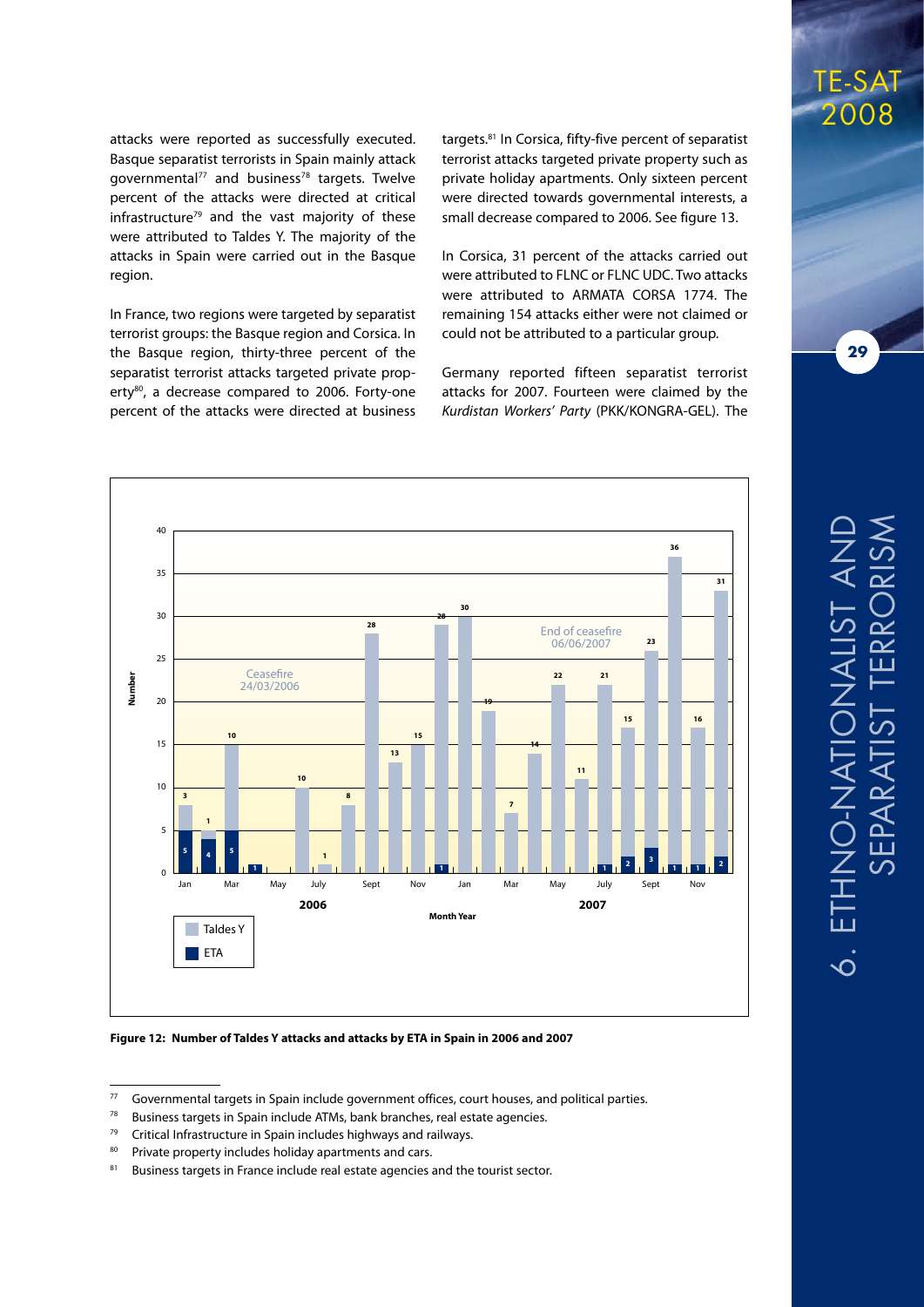

remaining attack was not claimed by PKK/ KONGRA-GEL, but has been attributed to the organisation by German authorities. The attacks took place in February and March 2007. Most of them were arson attacks, directed at Turkish interests in Germany, such as Turkish travel agencies, banks and mosques in Bottrop, Dortmund and Hagen.

#### 6.2. Arrested Suspects

For 2007, eight member states reported the arrest of a total of 548 people suspected of separatist terrorism offences. Fifty-seven percent of the arrests took place in France, followed by thirty-six percent in Spain.

The total number of suspects arrested for separatist terrorism in 2007 increased by over 100 percent compared to 2006. This is caused by an increase in arrests related to both Basque and Corsican separatist terrorism. In Spain, sixty percent of the arrested suspects were linked to ETA and nine percent to ETA's youth organisation SEGI. France reported an increase of eight percent in arrests related to Basque separatist terrorism compared to 2006. The majority of the arrested were linked to ETA. Seven percent of the arrested suspects were linked to SEGI.

In France, the increase in arrested suspects linked to Corsican separatist terrorism can been explained in part by the numerous arrests carried out after



**Figure 13: Targeting of separatist terrorist groups in France and Spain in 2006 and 2007**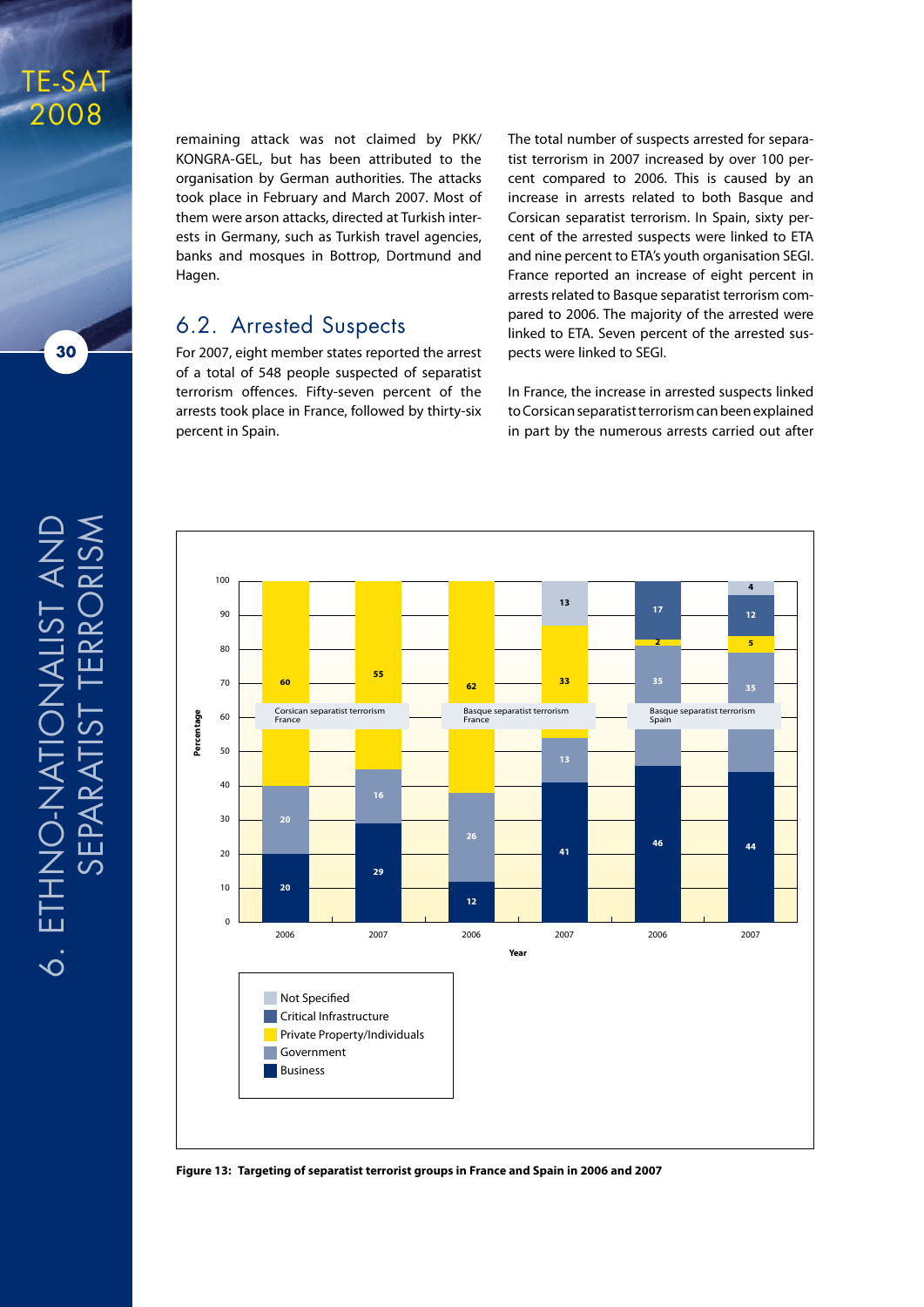Yvan Colonna, a prominent figure within Corsican separatist terrorism, was sentenced to imprisonment. After Colonna's conviction, the youth of the island, considering him a hero, mounted a wave of violent protests. Several of the protesters were arrested.82

Twelve percent of all suspects arrested for separatist terrorism were women. For ETA the figure is eighteen percent, which is the single highest percentage for all terrorist groups in the member states, regardless of affiliation.

Suspects arrested for Basque separatist terrorism are generally younger than those arrested for Corsican separatist terrorism. Fifty-five percent of those arrested for Basque separatist terrorism in France and Spain were younger than 30 compared to only thirty-one percent under 30 for Corsican separatist terrorism. This may be explained by the fact that most reported suspects arrested relating to Basque separatist terrorism were linked to *Taldes Y* attacks.

In Spain, just over 70 percent of the suspects were arrested for membership of a terrorist organisation. This high percentage may be explained by a ruling of the Spanish supreme court determining that three or more acts of collaboration with a terrorist organisation automatically are to be considered as membership of a terrorist organisation. By contrast, in France, the majority of suspects arrested for Corsican separatist terrorism were arrested for attack-related offences.

In 2007, 38 persons were reported arrested in relation to PKK/KONGRA-GEL in five member states:

Belgium, France, Germany, the Netherlands and Slovakia. The majority of all suspects were arrested for attack-related offences. The arrests caused a series of protests amongst the Kurdish populations in several of these countries. Although the majority of the protests were peaceful, in some instances violence erupted, mainly directed towards Turkish interests.<sup>83</sup> In February, Belgian authorities arrested the EU leader of PKK/ KONGRA-GEL on suspicion of financing terrorism via drug trafficking.<sup>84</sup>

In Ireland, the number of arrested suspects went up from four in 2006 to twenty-four in 2007. The majority of the arrested suspects were members of the *Irish National Liberation Army* (INLA). The arrests were linked to an increase in criminal activity by this group in 2007. The majority of the arrested were charged with membership of an unlawful organisation.85

French law enforcement arrested a total of 25 members of Liberation Tigers of Tamil Eelam, LTTE during 2007. All arrested suspects were men. The vast majority of the suspects were arrested on suspicion of financing terrorism through extortion. Seventy-two percent of the arrested were Sri Lankan citizens.<sup>86</sup> The LTTE has a vast global network of ethnic Tamils and associates in the diaspora, with structures of fundraising, procurement and propaganda firmly in place.<sup>87</sup> One of the core activities of the LTTE in the EU is the collection of funds from the Tamil diaspora on a monthly basis to finance military and military-related procurement.88

TE-SAT

2008

<sup>82</sup> Contribution to the TESAT 2008: France.

<sup>83</sup> *Zwischenbericht 2007: Entwicklungen und Analysen des Extremismus in Nordrhein Westfalen, North Rhine-*Westphalia Office for the Protection of the Constitution, September 2007.

<sup>84</sup> Contribution to the TE-SAT 2008: Belgium.

<sup>85</sup> Contribution to the TE-SAT 2008: Ireland.

Contribution to the TE-SAT 2008: France.

<sup>87</sup> *"Funding the "Final War": LTTE Intimidation and Extortion in the Tamil Diaspora"*, Human Rights Watch, Vol. 18, No. 1(C), March 2006.

<sup>88</sup> "Feeding the Tiger – How Sri Lankan insurgents fund their war", *Jane's Intelligence review*, 1 August 2007.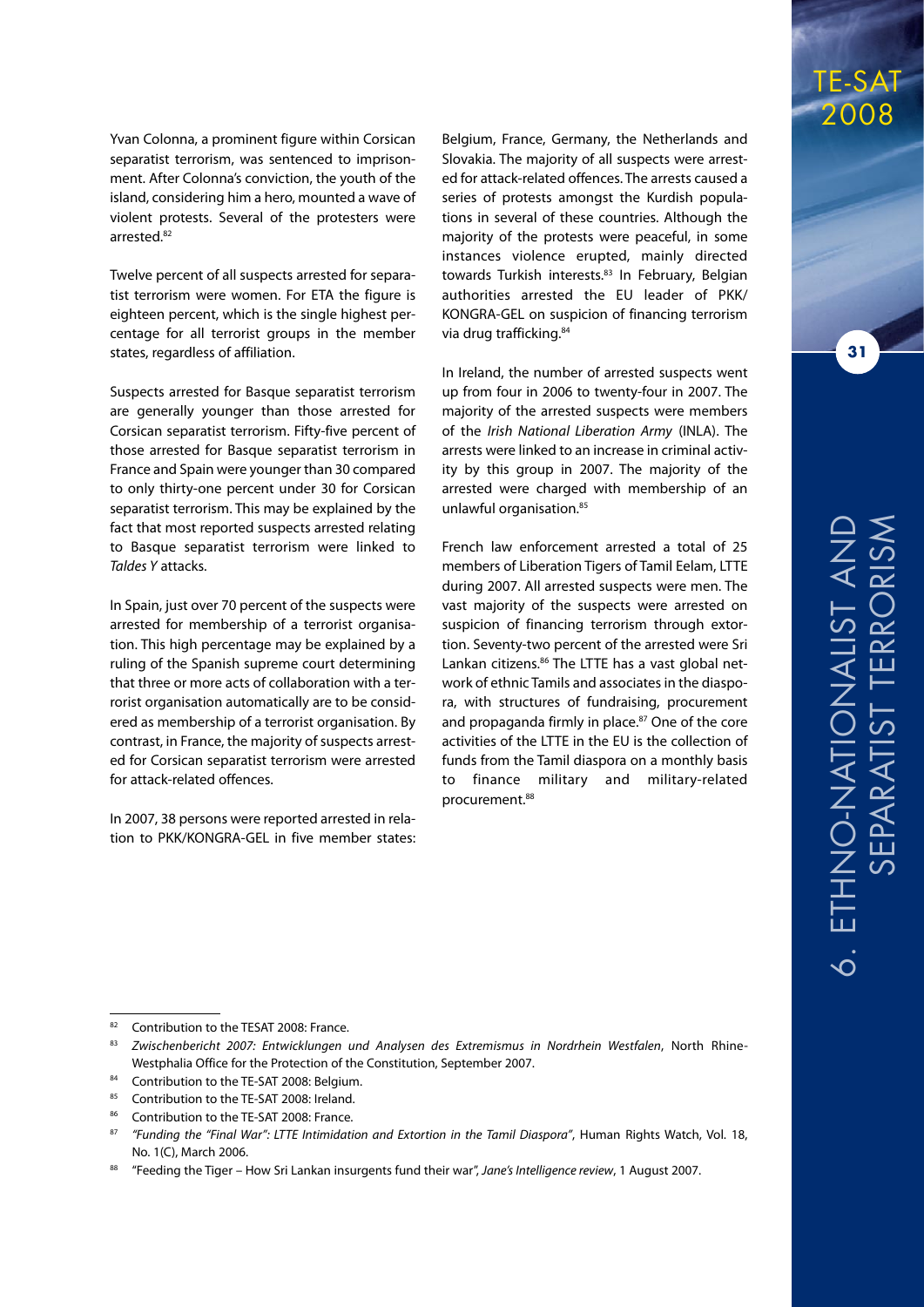

**32**

#### 6.3. Terrorist Activities

For the second half of 2007, Portugal reported an unusual increase in the number of ETA activities in Portugal. The activities seemed to be confined to renting vehicles that were later used in ETA operations. This may be an attempt by ETA to avoid detection from law enforcement agencies in France and Spain. Portuguese and Spanish law enforcement agencies responded by creating joint investigation teams.<sup>89</sup>

Traditionally, ETA carries out its activities in Spain, France and, to a lesser extent, in other EU countries. France is mainly used as an operational rear base from which ETA develops its logistic means. It is also used for housing and training ETA reserve activists.

In the course of 2007, Spanish authorities noted a decrease in the use of commercial explosives in ETA-related attacks. In the past, ETA mainly used a combination of commercial explosives and homemade explosives (HMEs). Recent attacks, however, have been based mainly on HMEs.<sup>90</sup> This change in tactics may be the result of increased security measures taken by the French authorities to protect explosive factories, depots and explosives transportation, which prevents ETA from getting access to commercial explosives.<sup>91</sup>

In summer 2007, ETA released several versions of a recruitment video which showed some of their activities. The videos were released just after ETA had called off the ceasefire. The aim was probably to encourage young people to join ETA. This method of recruitment has rarely been seen in the past and may indicate a new modus operandi for ETA.

Financing of terrorism by extortion is reported in relation to Corsican and Basque separatist terrorism as well as the LTTE. According to open sources, extortion is an important source of income for ETA. In 2007, Spanish media reported on several extortion campaigns directed at businessmen in the Basque region and Navarre.<sup>92</sup> Fourteen of the arrests reported by France in relation to extortion were linked to Corsican separatist terrorism. The majority of the arrested suspects were members of FLNC, targeting private businesses such as real estate agents.<sup>93</sup>

In Ireland, law enforcement authorities witnessed an increase in the number of terrorism-related arrests in 2007 compared to 2006. This, however, is mainly due to an increase in criminal activity by INLA. Based on capability and intent, the threat from the Continuity Irish Republican Army (CIRA) and Real Irish Republican Army (RIRA) is estimated to be moderate to substantial.<sup>94</sup>

The year 2007 saw great strides forward in the political process in Northern Ireland, including the restoration of full power to the Northern Ireland Assembly in May. An important milestone was the announcement by the nationalist party, Sinn Fein, that it would recognise and support the Police Service of Northern Ireland (PSNI) and participate in policing bodies.<sup>95</sup> In view of this historical decision, the dissident terrorist group RIRA vowed to continue attacks against Police and British forces until a full withdrawal of troops.<sup>96</sup>

<sup>89</sup> Contribution to the TE-SAT 2008: Spain, Portugal.

<sup>90</sup> Contribution to the TE-SAT 2008: Spain.

<sup>91</sup> *Evaluation of the Cosmetics and Explosives Directives: Final report (Explosives)*, submitted to DG Enterprise and Industry, European Commission, by the E E C (GHK, Technopolis), 21 September 2007.

<sup>92</sup> "ETA amenaza en nuevas cartas a los empresarios con 'tomar medidas' si no pagan", *El Mundo*, 5 August 2007.

<sup>93</sup> Contribution to the TE-SAT 2008: France.

Contribution to the TE-SAT 2008: Ireland.

<sup>95</sup> "Power-sharing begins in Northern Ireland", *International Herald Tribune*, 8 May 2007.

<sup>96</sup> "'Attacks on police will go on in New Year'—Real IRA", *Derry Journal*, 8 January 2008.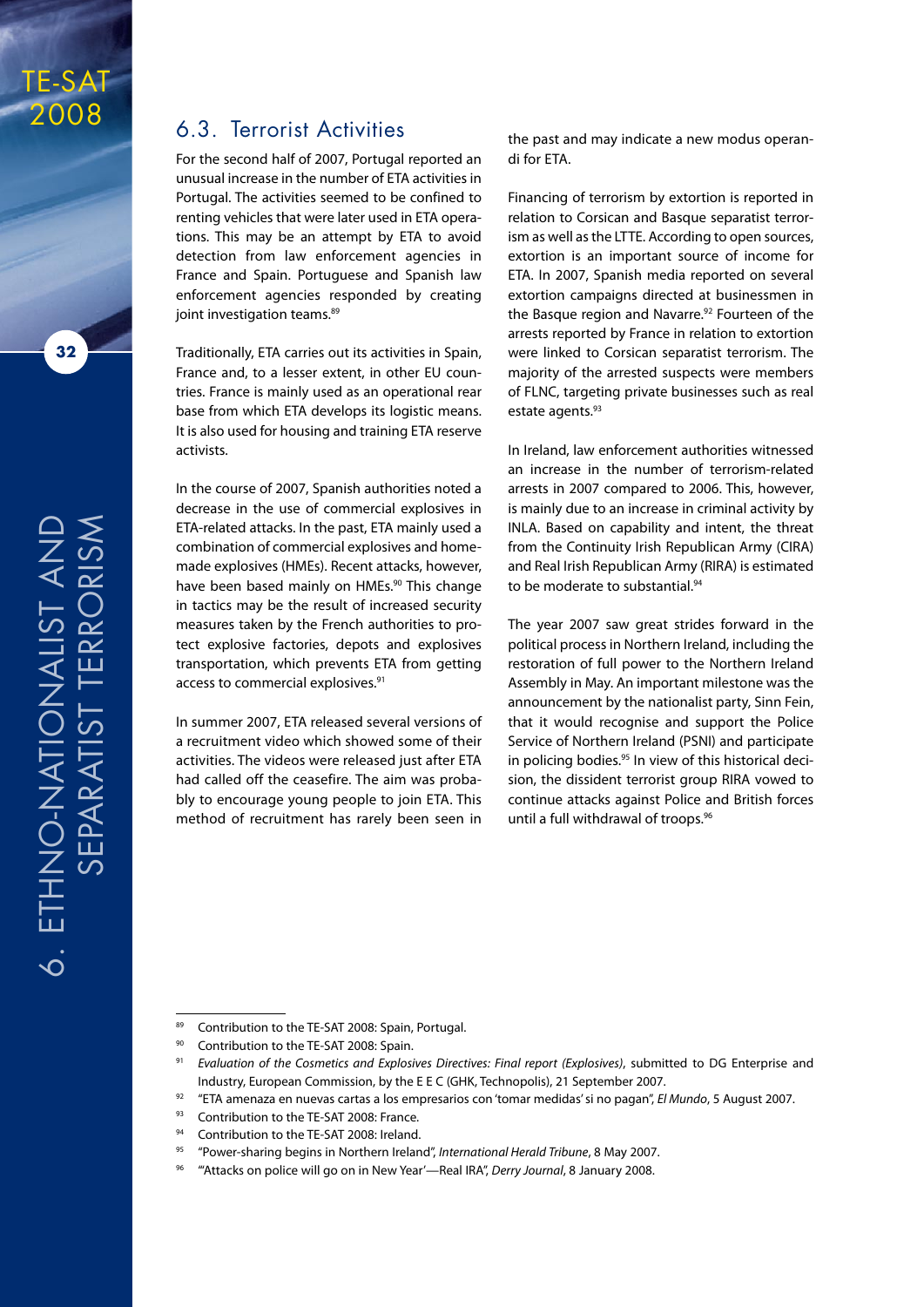#### 6.4. Key Findings

- • A total of 532 separatist terrorist attacks were perpetrated and 548 suspects were arrested for separatist terrorism. The vast majority of attacks and arrests relating to separatist terrorism were reported by France and Spain.
- The vast majority of all attacks by Basque and Corsican separatist terrorists mainly aim at causing material damage. Spanish law enforcement officials are however explicitly targeted by Basque separatist terrorists.
- The vast majority of reported separatist terrorist attacks against critical infrastructure are committed by youth organisations related to ETA. In Spain, only a very small number of Basque separatist terrorist attacks are directed towards private interests. This is, however, one of the main targets for Basque and Corsican separatist terrorists acting in France.
- Traditionally, ETA used a combination of commercial and home-made explosives. In 2007,

the use of commercial explosives in ETA attacks decreased.

- Basque separatist terrorists continue to use France as a logistical base. However, in 2007 some activities were also noted in Portugal, indicating an attempt to escape France and Spanish law enforcement.
- With 18 percent, ETA has the highest percentage of women arrested compared to all other terrorist groups in the member states.
- Financing through extortion is reported for Basque and Corsican separatist terrorist groups as well as LTTE.
- In Germany, separatist terrorist attacks are mainly perpetrated by Kurdish separatist terrorist groups. In 2007, the attacks were motivated by the escalation in the Turkish-Kurdish conflict.

TE-SAT

2008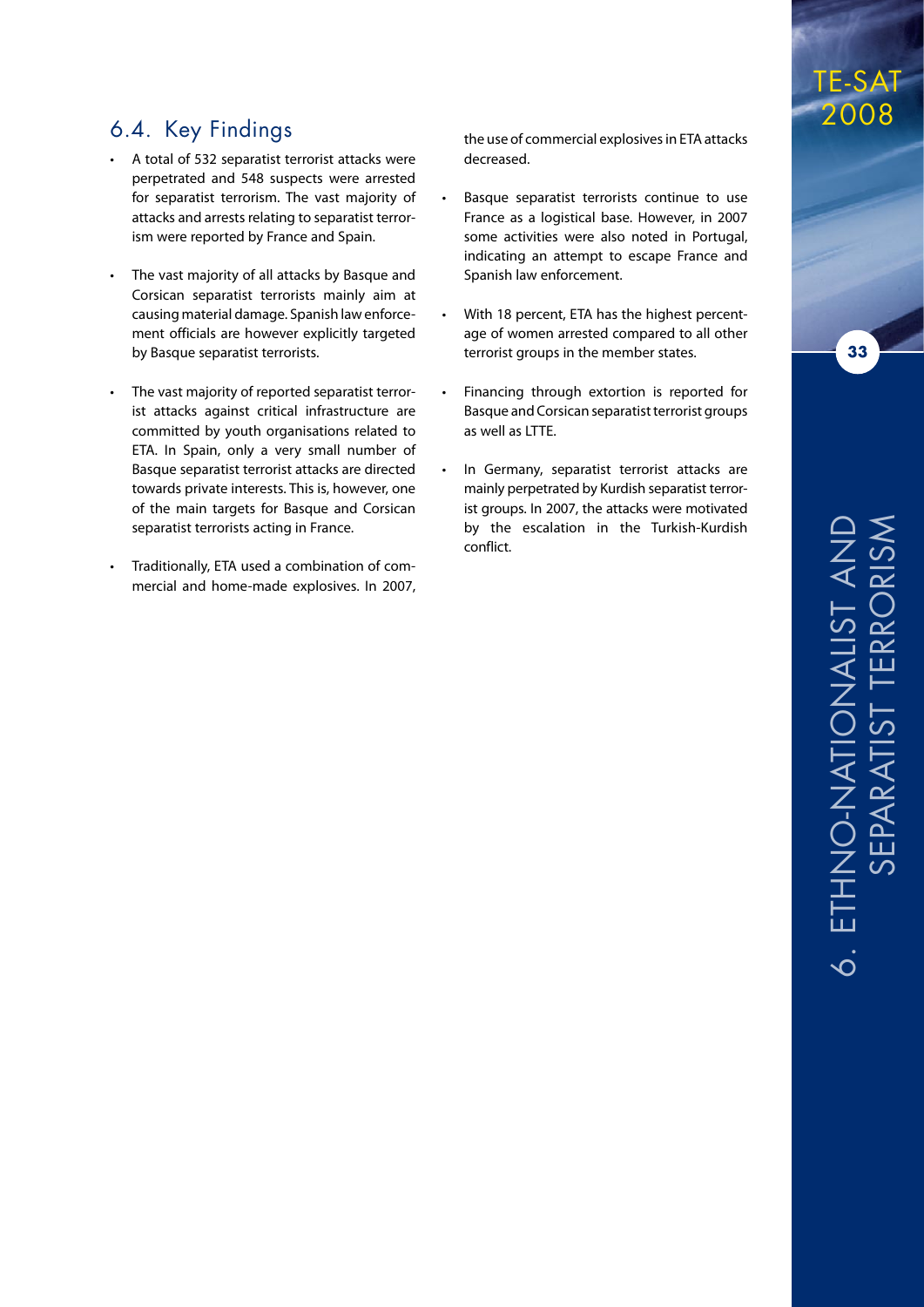### 7. Left-Wing and Anarchist Terrorism

#### 7.1. Terrorist Attacks

TE-SAT

2008

**34**

In 2007, left-wing and anarchist terrorist groups carried out 21 attacks in five member states. The targeted member states were Austria, Germany, Greece, Italy and Spain. Eighty percent of all leftwing and anarchist terrorist attacks were successfully executed. There have been no reports on fatalities or casualties in relation to these attacks.



**Figure 14: Number of failed, foiled and successfully executed attacks and number of arrested suspects for left-wing and anarchist terrorism in member states in 2007**

In TE-SAT 2007, a large number of the reported anarchist attacks were contributed by Greece. However, Greek authorities regard the vast majority of these attacks as extremism rather than terrorism. Therefore, they are not included in the 2007 statistics. For TE-SAT 2008, Greece reported two attacks as anarchist terrorism.<sup>97</sup>

Greece reported two attacks as anarchist terrorism: the attack on the American embassy on 12 January and the attack on a police station in New Ionia on 30 April. Both attacks were reported to have been committed by the anarchist terrorist group *Revolutionary Struggle*.

Taking into account the difference in the number of attacks reported by Greece, it is still possible to conclude that there has been a decrease in the number of left-wing and anarchist terrorist attacks compared to 2006. In both Italy and Germany, attacks have gone down by approx. 50 percent.

In 2007, 55 percent of all left-wing and anarchist terrorist attacks were arson attacks. The majority targeted businesses or governmental interests. Only one attack was directed at private property or individuals. See figure 15.

Attacks by GRAPO in Spain decreased compared to 2006. In 2007, only one attack was attributed to GRAPO in Spain. In 2006, Spanish authorities reported five attacks attributed to GRAPO and one claimed by the organisation. The attributed attack in 2007 was the kidnapping of a bank manager for ransom.<sup>98</sup>

Contribution to the TE-SAT 2008: Greece.

<sup>98</sup> Contribution to the TE-SAT 2008: Spain.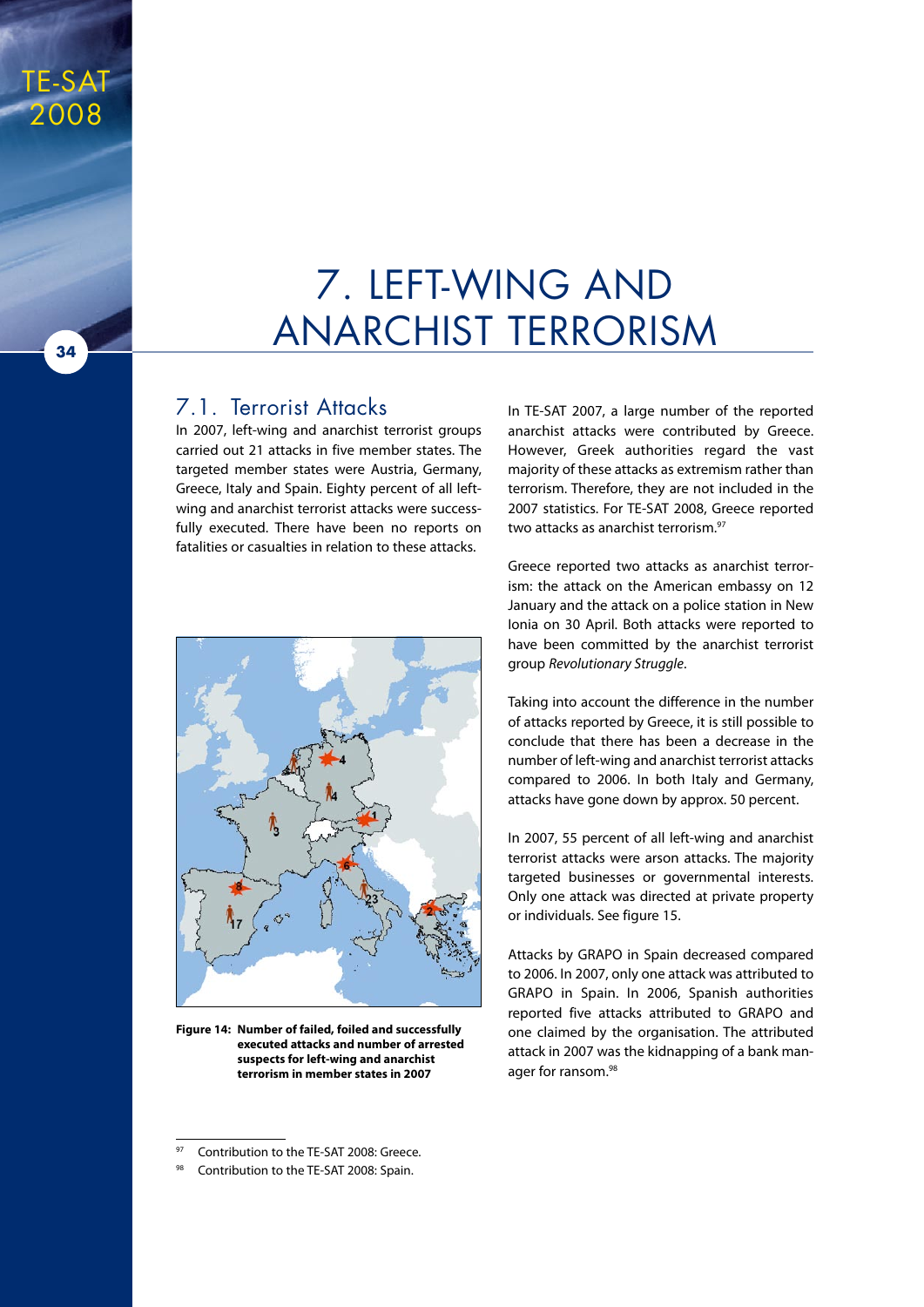

**Figure15: Targeting of left-wing and anarchist terrorist groups in 2006 and 2007**

In Germany, unidentified individuals attacked representatives of a private company which produces naval ships for private and military use. In Hamburg, high-value company cars of two managers were damaged. One of the cars was set on fire. In addition, the attackers vandalised the house of one of the managers. In the past, similar attacks were linked to left-wing terrorism.<sup>99</sup>

Italy reported an increased threat from left-wing groups and individuals using the same strategies and ideologies as the *Brigate Rosse* (Red Brigades). These groups mainly target high-ranking Italian businessmen and politicians. The arrests in February 2007 leading to the dismantlement of the *Partito Comunista Politico-Militare* (PCP-M) sparked a series of incidents in solidarity with the arrested. Italian authorities reported that these incidents brought together several rival groups adhering to different ideologies. One such example is the *Fronte Rivoluzionario per il Comunismo* (Revolutionary Front for Communism), which supports a revolution based on armed struggle.

On 5 March 2007, the *Fronte Rivoluzionario per il Comunismo* attempted an attack in Milan.100 A home-made explosive device was found in front of an unoccupied police station. The *Fronte Rivoluzionario per il Comunismo* claimed responsibility for the attempted attack, stating that it was in retaliation for recent arrests.101

The *Partito Comunista Combatente* (PCC), a smaller left-wing group with the same ideology as the *Red Brigades*, claimed two attacks in 2007.102 The PCC justifies its attacks as blows against imperialism within Italian economic policy and Italy's "contribution to the NATO strategy".<sup>103</sup>

Italian authorities have also noted a revival of anarchist revolutionary ideologies, particularly among groups and individuals united under the banner of the *Federazione Anarchica Informale* (FAI).104

In Austria, on 12 March 2007, a device looking like a pipe bomb was found in the underground parking of a bank. The pipe bomb later turned out to be a dummy. A message attached to the device demanded amnesty for members of the *Red Army Fraction* (RAF) imprisoned in Germany.<sup>105</sup>

#### Extremism

In the second semester of 2007, extremist anarchist activities in Greece mainly took the form of arson attacks against low-profile targets. The main targets were bank branches, vehicles and political party offices. The number of attacks, however, decreased significantly compared to the first semester of 2007. The activities appeared to be isolated and decentralised. The targets seemed to be randomly chosen. As in previous years, the attacks only caused material damage.<sup>106</sup>

TE-SAT 2008

<sup>99</sup> Contribution to the TE-SAT 2008: Germany.

<sup>&</sup>lt;sup>100</sup> Contribution to the TE-SAT 2008: Italy.

<sup>&</sup>lt;sup>101</sup> Alvanou, M., "Left Wing Terrorist groups in European countries, a threat still alive", ITSTIME, May 2007.

<sup>&</sup>lt;sup>102</sup> Contribution to the TE-SAT 2008: Italy.

<sup>103</sup> Alvanou, M., "Left Wing Terrorist groups in European countries, a threat still alive", ITSTIME, May 2007.

<sup>&</sup>lt;sup>104</sup> Contribution to the TE-SAT 2008: Italy.

<sup>&</sup>lt;sup>105</sup> Contribution to the TE-SAT 2008: Austria.

<sup>106</sup> Contribution to the TE-SAT 2008: Greece.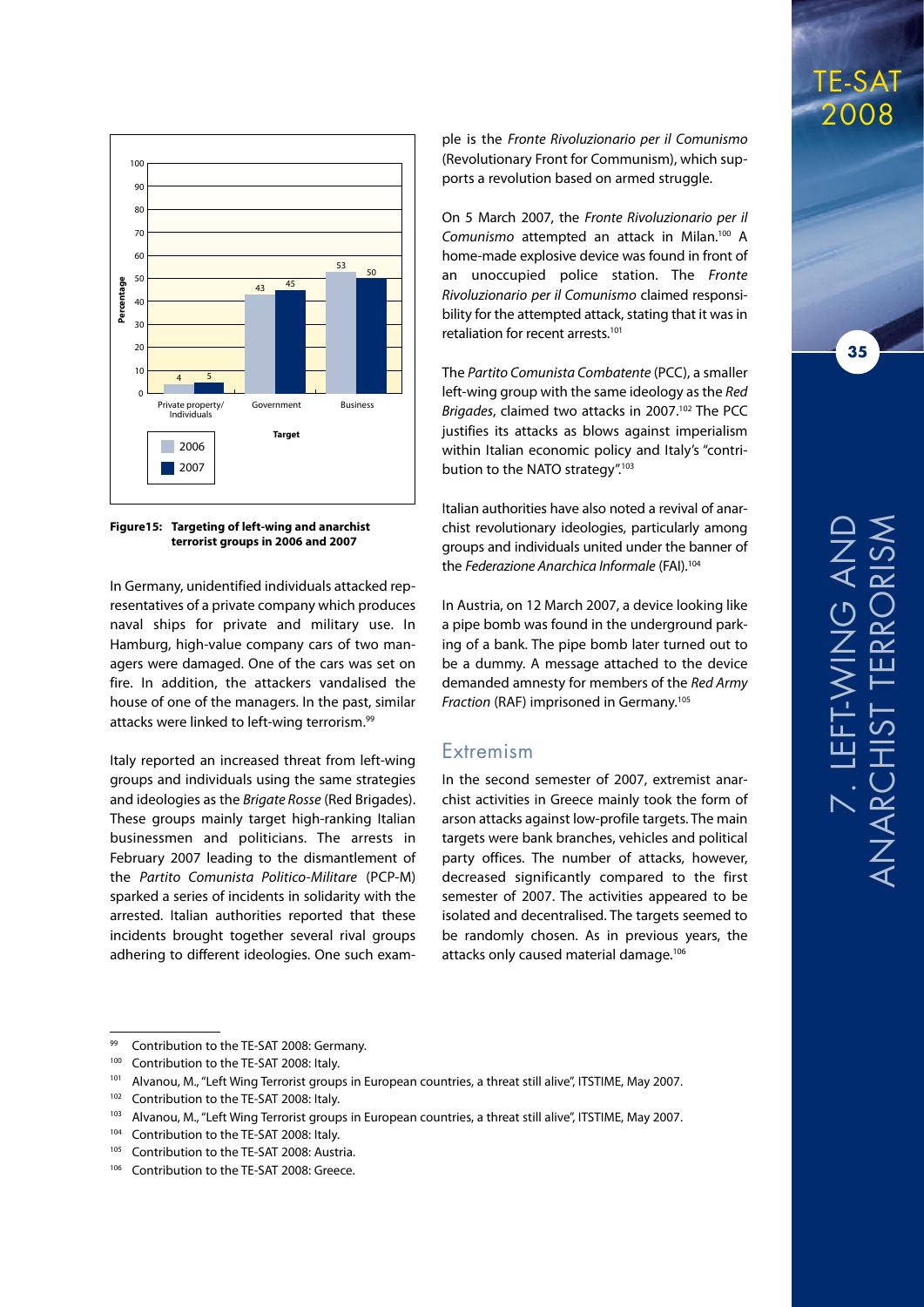

TE-SAT 2008

> In Estonia, extremist left-wing groups were responsible for extensive vandalism and mass riots in relation to the relocation of a Soviet-era war memorial, the Bronze Soldier, in Tallinn in April 2007. The Estonian embassy in Moscow was also attacked and vandalised. Four persons were charged with organising the riots. The trial is ongoing.107

#### 7.2. Arrested Suspects and Terrorist Activities

Forty-eight individuals were arrested for left-wing and anarchist terrorism in five member states: France, Germany, Italy, the Netherlands and Spain. Spain and Italy reported a total of twelve suspects arrested for anarchist terrorism. All other arrests were reported as left-wing.

The vast majority of the arrests were made in Italy and Spain. As for all other affiliations, the vast majority of the suspects were arrested for membership of a terrorist organisation. Twelve percent of the suspects were arrested for arson attacks.

Six of the arrested suspects were women. Only one woman was arrested for an attack-related offence: she was linked to anarchist terrorism and was involved in an arson attack. This is the only attack-related offence for which a female suspect was reported arrested, regardless of affiliation.

#### Extremism

In 2007, the G8 summit was held in Heiligendamm in Germany. G8 meetings traditionally attract large crowds of left-wing and anarchist activists from all over the world. Demonstrations against the summit occasionally turned violent.<sup>108</sup> Both Belgium

and Sweden reported the arrest of a number of their nationals during the meeting. Germany reported two investigations relating to left-wing extremist groups planning attacks against the summit in 2007.

In 2007, Italy observed a merger of anarchist terrorist groups and single-issue extremist groups linked to e.g. anti-militarism, immigration, environmentalism and social rights. This merger may eventually mean that single-issue groups, which to date have only been involved in social protest, will change their activities and become more involved in subversive activities.<sup>109</sup>

In Belgium, anarchist extremists took part in actions organised by animal rights extremists. In the course of these activities, the anarchists engaged in acts of vandalism. The principal leftwing extremist group present in Belgium is the *Secours Rouge* (APAPC), which contains former members of the *Cellules Communistes Combattantes* (CCC). The activities of the *Secours Rouge* are mostly related to public order. Nevertheless, it should be noted that former CCC members released from prison publicly declared that they continue to believe that armed struggle is necessary.110

Sweden reported on activities by extremist autonomous groups prepared to use violence as a means to achieve their political goals. Several different ideological currents exist within this environment with anarchism being most prominent. Both men and women are active within these groups. The majority are under 30 years old. Swedish authorities have reported that activists belonging to these groups are willing and able to use incendiary bombs against symbolic targets.<sup>111</sup>

<sup>&</sup>lt;sup>107</sup> Contribution to the TE-SAT 2008: Estonia.

<sup>108</sup> Contribution to the TE-SAT 2008: Germany.

Contribution to the TE-SAT 2008: Italy.

<sup>110</sup> Contribution to the TE-SAT 2008: Belgium.

<sup>111</sup> Contribution to the TE-SAT 2008: Sweden.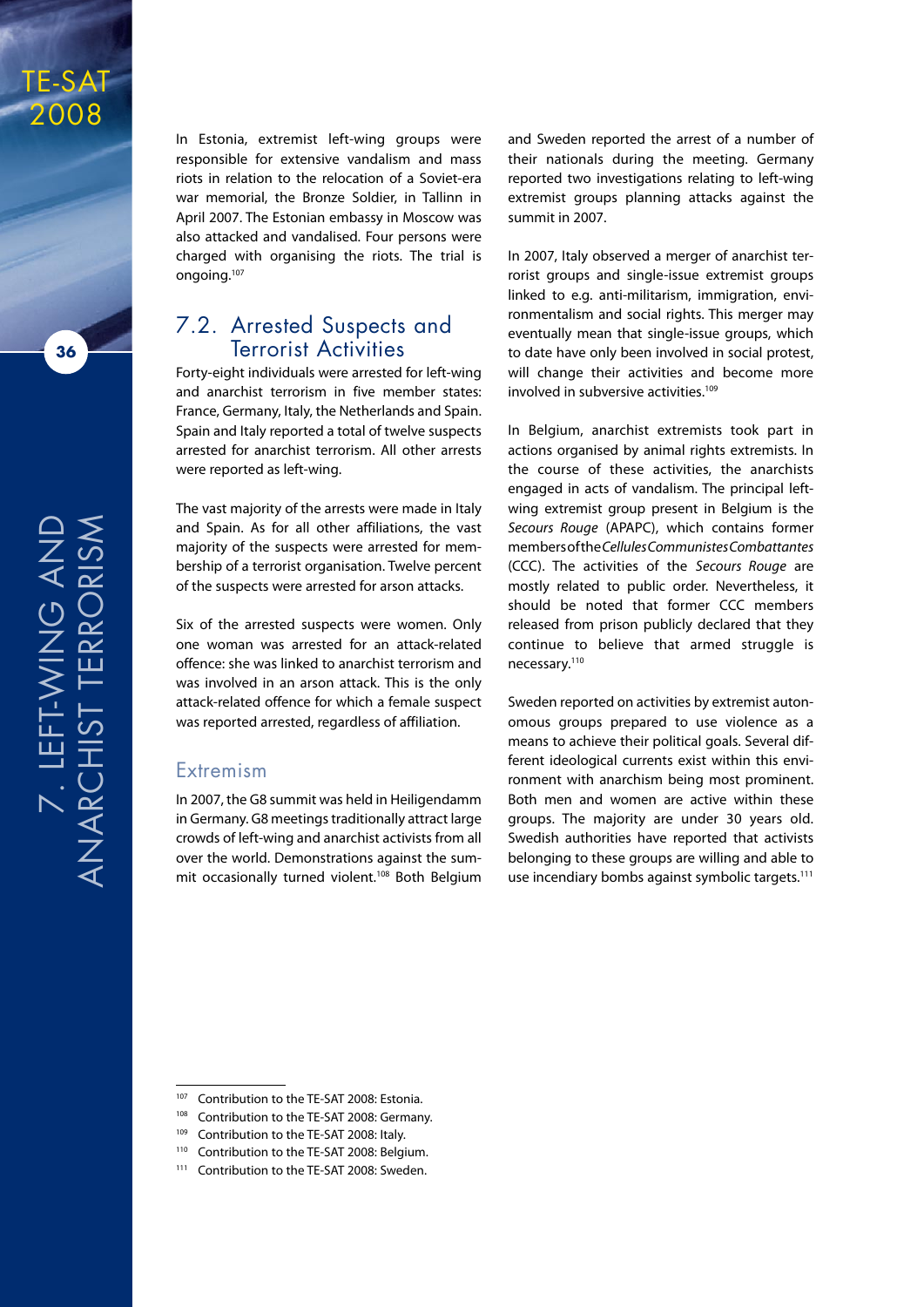#### 7.3. Key Findings

- For left-wing terrorism and anarchist terrorism, five member states reported 21 attacks and 48 arrested suspects. No casualties were reported.
- • Attacks in Italy and Germany decreased by almost 50 percent. In Spain, attacks committed by GRAPO decreased significantly with only one attack committed in 2007.
- Although the number of attacks decreased, Italy noted a general increase in the threat

from left-wing terrorist groups inspired by the ideology of the *Red Brigades*. Italian authorities also noted a revival of anarchist revolutionary ideologies.

In Greece, two terrorist attacks were committed by the *Revolutionary Struggle*. Both attacks caused material damage. Anarchist extremists in Greece continue to commit arson attacks against low level targets, causing material damage. The number of anarchist extremist attacks decreased significantly in 2007.

### TE-SAT 2008

**37**

# 7. Le ட D<br>November<br>2012<br>November Anarc hist Terrorism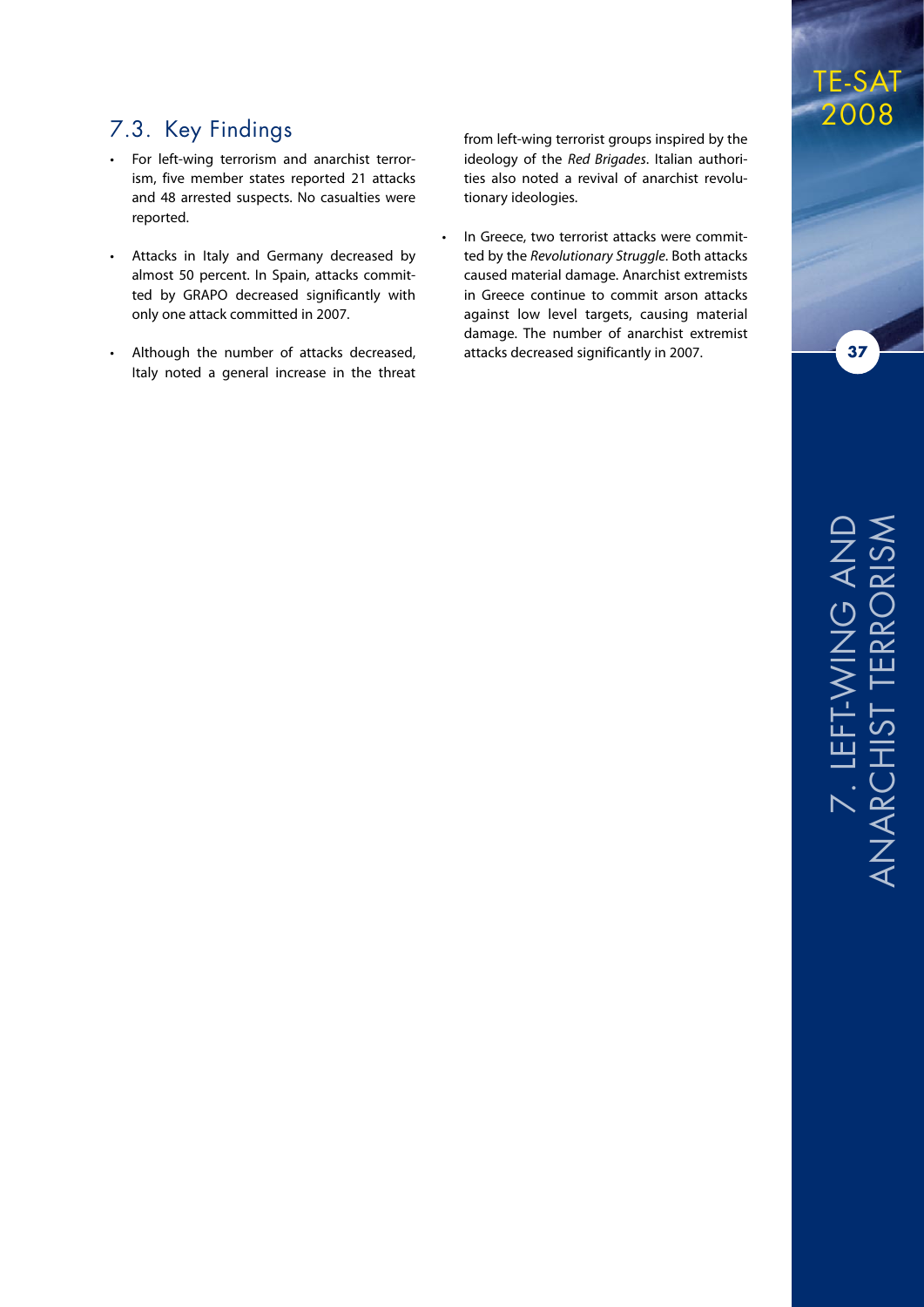### 8. Right-Wing Terrorism

One right-wing terrorist attack was reported for 2007. The attack took place in Portugal where right-wing terrorists vandalised a Jewish cemetery in September 2007. The attack on the cemetery seems to have been part of an initiation rite by self-proclaimed *Hammerskin Friends* for the purpose of pleasing and impressing the leaders of the Portuguese branch of the *Hammerskins*. 112

A total of 44 suspects were arrested for right-wing terrorism in Austria, the Netherlands and Portugal. Of these, 31 were arrested in Portugal as part of the operation against the Portuguese section of the *Hammerskins*. Twenty-seven of the suspects were arrested for possession of illegal weapons, racial discrimination, promotion of racial hatred and Nazi propaganda. The Portuguese investigation also revealed a European network of sympathisers communicating via the Internet.<sup>113</sup>

With one exception, all arrested suspects for rightwing terrorism were male. The female suspect was arrested in the Netherlands for possession of illegal firearms. The arrested were between 18 and 30 years of age, except for two suspects who were 40 and 42 years old. This means that, generally speaking, suspects arrested for right-wing terrorism are relatively young.

#### Extremism

Reported incidents relating to right-wing extremist continued to increase in a number of member states. Dutch authorities report an increase in reports of right-wing extremism in 2007, but estimate that the level of violence remains fairly stable.<sup>114</sup>

Poland has reported a slight increase in right-wing extremist activity. The groups are mainly active on the Internet, where they have established international contacts. The most active right-wing group is *Blood and Honour* and its fighting unit Combat 18.<sup>115</sup>

In the course of 2007, Italy observed an increase in activity by right-wing extremists. This increase manifested itself mainly in acts of vandalism and attacks against left-wing parties and organisations. *Forza Nuova* is the most prominent rightwing extremist group active in Italy.<sup>116</sup>

Swedish authorities reported an increase in violent clashes between various left-wing/anarchist movements and extreme right groups during 2007. The increase in violence is thought to mainly be the work of the right-wing extremist groups.<sup>117</sup>

TE-SAT

2008

<sup>112</sup> Contribution to the TE-SAT 2008: Portugal.

 $113$  ibid.

<sup>114</sup> Contribution to the TE-SAT 2008: the Netherlands.

<sup>&</sup>lt;sup>115</sup> Contribution to the TE-SAT 2008: Poland.

<sup>116</sup> Contribution to the TE-SAT 2008: Italy.

<sup>&</sup>lt;sup>117</sup> Contribution to the TE-SAT 2008: Sweden.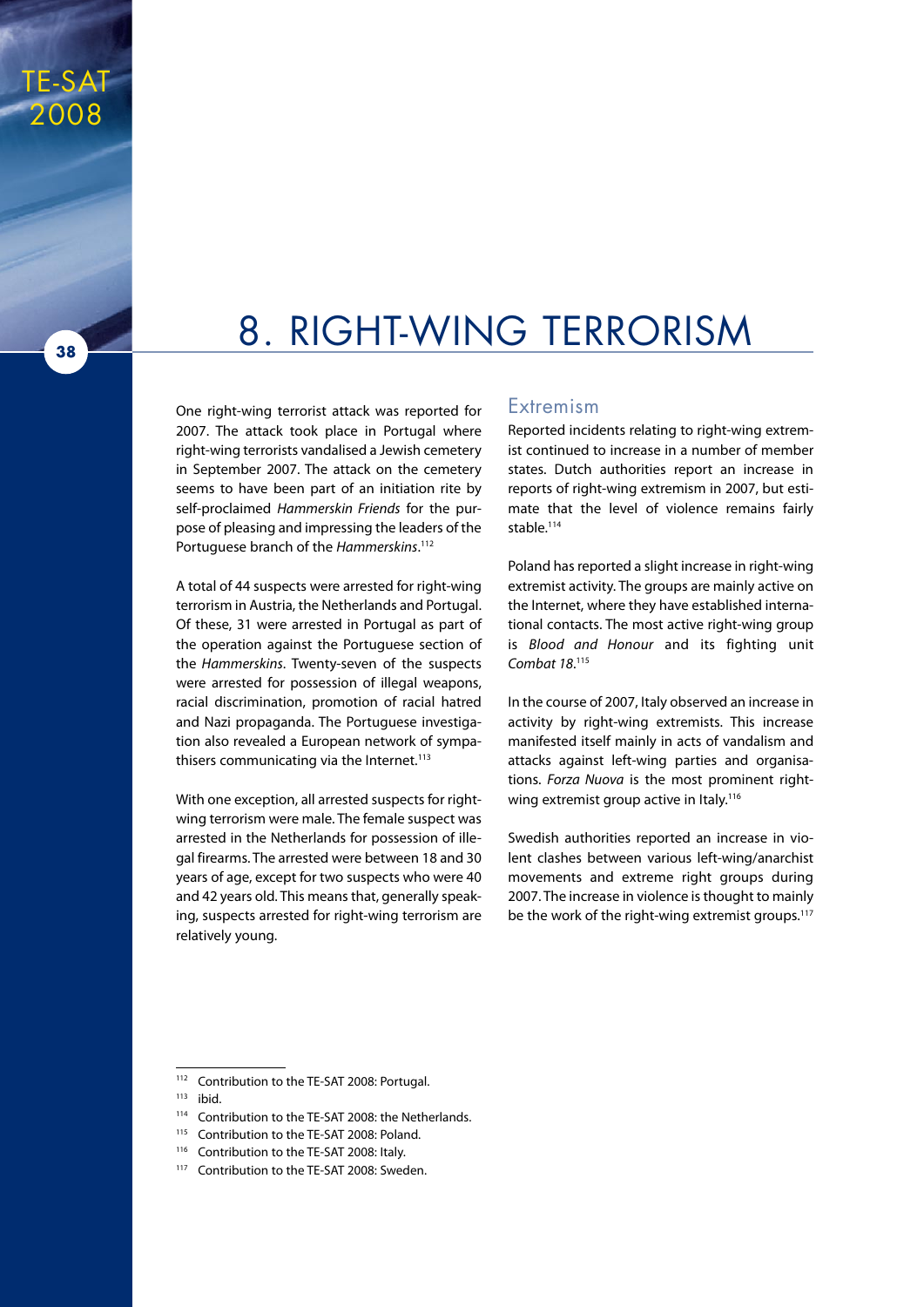In Germany, the Saxony Minister of the Interior banned the right-wing group *Sturm 34* on the basis that it is in opposition to the constitutional order and that its objectives and activities run counter to criminal law. The group consists of approx. 40 to 50 members and 100 sympathisers. Members of the group stated that they considered violence as a means of reaching their objectives. In June 2007, right-wing extremists in Germany attacked and physically assaulted five persons who suffered severe facial injuries.<sup>118</sup>

UK authorities reported that the number of incidents involving right-wing extremists linked to explosives, weapons or prohibited items has increased in the last ten years. In 2007, the UK authorities reported a total of seven right-wing extremists arrested for a range of explosives-related offences. During various house searches, police found CS gas canisters and explosive pyrotechnics but also training manuals, a downloaded Internet article on the recovery of home-made explosive devices and a recipe for a simple hydrogen peroxide/chapati flour explosive mixture.

In October 2007, UK police found a quantity of nail bombs during a house search into the home of a right-wing extremist. Documents recovered at the address indicate that he was planning to attack mosques in the area.

In the UK, a number of the arrested individuals could be classified as "lone-wolves". These individuals share an ideological or philosophical identification with an extremist group, but do not communicate with the group they identify with. While the lone wolf's actions aim to advance the group's goal, the tactics and methods are conceived and directed without any outside command or direction.

In the UK, most of the groups involved in rightwing extremism have a relatively small member-

ship base and many individuals are members of a number of like-minded groups. Thus, successful prosecutions are likely to have a ripple effect and, in the short term, diminish the ability of the various groups to engage in street demonstrations and protests.

Both the UK and the Netherlands reported on increased hostility against Muslim communities from right-wing extremists.<sup>119</sup> The failed car bombings in June 2007 by Islamic extremists fuelled the right-wing extremists in the UK and resulted in protest activity. However, according to UK authorities, these attacks were generally not coordinated by any right-wing organisation but rather the result of individual acts of racism and criminality.120

#### 8.1. Key Findings

- For 2007 the member states reported one right-wing terrorist attack and 48 arrested related to right-wing terrorism.
- Suspects arrested for right-wing terrorism are generally younger than arrested suspects in other types of terrorism.
- A majority of member states reported rightwing activities as extremism and not as terrorism.
- Activities from right-wing extremist groups are increasing.
- In the UK, an increasing amount of right-wing extremists are involved in activities linked to explosive devices and home-made explosives.
- A few member states reported increased hostility towards Muslim communities from rightwing extremists.

TE-SAT 2008

Contribution to the TE-SAT 2008: Germany.

<sup>119</sup> Contribution to the TE-SAT 2008: UK and the Netherlands.

<sup>120</sup> Contribution to the TE-SAT 2008: UK.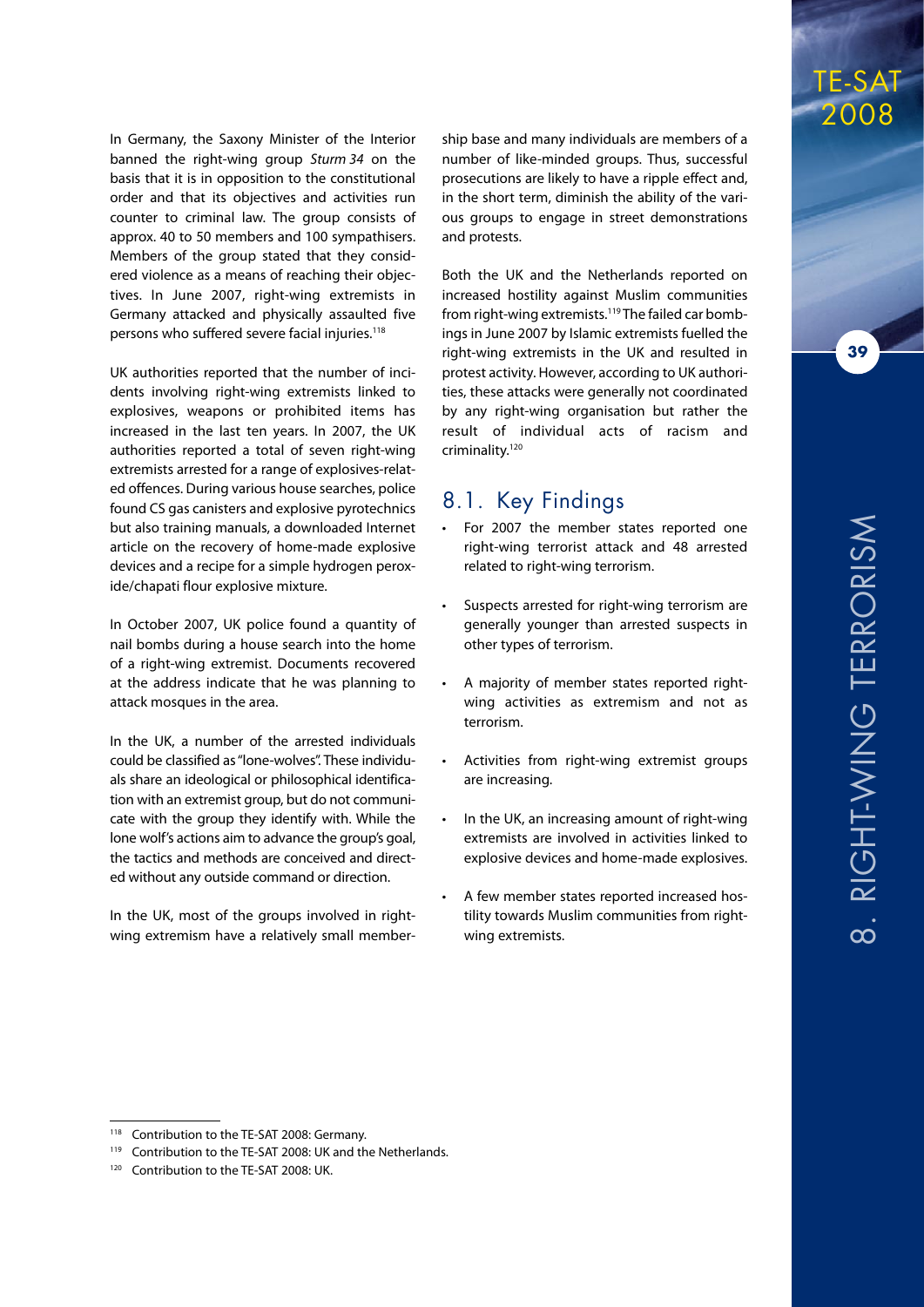# 9. Single Issue Terrorism

One single issue terrorist attack was reported for 2007. The attack took place in Portugal and was committed against a transgenic corn field. Over 100 people took part in the attack; more than one hectare of the field was destroved.<sup>121</sup>

#### Extremism

TE-SAT

2008

**40**

In an incident in February, environmental extremists in Bulgaria sent letters to a number of newspapers claiming to have placed explosive devices in several locations throughout the ski resorts in Bansko. The unknown perpetrators demanded an end to "the destruction of the nature in the area".122

Italy reported an increase in activity from environmental extremist groups against governmental infrastructure projects. This includes vandalism and sabotage of critical infrastructure.<sup>123</sup>

In 2007, European animal rights extremists were involved in arson attacks, letter bombs, and product contamination, as well as wide-spread acts of vandalism. Threats against employees, and their family members, of companies which are perceived to be involved in the mistreatment of animals are commonplace.<sup>124</sup> The same applies to academic research institutions, such as universities, scientists, university staff and students.<sup>125</sup>

In May 2007, European law enforcement arrested 30 animal rights extremist activists in a joint operation involving law enforcement agencies in five EU countries. The operation was part of an investigation into Europe-wide *Stop Huntingdon Animal Cruelty* (SHAC) activities, led by SHAC leaders in the UK. Those arrested were suspected of conspiracy to blackmail Huntingdon Life Sciences (HLS) and associated companies. The blackmail consisted of a concerted effort by extremists, including criminality against target premises and other modi operandi to achieve their ambition to close HLS. The arrests took place mainly in the UK.

SHAC was founded in 1999, with the sole aim to force the closure of the contract research organisation HLS. SHAC targets include suppliers, customers and financial institutions linked to HLS. In the EU, SHAC is currently known to have a presence in Belgium<sup>126</sup>, Austria, Finland, France, Germany, the Netherlands, Italy, Poland, Spain, Sweden and the UK.<sup>127</sup>

UK government officials stated that animal rights extremism is a serious concern and that activists

<sup>&</sup>lt;sup>121</sup> Contribution to the TE-SAT 2008: Portugal.

<sup>122</sup> Contribution to the TE-SAT 2008: Bulgaria.

<sup>&</sup>lt;sup>123</sup> Contribution to the TE-SAT 2008: Italy.

<sup>124</sup> "Resisting the Animal Avengers", *Spiegel Online,* 19 November 2007; "Animal rights militants charged after police operation", *Financial Times*, London, 4 May 2007;

<sup>125</sup> "Resisting the Animal Avengers", *Spiegel Online,* 19 November 2007; "Animal activists plant bombs at Oxford college", *Daily Telegraph*, 27 February 2007.

Contribution to the TE-SAT 2008: Belgium.

<sup>127</sup> Contribution to the TE-SAT 2008: UK.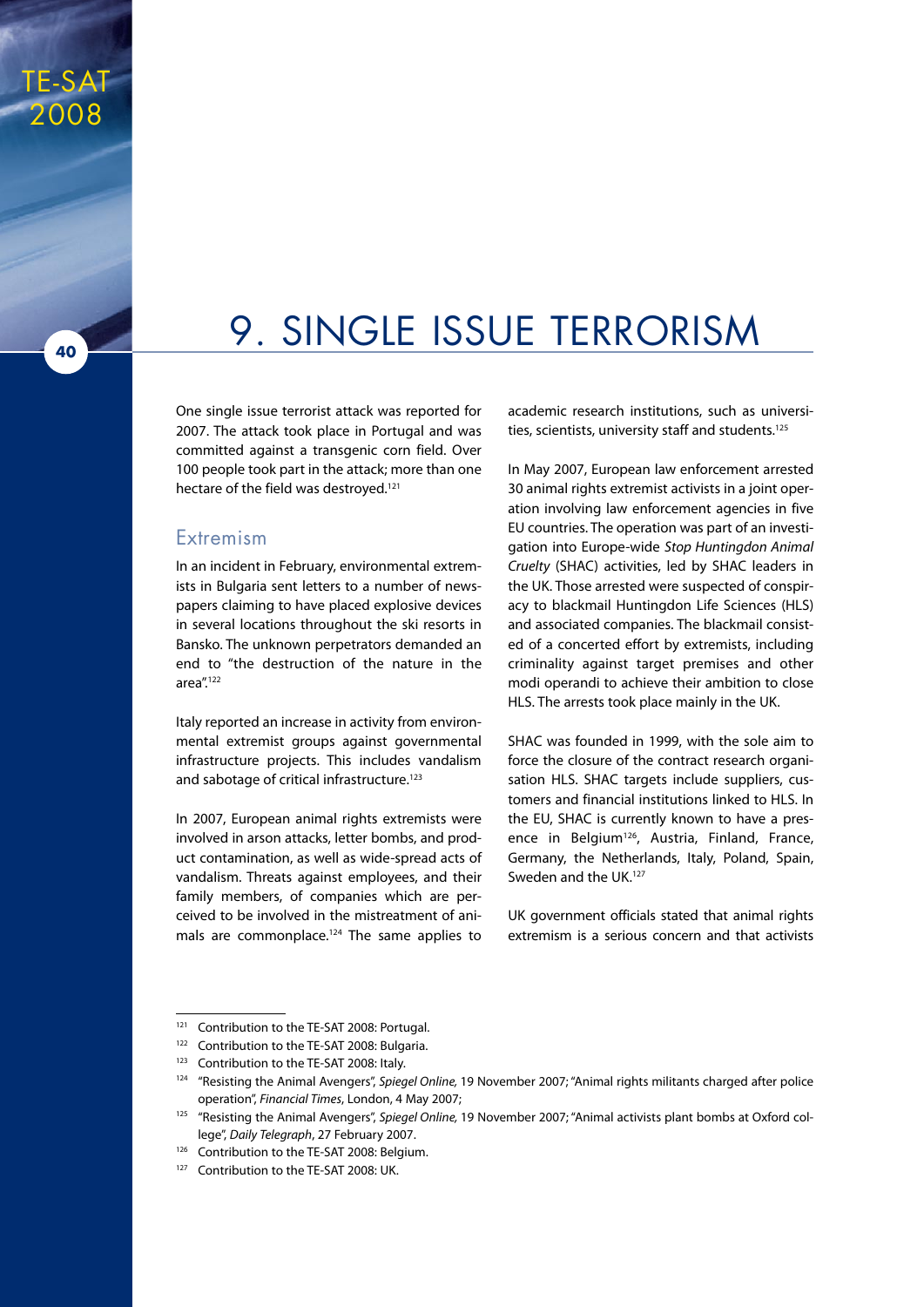could be charged under the Terrorism Act 2000, if appropriate.128 UK animal rights extremists are perceived to hold a pivotal role in the animal rights scene in the EU and UK activists are frequently taking part in extremist activities throughout Europe.

In 2007, UK law enforcement recorded 229 criminal incidents relating directly to animal rights extremism. The pharmaceutical industry remains the main target. The majority of the incidents were recorded as criminal damage. These were often directed against targets that have also been the subject of suspicious incidents, and threatening communications in the form of letters, e-mails and telephone calls.

Since August 2007, in the UK there have been a number of serious offences connected with animal rights extremists. A series of six claims of product contamination targeting pharmaceutical companies with links to HLS also affected France, Spain and Austria.<sup>129</sup>

In November 2007, two improvised incendiary devices (IIDs) destroyed the vehicles of two Oxford University professors. They were targeted by animal rights extremists. An additional IID was placed under a third vehicle, but failed to ignite.

In January 2007, the *Animal Liberation Front* (ALF) organised a tour through various cities in Italy. This was a campaign against chain stores believed to sell furs and companies accused of conducting animal experiments. In October 2007, ALF also claimed responsibility for breaking into a laboratory and releasing several animals, as well as for the criminal damage caused to the buildings.<sup>130</sup>

According to the statistics published on animal rights extremist websites, the member states most

targeted by animal rights extremists, besides the UK, are Italy, France, Spain and Sweden. In 2007, Estonia was included on the websites as a target country. Nevertheless, this data originates from animal rights extremist-owned websites. Therefore, it may not be representative of the actual problem experienced by a particular member state. In October 2007, a French ALF cell claimed responsibility for a fire bomb in the Netherlands. This type of attacks confirms that animal rights extremists are not limited by national boundaries.<sup>131</sup>

Making threats via the Internet is likely to be a method increasingly favoured by animal rights extremists, due to the high level of anonymity and reduced levels of financial requirement and personal risk.132

#### 9.1. Key Findings

- Portugal reported one single issue terrorist attack linked to environmentalist terrorism.
- A majority of all member states reported single issue activities as extremism and not as terrorism.
- The UK animal rights extremists are perceived to hold a pivotal role in the animal rights scene in the EU. UK activists frequently take part in extremist activities throughout the EU.
- Attacks by single issue extremist groups mainly targeted private property and individuals linked to targeted companies.
- Italy reported an increased activity of environmental extremist groups targeting governmental infrastructure projects.

TE-SAT

2008

<sup>129</sup> Contribution to the TE-SAT 2008: UK.

<sup>&</sup>lt;sup>130</sup> Contribution to the TE-SAT 2008: Italy.

<sup>131</sup> Contribution to the TE-SAT 2008: UK.

<sup>132</sup> Ibid.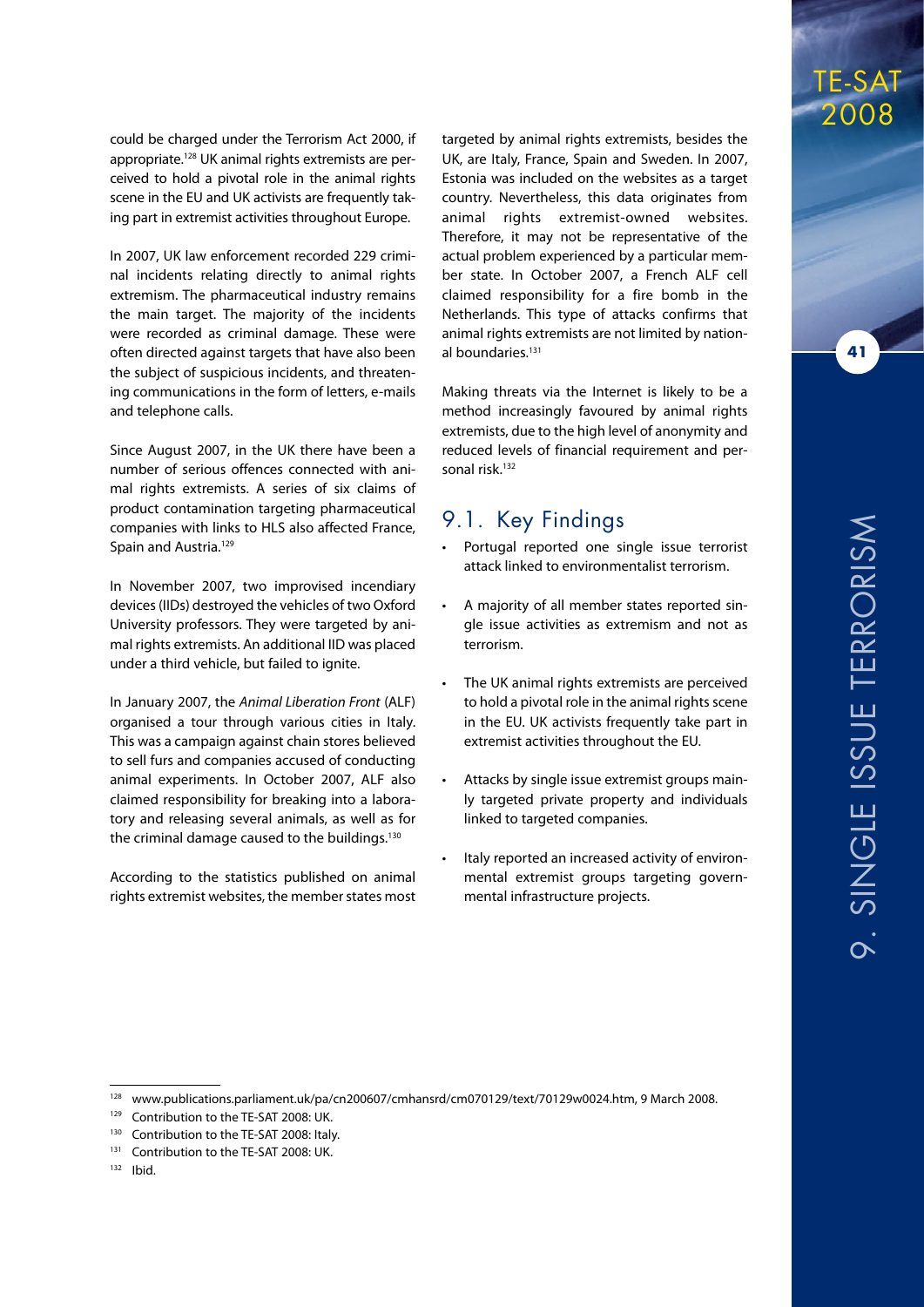### 10. Trends

**The number of terrorist attacks in the EU is increasing.** During 2007, 583 terrorist attacks were committed in the EU. Of these, 91 percent were perpetrated by separatist terrorists. As in 2006, the vast majority of all attacks were committed by Basque and Corsican separatist terrorists in Spain and France. Separatist terrorist attacks continue to mainly cause material damage. However, ETA continues to specifically target Spanish law enforcement and governmental officials. This was evidenced by the fatal attack on the two Spanish Guardia Civil officers in France in 2007.

**The number of suspects arrested for terrorism in the EU is increasing.** The number of arrested suspects has increased from 706 in 2006 to 1044 in 2007. As for the increase in attacks, this can partly be attributed to the increased activity of Corsican and Basque separatist terrorism groups. This trend is also reflected in the statistics reported by Eurojust: in 2007, 54 percent of all court cases were related to separatist terrorism. However, the general increase in arrests can also be explained by the 30 percent increase in arrests in the UK. The vast majority of these arrests were in relation to Islamist terrorism.

**The use of home-made explosives in terrorist attacks is increasing.** In the vast majority of all terrorist attacks carried out by means of explosive devices, the main charge was composed of homemade explosives. As in 2006, this continues to be the main type of explosive used by Islamist terrorists. For 2007, however, this was also noticed in relation to separatist terrorism, especially in the case of ETA. As in 2006, investigations into attempted attacks in the member states revealed the use of TATP, a highly volatile explosive which requires a certain level of expertise in handling. This corroborates the information that several of the EU suspects received training in bomb-making.

**More terrorism propaganda is being produced and distributed over the Internet than ever before.** Propaganda continues to be an important tool for terrorists in order to attract new recruits and give logistical support. Manuals on how to build bombs, together with ideological propaganda, are increasingly spread on the Internet. For 2007, propaganda is also a new offence reported by the member states in relation to arrested Islamist terrorist suspects. The unprecedented al-Qaeda media campaign during 2007 produced propaganda in a number of European languages, indicating increasing efforts to reach non-Arabic speaking Europeans. Although propaganda material is available in increasing quality and quantity, there is no proof that this in itself leads to increasing radicalisation of the targeted audience. The availability of great quantities of propaganda material, easily accessible through the Internet, however, does facilitate the tasks of propagandists and recruiters and may lead to a general increase in the number of Islamist terrorists in the EU.

**Islamist terrorism in the EU continues to aim at causing indiscriminate mass casualties.** Most investigations into failed and foiled Islamist terrorist attacks in the EU in 2007 showed that Islamist terrorists continue to aim at causing indiscriminate mass casualties. This is not only observed in the choice of targets but also in the methods and explosives used. In the failed attack in London, nails added to the IED would have assured a maximum number of casualties. In the attempted attack in Germany, the suspects tried to build a bomb with a higher explosive effect than the ones used in the Madrid attacks in 2004, the attack

**42**

TE-SAT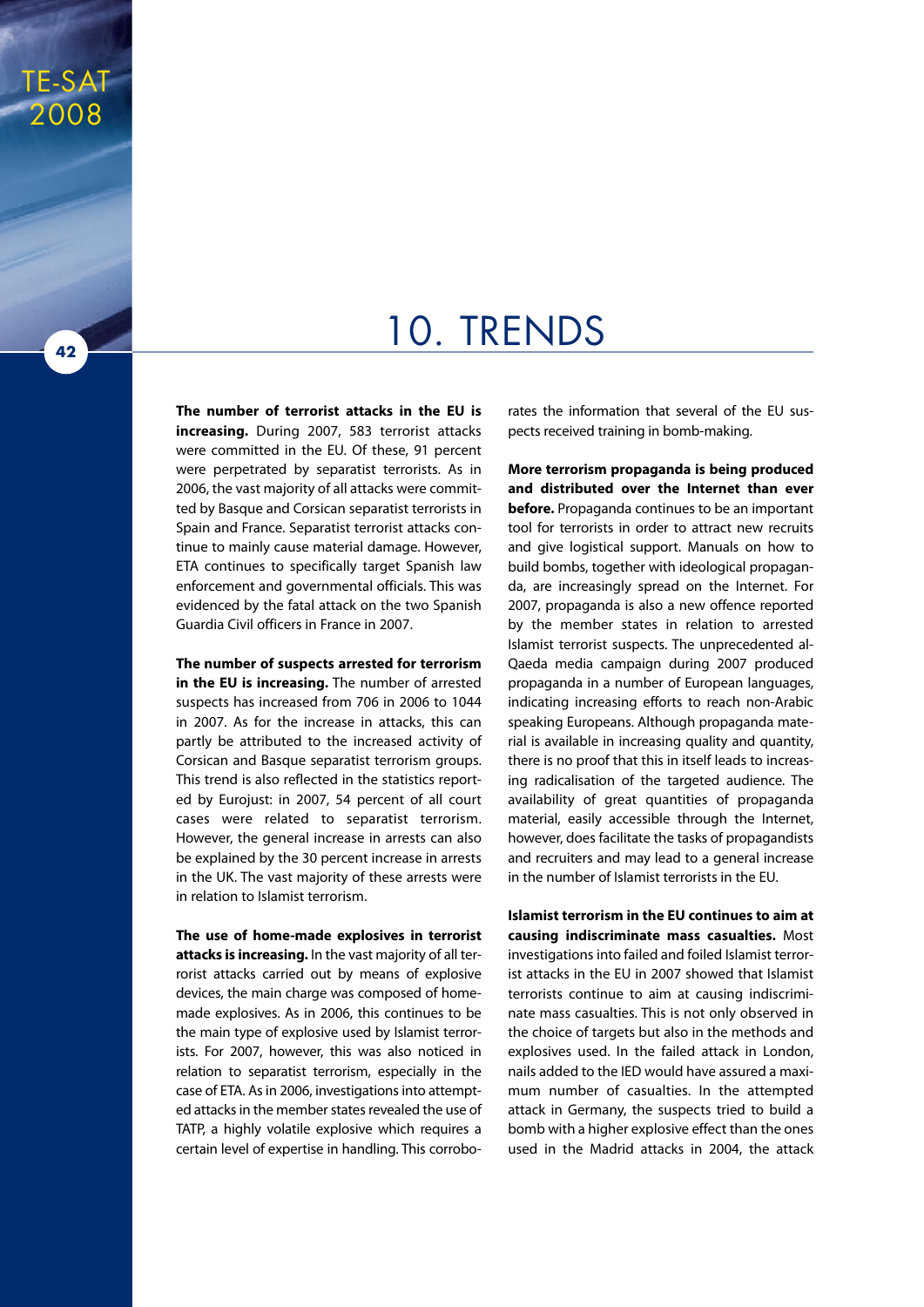which has so far caused the highest number of causalities and fatalities in the EU.

**Islamist terrorism in the EU is increasingly influenced by Pakistani-based al-Qaeda-affiliated groups and networks.** In 2007, member states observed an increasing number of plots confined to a single member state but with links to al-Qaeda-affiliated groups based in Pakistan. In the past, terrorist plots linked to groups/networks operating in Pakistan have been almost exclusively concentrated on the UK. In 2007, investigations into attempted terrorist attacks indicated an increasing influence of this region, and even Pakistani-based command and control on Islamist terrorism in the EU. The attempted attack in Germany also showed the emergence of a Pakistani-based group with links to al-Qaeda, which had not previously been involved in attacks within the EU, able to provide logistical support to Islamist terrorists in member states.

**The conflicts in Afghanistan and Iraq have a large impact on the security environment of the EU.** As seen in the statements posted by the German-speaking GIMF, member states are threatened with violence in an attempt to influence national policies on the engagement in conflict areas. The recruitment of EU nationals and residents for participation in *jihad* in Afghanistan and Iraq is still significant. Iraq remained the main destination for *jihadists* in 2007. As in 2006, reports suggest that Somalia is becoming a new additional destination for *jihadists*. Member states that have military presence in Lebanon also note that Islamist terrorist groups increasingly focus on this aspect. This indicates that the number of theatres of *jihad* is increasing.

#### **Youths continue to be responsible for the vast majority of Basque separatist terrorist attacks.**

The vast majority of attacks in relation to Basque separatist terrorism are *Taldes Y* attacks. The perpetrators are generally linked to ETA's youth organisation SEGI and are younger than arrested suspects relating to other forms of separatist terrorism. With the exception of two attacks, all attacks on critical infrastructure were *Taldes Y* attacks. The two remaining attacks were claimed by ETA and SEGI, respectively. It is also noteworthy

that *Taldes Y* attacks continued throughout the ceasefire. All arrests in relation to *Taldes Y* attacks were reported by Spain.

**Basque separatist terrorists continue to use France as a logistical base.** Although ETA showed some activity in Portugal during 2007, France continues to be the main logistical base for Basque separatist terrorism. There is a noticeable difference in the choice of targets attacked by Basque separatist terrorists in France and Spain. While Spain only reports a very small number of Basque separatist terrorist attacks directed towards private interests, this is one of the main targets for Basque separatist terrorism in France. In addition, private interests continue to be the main target for Corsican separatist terrorists. As evidenced by the ETA attack in France in December, Spanish law enforcement officials are nevertheless targeted both in France and in Spain.

**The Kurdish-Turkish conflict has an impact on the security situation in the EU.** In Germany, separatist terrorist violence continues to be perpetrated mainly by Kurdish separatist terrorist groups. The development in the Kurdish-Turkish conflict in 2007 had an impact on the security situation in the EU. This was demonstrated by the increasing number of attacks against Turkish interests in Germany, following the escalation in the conflict in 2007.

**Left-wing and anarchist terrorist attacks in the EU are decreasing.** Spain and Italy continue to be more affected by left-wing terrorism than other EU member states. In 2007, the number of terrorist attacks perpetrated by left-wing and anarchist terrorists decreased. The recent increase in the threat from left-wing groups inspired by ideologies of the *Red Brigades* in Italy, however, may lead to an increase in attacks in 2008.

**Activities by right-wing terrorists and extremists in the EU are increasing.** Investigations into right-wing extremist and terrorist activities have shown international contacts which indicate a European network of right-wing activists. A few member states have also reported a general increase in hostility towards Muslim immigrant communities.

### TE-SAT 2008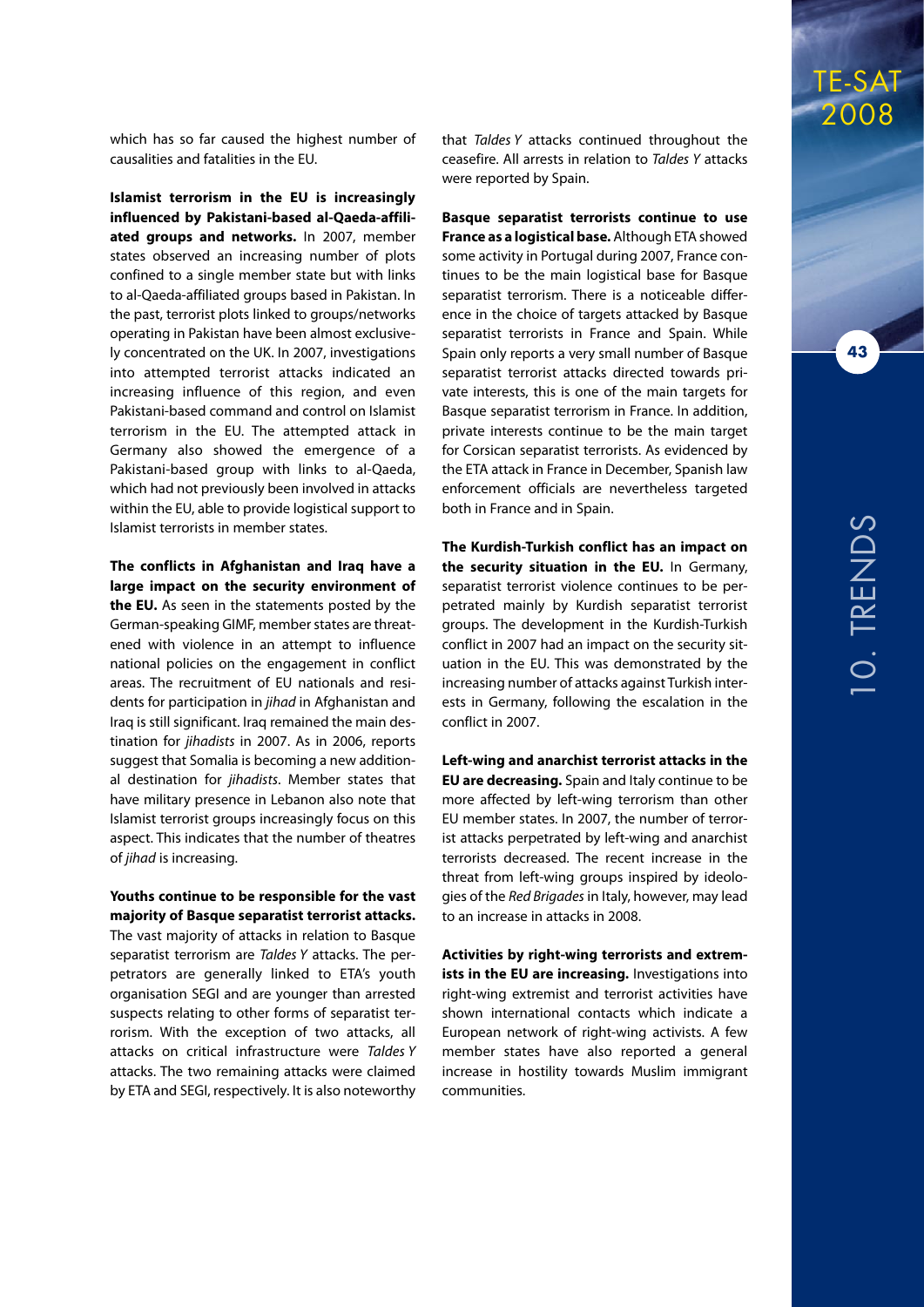### Annex 1

### **Abbreviations**

| <b>ALF</b>      | <b>Animal Liberation Front</b>                                                                                                                 |
|-----------------|------------------------------------------------------------------------------------------------------------------------------------------------|
| <b>APAPC</b>    | Association des Parents et Amis des Prisonniers Comministes Secours Rouge<br>Association of Parents and Friends of Communist Prisoners Red Aid |
| <b>AOIM</b>     | al-Qaeda in the Islamic Maghreb                                                                                                                |
| <b>BR-PCC</b>   | Brigate Rosse per la Costruzione del Partito Communista Combattente<br>Red Brigades for the Construction of the Fighting Communist Party       |
| CCC             | <b>Cellules Communistes Combattantes</b>                                                                                                       |
| <b>CIRA</b>     | Continuity Irish Republican Army                                                                                                               |
| DHKP/C          | Devrimci Halk Kurtuluş Partisi/Cephesi<br>Revolutionary People's Liberation Party/Front                                                        |
| ETA             | Euskadi Ta Askatasuna<br><b>Basque Fatherland and Liberty</b>                                                                                  |
| FAI             | Federazione Anarchia Informale<br><b>Informal Anarchist Federation</b>                                                                         |
| <b>FATF</b>     | <b>Financial Action Task Force</b>                                                                                                             |
| FLNC-22 Octobre | Front de Liberation Nationale de la Corse du 22 Octobre<br>National Front for the Liberation of Corsica of 22 October                          |
| FLNC-UDC        | Front de Liberation Nationale de la Corse - Union des Combattants<br>National Front for the Liberation of Corsica - Union of Combatants        |
| <b>GIMC</b>     | Groupe Islamic Combattant Marocain<br>Moroccan Islamic Combatant Group                                                                         |
| <b>GIMF</b>     | Global Islamic Media Front                                                                                                                     |
| <b>GRAPO</b>    | Grupos de Resistencia Antifascista Primero de Octubre<br>Antifascist Resistance Groups October First                                           |
| <b>GSPC</b>     | Groupe Salafiste pour la Prédication et le Combat<br>Salafist Group for Preaching and Combat                                                   |
| HME             | Home Made Explosives                                                                                                                           |
| IED             | <b>Improvised Explosive Device</b>                                                                                                             |
| <b>IID</b>      | <b>Improvised Incendiary Device</b>                                                                                                            |
| IJU             | Islamic Jihad Union                                                                                                                            |
| <b>IMU</b>      | Islamic Movement of Uzbekistan                                                                                                                 |
| <b>INLA</b>     | Irish National Liberation Army                                                                                                                 |
| <b>IRA</b>      | Irish Republican Army                                                                                                                          |
| JHA             | <b>Justice and Home Affairs</b>                                                                                                                |
| <b>LDRs</b>     | Light Dependent Resistors                                                                                                                      |
| <b>LTTE</b>     | Liberation Tigers of Tamil Eelam                                                                                                               |
| <b>NGO</b>      | Non-Governmental Organisation                                                                                                                  |

**44**

TE-SAT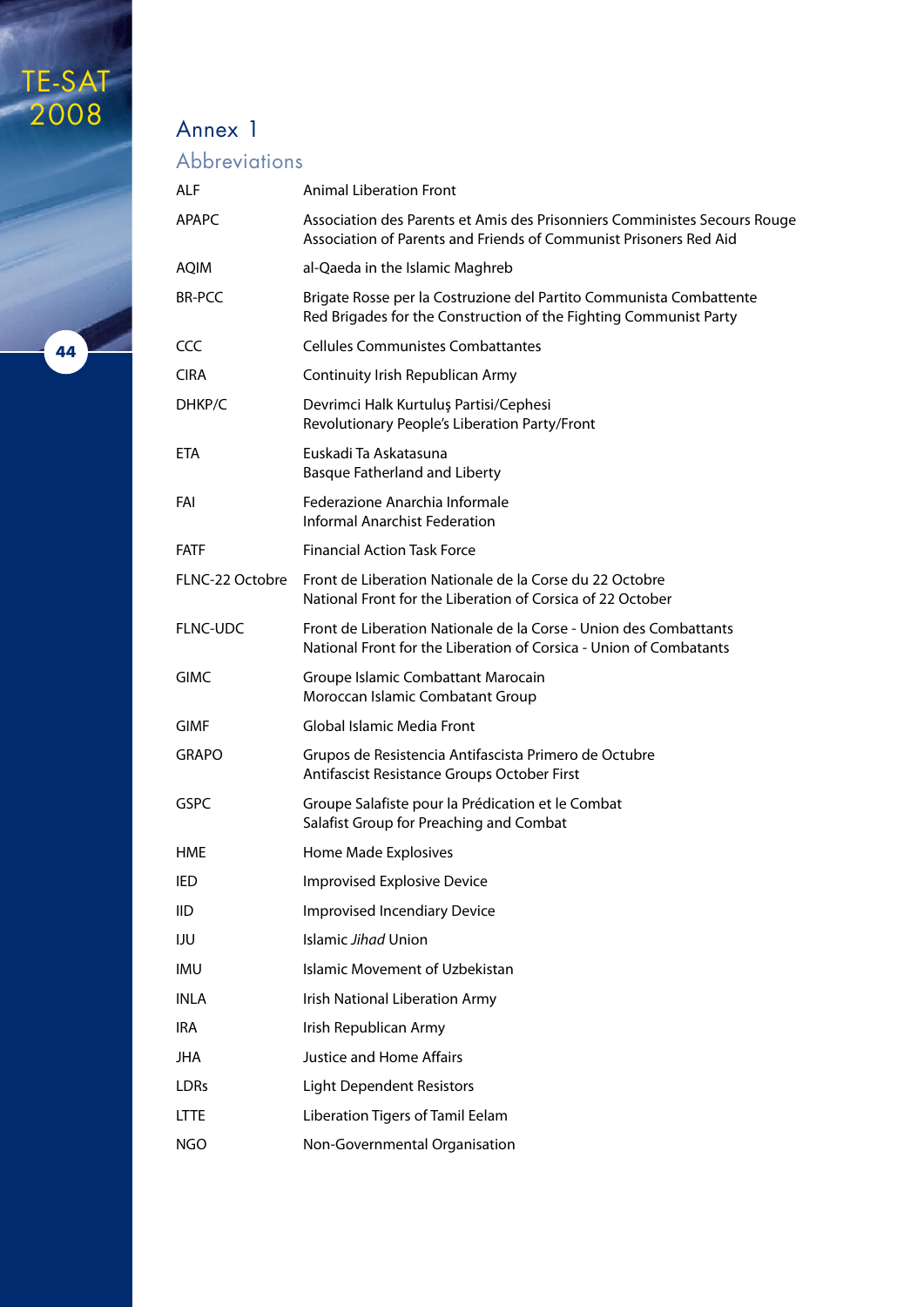| <b>PCC</b>    | Partito Comunista Combattente                                                          |
|---------------|----------------------------------------------------------------------------------------|
| PCP-M         | Partito Comunista Politico-Militare                                                    |
| <b>PKK</b>    | Partiya Karkeren Kurdistan<br>Kurdistan Workers' Party                                 |
| <b>RAF</b>    | Red Army Fraction                                                                      |
| <b>RIRA</b>   | Real Irish Republican Army                                                             |
| <b>SHAC</b>   | Stop Huntingdon Animal Cruelty                                                         |
| SitCen        | <b>European Union Joint Situation Centre</b>                                           |
| <b>SLA</b>    | Sri Lankan Army                                                                        |
| <b>TATP</b>   | Triacetone Triperoxide                                                                 |
| <b>TKP/ML</b> | Türkiye Komünist Partisi/Marksist-Leninist<br>Turkish Communist Party/Marxist-Leninist |
| <b>TWP</b>    | Terrorism Working Party of the European Council                                        |
| <b>VBIED</b>  | Vehicle-Borne Improvised Explosive Device                                              |

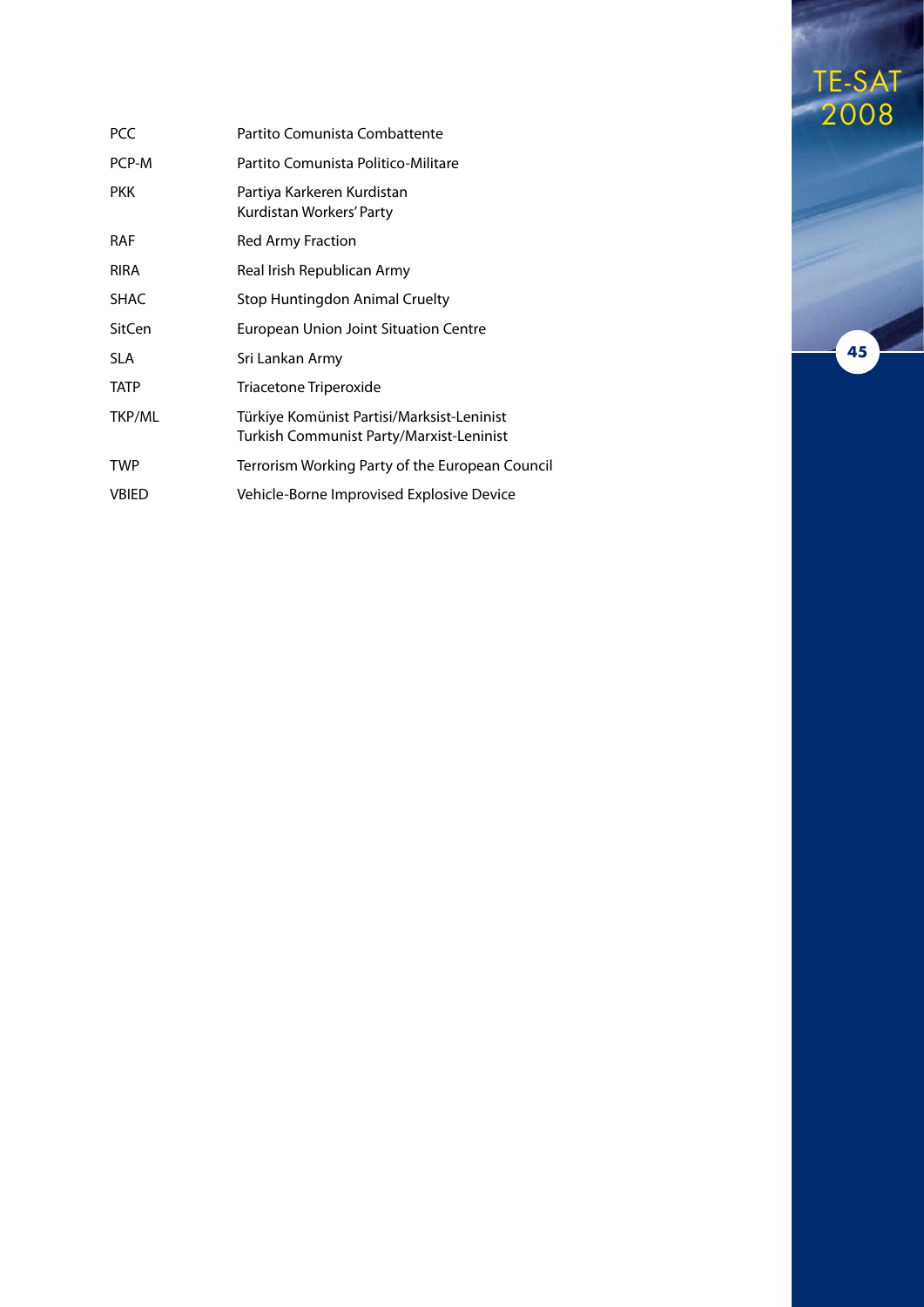### TE-SAT 2008

### Annex 2

#### Excerpt from the Council Framework Decision on Combating Terrorism

According to Article 1 of the Council Framework Decision of 13 June 2002 on Combating Terrorism (2002/275/JHA), terrorist offences are intentional acts which, given their nature or context, may seriously damage a country or an international organisation where committed.

Terrorist offences are committed with the aim of

- seriously intimidating a population, or
- unduly compelling a Government or international organisation to perform or abstain from performing an act, or
- • seriously destabilising or destroying the fundamental political, constitutional, economic or social structures of a country or an international organisation.

#### Terrorist offences include

- 1. attacks upon a person's life which may cause death;
- 2. attacks upon the physical integrity of a person;
- 3. kidnapping or hostage taking;
- 4. causing extensive destruction to a Government or a public facility, a transport system, an infrastructure facility, including an information system, a fixed platform located on the continental shelf, a public place or private property

likely to endanger human life or result in major economic loss;

- 5. seizure of aircraft, ships or other means of public or goods transport;
- 6. manufacture, possession, acquisition, transport, supply or use of weapons, explosives or of nuclear, biological or chemical weapons, as well as research into and development of biological and chemical weapons;
- 7. release of dangerous substances, or causing fires, floods or explosions the effect of which is to endanger human life;
- 8. interfering with or disrupting the supply of water, power or any other fundamental natural resource the effect of which is to endanger human life;
- 9. threatening to commit any of the acts listed above.

Paragraph 2 of Article 2 obliges Member States to take the necessary measures to ensure that directing a terrorist group, participating in its activities including supplying of information or material resources, or by funding its activities are punishable.

Article 3 obliges Member States to take the necessary measures to ensure that terrorist-linked offences include aggravated theft, extortion and drawing up false administrative documents with a view to commit certain terrorist offences.

According to Article 4, inciting or aiding or abetting offences referred to in the Framework Decision should also be made punishable.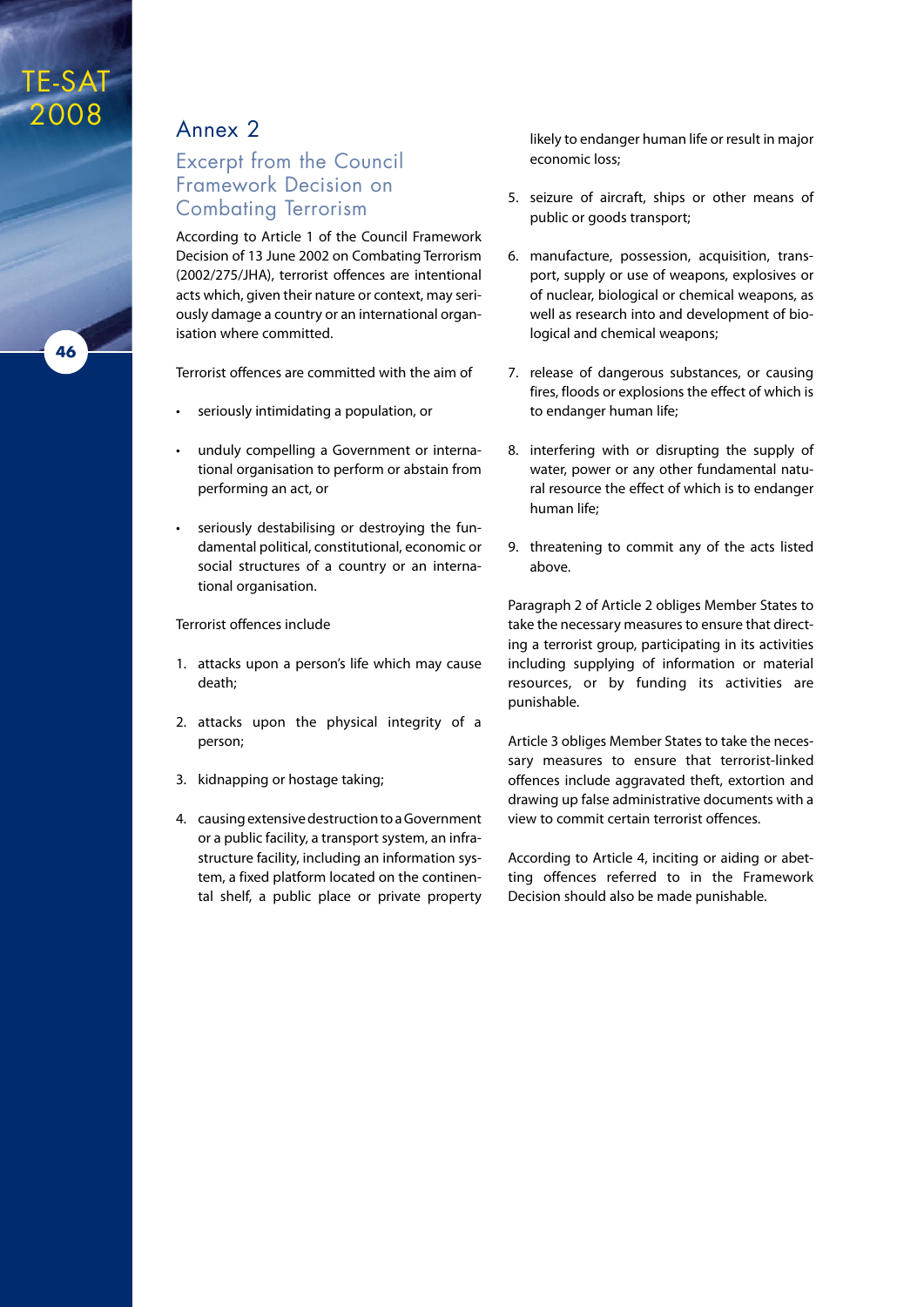#### Annex 3

**Implementation of the EU Framework Decision on Combating Terrorism in member states which provided Eurojust with information on convictions.**

#### Belgium

At the start of 2007, a Royal Decree entered into force making it easier for the financial administrative authorities to freeze the assets of individuals involved in terrorist offences, as described in the 19 December 2003 Act on Terrorism. A second new bill was published on 15 May 2007 on the insurance against damage caused by terrorist acts. This new law supports the victim of a terrorist act in receiving compensation. Also, a Royal Decree of October 2006 entered into force on 15 June 2007, allowing a check of financial transactions, in order to fight money laundering and financing of terrorism.

#### Denmark

After the introduction of the first anti-terrorism package on 31 May 2002, the Danish Parliament passed an updated package on 2 June 2006. In the Criminal Code, the definition of the concept of terrorism has been laid down in Section 114. Recruitment for terrorism, as well as training, instruction and teaching have been criminalised in Sections 114c and 114d. Aiding and abetting to terrorism is punishable with up to 6 years in prison according to Section 114d. Through amendments to the Administration of Justice Act, investigative powers have now been strengthened for both the police and the intelligence service. The amendment in 2006 also allowed a less restricted access to exchange of information between the Security Intelligence Service and the Defence Intelligence Service. In September 2007, a new provision of the Administration of Justice Act entered into force, allowing for the storage of Internet and telecommunications data for an one-year period.

#### France

Since 9 September 1986, the French law has provided for the possibility that the prosecution, investigation and judgement of terrorist offences take place in Paris. In practice, all terrorist cases are centralised in Paris. Since then, the French leg-

islation concerning incrimination of terrorist acts (including financing of terrorism) as well as rules governing the criminal proceeding have been regularly amended, most recently in January 2006. Terrorist acts are defined by Articles 421-1 to 422- 7 of the Penal Code. French law refers in particular to existing offences that are qualified as terrorist acts "where they are committed intentionally in connection with an individual or collective undertaking the purpose of which is seriously to disturb public order through intimidation or terror". The law also provides for the participation in a group or association in order to prepare any act of terrorism. Concerning the criminal proceedings, it should be noted that, since 2004, specific provisions have applied to terrorist offences. They mainly concern surveillance, infiltration, custody, searches, interception of telecommunications, taking of audio recordings and visual images in specified vehicles and places, and measures to freeze property.

TE-SAT

2008

**47**

#### Germany

At the end of 2003, the Criminal Code was updated to implement the 2002 Council Framework Decision. In September 2007, new provisions in criminal law were proposed to extend the criminalisation of preparatory terrorist acts (falling under Sections 129 a and b of the Criminal Code), and punish with up to 10 years in prison instead of 6 months. With these proposals, training and receiving of training will be criminalised. Also, the manufacturing or possession of weapons or fluids and gasses which can be used for preparing to commit terrorist acts will be criminalised. A further provision will be introduced criminalising incitement to terrorism on the Internet and penalising this crime with up to 3 years in prison.

#### Greece

Article 187a of the Greek Criminal Code contains some of the provisions implementing the Council Framework Decision. In this section, threats to commit terrorist acts are criminalised, when they are serious enough and cause terror. Also, the setting up and membership of a structured organisation of more than three persons, acting together and planning to commit terrorist acts is made punishable with up to 10 years' imprisonment. Article 187 provides that perpetration of the acts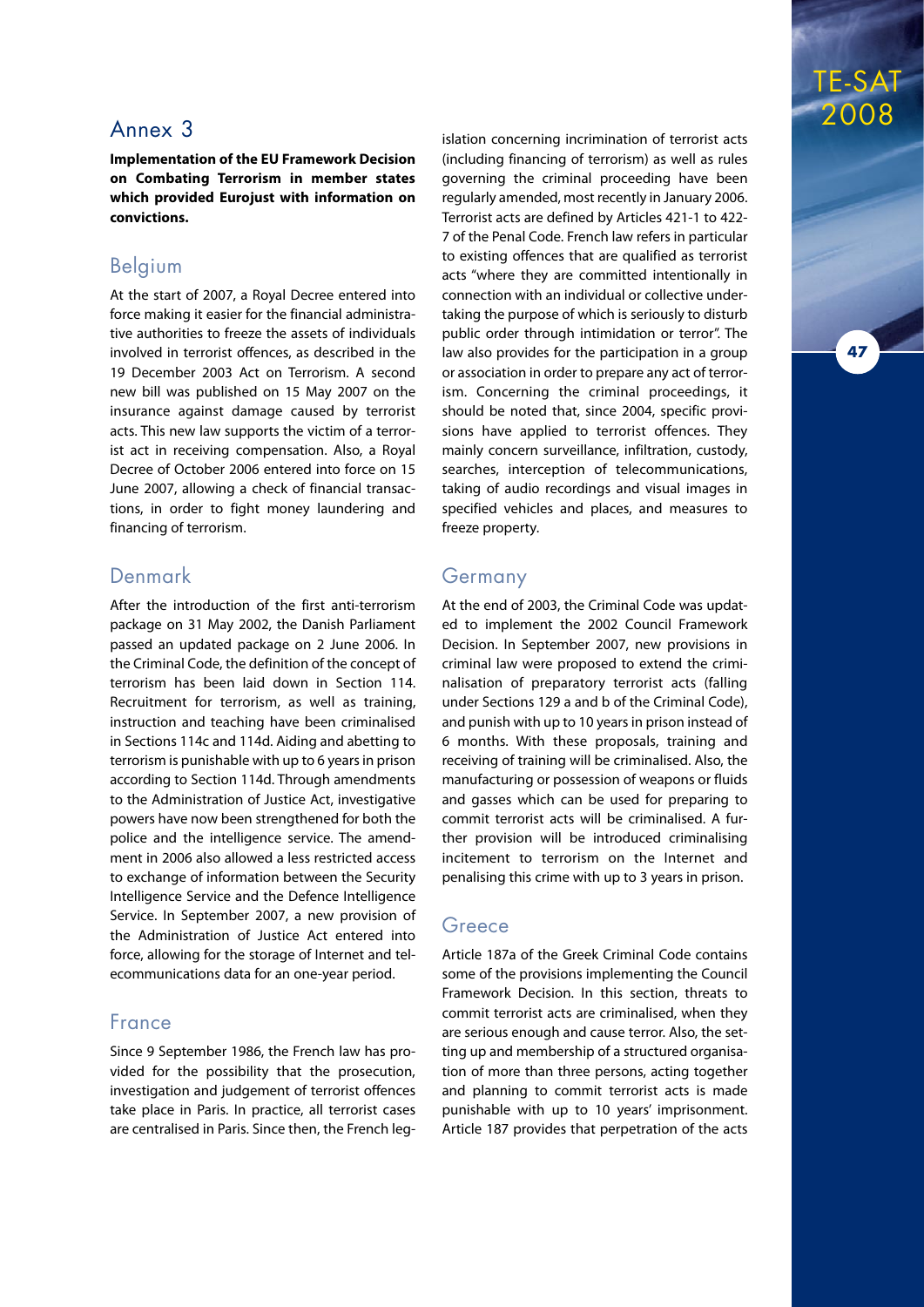

mentioned in article 187a may carry up to a life sentence. After serving 25 years, the convicted person can be released from prison on the basis of article 105 of the Criminal Procedure Code. Special investigation techniques are allowed under article 253a of the Criminal Procedure Code. Prosecutions on the basis of article 187a are brought before the Council of the Court of Appeal.

#### Ireland

Terrorist acts are prosecuted under the Offences Against the State Acts 1939 to 1998, in combination with the Criminal Justice (Terrorist Offences) Act 2005. The Criminal Justice Act 2005 provides for Ireland's compliance with the Council Framework Decision of 2002. The Offences Against the State Acts provide, amongst others, for the offences of membership of, providing assistance to, and directing un unlawful organisation. The Criminal Justice Act strengthens the possibilities to deal with international terrorism and regulates that groups that engage in, promote or encourage the commission of a terrorist activity are unlawful organisations under the Offences Against the State Acts. Terrorist offences are tried at the Special Criminal Court which was established under the Offences against the State Acts.

#### **Italy**

Terrorism is defined under Article 270 of the Criminal Code; the definition dates back to 1980. An amendment in 2001 extended the definition of terrorism to include violence against international organisations and foreign States. On 31 July 2005, a new definition and new offences (such as recruitment and training) were introduced reflecting elements of the Council Framework Decision of 2002. New measures to prevent and combat financing of terrorism were introduced in 2007, according to Directive 2005/60/CE. On 29 December, new measures concerning expulsion in case of terrorism were adopted.

#### Spain

In October 2007, the government of Spain passed a law in accordance with the Directive 2006/24/EC of the European Parliament and of the Council of 15 March 2006: Law 25/2007 on Electronic Communications. The object of the law is the regulation of the providers of public electronic communications services (fixed network telephony, mobile telephony and Internet) concerning their obligations with respect to the retention of data while providing a service, as well as the possibility to make that data available to the persons in charge of an investigation (with the permission of a judicial authority). The law will apply to the traffic and localisation of both legal entities and natural persons and to the related data necessary to identify the subscriber and registered user. It will not apply to the content of the electronic communications or to the information consulted using an electronic communications network. The provider will have to keep the data for a year, with a possibility to extend the period to 2 years or to reduce it to 6 months. The companies will have 6 months after this law has entered into force (7 November 2007) to prepare the equipment required to comply with the law.

#### the Netherlands

A bill allowing increased possibilities for investigation and prosecution of terrorist crimes came into force on 1 February 2007. The new law penalises the establishment of a new terrorist organisation, as well as participation to or leadership of a terrorist organisation. Conspiracy to commit terrorist crimes and recruitment for the *Jihad* is also specifically criminalised. Further preventative measures have been introduced in the criminal procedure law. On the basis of a Decision on investigation of terrorist offences, of the same date, further executive measures may be proscribed by special legislation. Finally, at the end of 2006, a new bill was introduced allowing witnesses protected by the intelligence services to testify in court, thus facilitating the use of intelligence materials in terrorism proceedings.

#### United Kingdom

The UK is one of the countries where anti-terrorism legislation has been in place for many years. The Terrorism Act of 30 March 2006 put in place a number of new offences, including preparatory acts, training, encouragement to terrorism and dissemination of terrorist publications. In 2007, new proposals were put forward to change the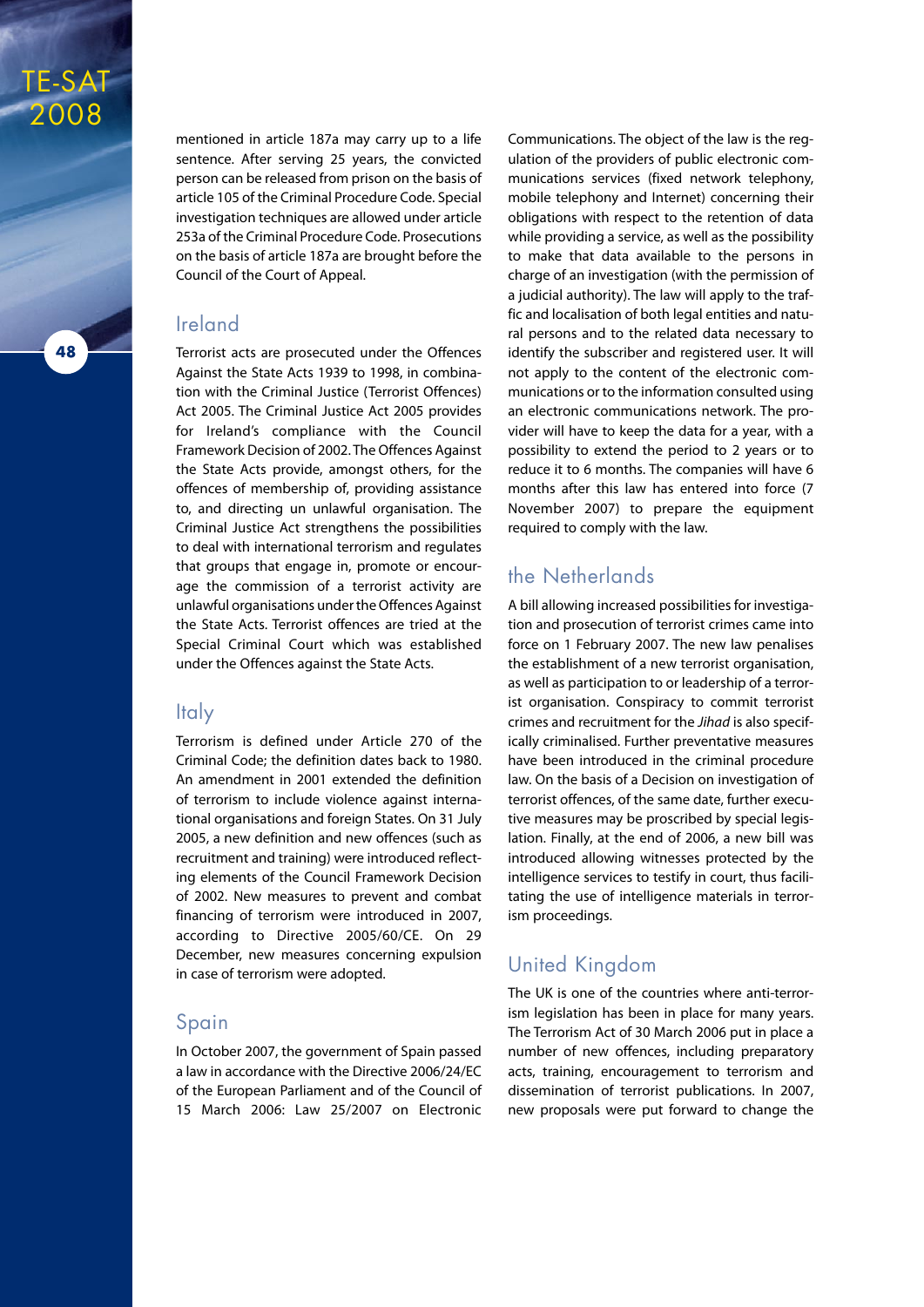counter terrorism legislation. The main elements proposed in the new bill are: a possible extension of pre-charge detention for terrorist suspects beyond the current limit of 28 days; a requirement for convicted terrorists to provide the police with personal information on their release from prison and to notify any changes to this information; introduction of a foreign travel order that will enable convicted terrorists to be banned from travelling overseas; changes to enable post-charge questioning of terrorist suspects and the drawing of adverse inferences from a refusal to say something that is later relied on in court; enhanced sentences for those convicted of terrorist related offences; putting the police counter terrorist DNA database on a sound statutory footing and making other changes to enable the full use of DNA in terrorist cases.

### TE-SAT 2008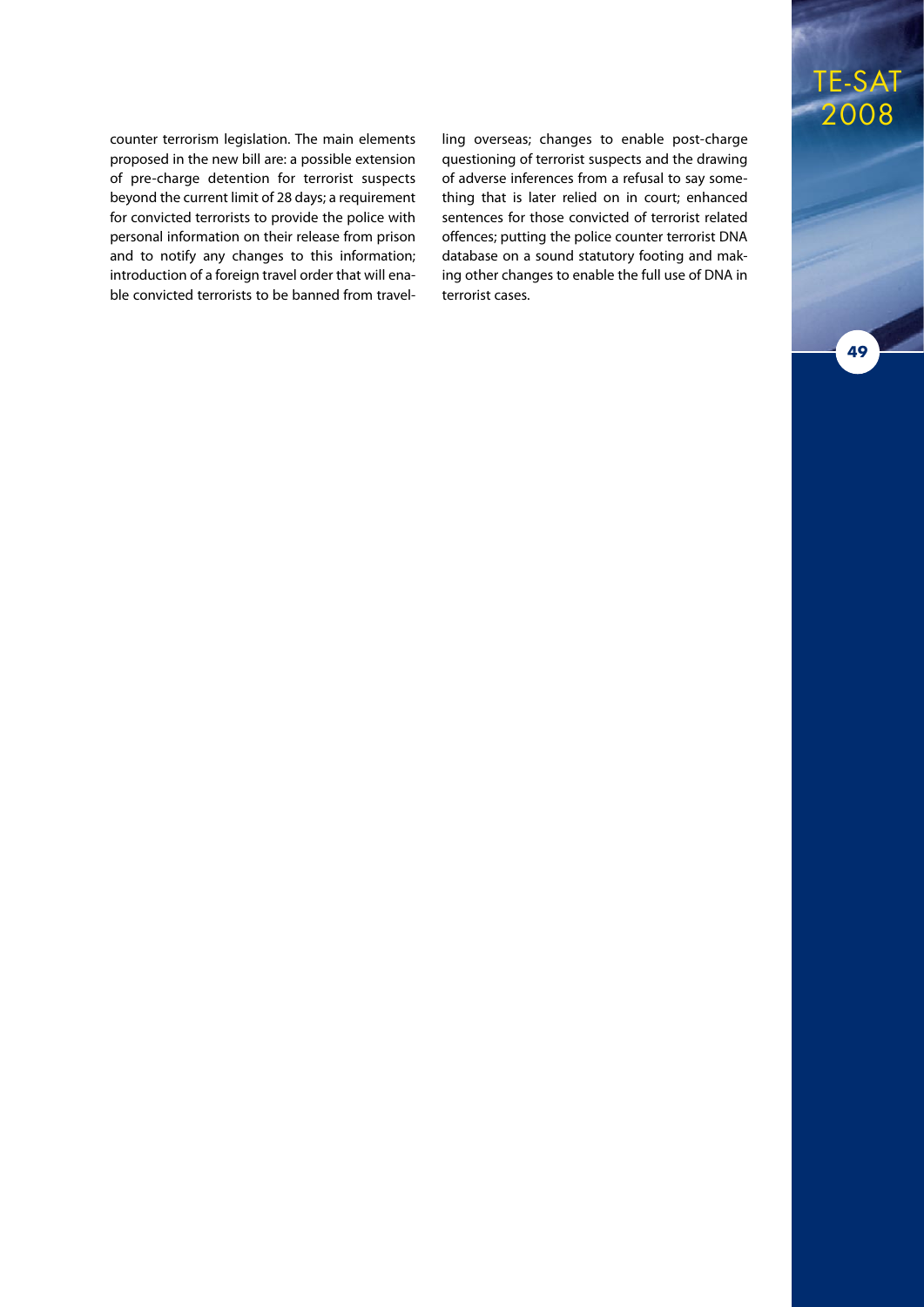#### Annex 4: Failed, foiled and successfully executed attacks in  $2006^{133}$  and  $2007$  per member state and affiliation.

| <b>Member State</b>   | <b>Islamist</b>          |                |                          | <b>Separatist</b> |                          | <b>Left Wing</b>         | <b>Right Wing</b>        |                | <b>Single</b><br><b>Issue</b> | <b>Not</b><br><b>Specified Specified</b> | <b>Not</b>     | <b>Total</b>             | <b>Total</b>   |
|-----------------------|--------------------------|----------------|--------------------------|-------------------|--------------------------|--------------------------|--------------------------|----------------|-------------------------------|------------------------------------------|----------------|--------------------------|----------------|
|                       | 2006                     | 2007           | 2006                     | 2007              | 2006                     | 2007                     | 2006                     | 2007           | 2007                          | 2006                                     | 2007           | 2006                     | 2007           |
| <b>Austria</b>        | 0                        | $\mathbf 0$    | $\mathbf 0$              | $\mathbf 0$       | $\mathbf 0$              | $\mathbf{1}$             | $\mathbf 0$              | $\mathbf 0$    | $\mathbf 0$                   | 1                                        | $\mathbf 0$    | 1                        | 1              |
| <b>Belgium</b>        | $\overline{0}$           | $\overline{0}$ | $\overline{0}$           | $\overline{0}$    | $\overline{0}$           | $\overline{0}$           | $\mathbf 0$              | $\overline{0}$ | $\mathbf 0$                   | $\overline{0}$                           | $\overline{0}$ | $\mathbf 0$              | $\bf{0}$       |
| <b>Bulgaria</b>       | $\overline{\phantom{0}}$ | $\overline{0}$ | $\overline{\phantom{0}}$ | $\mathbf 0$       | $\overline{\phantom{0}}$ | $\mathbf 0$              | $\equiv$                 | $\overline{0}$ | $\mathbf 0$                   | $\overline{\phantom{0}}$                 | $\mathbf 0$    | $\qquad \qquad -$        | $\bf{0}$       |
| <b>Czech Republic</b> | $\overline{0}$           | $\overline{0}$ | $\mathbf 0$              | $\mathbf 0$       | $\overline{0}$           | $\mathbf 0$              | $\mathbf 0$              | $\overline{0}$ | $\mathbf 0$                   | $\overline{0}$                           | $\overline{0}$ | $\bf{0}$                 | $\bf{0}$       |
| <b>Cyprus</b>         | 0                        | $\overline{0}$ | $\mathbf 0$              | $\mathbf{0}$      | 0                        | $\mathbf{0}$             | $\mathbf 0$              | $\mathbf 0$    | $\mathbf 0$                   | 0                                        | $\overline{0}$ | 0                        | $\bf{0}$       |
| <b>Denmark</b>        | $\mathbf{0}$             | $\mathbf{1}$   | $\mathbf{0}$             | $\mathbf{0}$      | $\overline{0}$           | $\mathbf{0}$             | $\mathbf{0}$             | $\mathbf{0}$   | $\mathbf 0$                   | $\overline{0}$                           | $\overline{0}$ | $\bf{0}$                 | 1              |
| <b>Estonia</b>        | $\Omega$                 | $\mathbf{0}$   | $\mathbf 0$              | $\mathbf 0$       | 0                        | $\mathbf 0$              | $\Omega$                 | $\mathbf{0}$   | $\mathbf 0$                   | 0                                        | $\overline{0}$ | $\bf{0}$                 | $\bf{0}$       |
| <b>Finland</b>        | 0                        | $\mathbf 0$    | $\mathbf 0$              | 0                 | $\mathbf 0$              | $\mathbf{0}$             | $\mathbf 0$              | 0              | $\mathbf 0$                   | 0                                        | 0              | $\bf{0}$                 | $\bf{0}$       |
| <b>France</b>         | 0                        | $\mathbf 0$    | 283                      | 253               | 0                        | $\mathbf{0}$             | $\mathbf 0$              | $\mathbf 0$    | $\mathbf 0$                   | 11                                       | 14             | 294                      | 267            |
| <b>Germany</b>        | $\mathbf{1}$             | $\mathbf{1}$   | $\mathbf{0}$             | 15                | 10                       | $\overline{4}$           | $\mathbf 0$              | $\mathbf 0$    | $\mathbf 0$                   | $\overline{2}$                           | $\overline{0}$ | 13                       | 20             |
| <b>Greece</b>         | 0                        | $\mathbf 0$    | $\mathbf 0$              | $\mathbf 0$       | $\qquad \qquad -$        | 2                        | $\mathbf 0$              | $\overline{0}$ | $\mathbf 0$                   | 0                                        | $\overline{0}$ | $\overline{\phantom{0}}$ | $\overline{2}$ |
| <b>Hungary</b>        | $\overline{0}$           | $\mathbf 0$    | $\mathbf 0$              | $\mathbf 0$       | $\mathbf 0$              | $\mathbf 0$              | $\mathbf 0$              | $\overline{0}$ | $\mathbf 0$                   | $\overline{0}$                           | $\overline{0}$ | $\bf{0}$                 | $\bf{0}$       |
| <b>Ireland</b>        | 0                        | $\mathbf 0$    | $\mathbf{1}$             | $\mathbf 0$       | $\mathbf 0$              | $\mathbf 0$              | $\mathbf 0$              | $\overline{0}$ | $\mathbf 0$                   | 0                                        | $\overline{0}$ | 1                        | $\bf{0}$       |
| <b>Italy</b>          | $\overline{0}$           | $\overline{0}$ | $\overline{0}$           | $\mathbf 0$       | 11                       | 6                        | $\mathbf 0$              | $\overline{0}$ | $\mathbf 0$                   | $\overline{0}$                           | 3              | 11                       | 9              |
| Latvia                | 0                        | $\mathbf 0$    | $\mathbf 0$              | $\overline{0}$    | 0                        | $\mathbf 0$              | $\mathbf 0$              | $\mathbf 0$    | $\mathbf 0$                   | $\pmb{0}$                                | $\overline{0}$ | $\bf{0}$                 | $\bf{0}$       |
| <b>Lithuania</b>      | $\overline{0}$           | $\mathbf 0$    | $\mathbf 0$              | $\mathbf 0$       | $\overline{0}$           | $\mathbf 0$              | $\mathbf 0$              | $\overline{0}$ | $\mathbf 0$                   | $\overline{0}$                           | $\overline{0}$ | $\bf{0}$                 | $\bf{0}$       |
| Luxembourg            | 0                        | $\mathbf 0$    | $\mathbf 0$              | $\mathbf 0$       | 0                        | $\mathbf 0$              | $\mathbf 0$              | $\overline{0}$ | $\mathbf 0$                   | $\mathbf 0$                              | $\overline{0}$ | $\bf{0}$                 | $\bf{0}$       |
| <b>Malta</b>          | $\mathbf 0$              | $\Omega$       | $\mathbf{0}$             | $\mathbf{0}$      | $\mathbf{0}$             | $\mathbf{0}$             | $\mathbf 0$              | $\overline{0}$ | $\mathbf 0$                   | $\mathbf{0}$                             | $\mathbf 0$    | $\bf{0}$                 | $\bf{0}$       |
| Poland                | $\Omega$                 | $\mathbf 0$    | $\mathbf 0$              | $\Omega$          | 0                        | $\mathbf{0}$             | $\mathbf{1}$             | $\overline{0}$ | $\mathbf 0$                   | 0                                        | $\overline{0}$ | 1                        | $\bf{0}$       |
| <b>Portugal</b>       | $\overline{0}$           | $\overline{0}$ | $\mathbf{0}$             | $\overline{0}$    | $\mathbf{1}$             | $\mathbf{0}$             | $\mathbf 0$              | $\mathbf{1}$   | $\mathbf{1}$                  | $\mathbf{0}$                             | $\mathbf 0$    | $\mathbf{1}$             | $\overline{2}$ |
| Romania               | $\overline{\phantom{a}}$ | $\mathbf 0$    | $\overline{\phantom{a}}$ | 0                 | $\qquad \qquad -$        | $\mathbf{0}$             | $\overline{\phantom{a}}$ | $\mathbf 0$    | $\mathbf 0$                   | $\qquad \qquad -$                        | $\mathbf 0$    | -                        | $\bf{0}$       |
| <b>Slovakia</b>       | $\mathbf{0}$             | $\mathbf 0$    | $\mathbf 0$              | $\mathbf 0$       | $\mathbf 0$              | $\mathbf{0}$             | $\mathbf 0$              | $\mathbf 0$    | $\mathbf 0$                   | $\mathbf 0$                              | $\mathbf 0$    | $\bf{0}$                 | $\bf{0}$       |
| Slovenia              | 0                        | $\mathbf 0$    | $\mathbf 0$              | $\mathbf 0$       | 0                        | $\mathbf{0}$             | 0                        | 0              | $\mathbf 0$                   | 0                                        | 0              | $\bf{0}$                 | $\bf{0}$       |
| <b>Spain</b>          | $\mathbf{0}$             | $\mathbf 0$    | 136                      | 264               | 8                        | 8                        | $\overline{0}$           | 0              | $\mathbf 0$                   | 1                                        | 7              | 145                      | 279            |
| <b>Sweden</b>         | 0                        | $\mathbf{0}$   | $\mathbf 0$              | 0                 | 0                        | $\mathbf 0$              | 0                        | 0              | $\mathbf 0$                   | 0                                        | 0              | $\bf{0}$                 | $\bf{0}$       |
| the Netherlands       | $\overline{0}$           | $\mathbf 0$    | $\mathbf{0}$             | $\mathbf{0}$      | $\overline{0}$           | $\mathbf 0$              | $\overline{0}$           | 0              | $\mathbf 0$                   | $\overline{0}$                           | $\overline{0}$ | $\bf{0}$                 | $\bf{0}$       |
| <b>UK</b>             | 0                        | $\overline{2}$ | 4                        | ÷,                | 0                        | $\overline{\phantom{0}}$ | $\mathbf 0$              | ÷              | $\qquad \qquad -$             | 1                                        | -              | 5                        | $\overline{2}$ |
| <b>Total</b>          | $\mathbf{1}$             | 4              | 424                      | 532               | 30                       | 21                       | $\mathbf{1}$             | 1              | $\mathbf{1}$                  | 16                                       | 24             | 472                      | 583            |

**50**

TE-SAT

<sup>133</sup> Excluding disputed data concerning attacks in Belgium and Greece for 2006.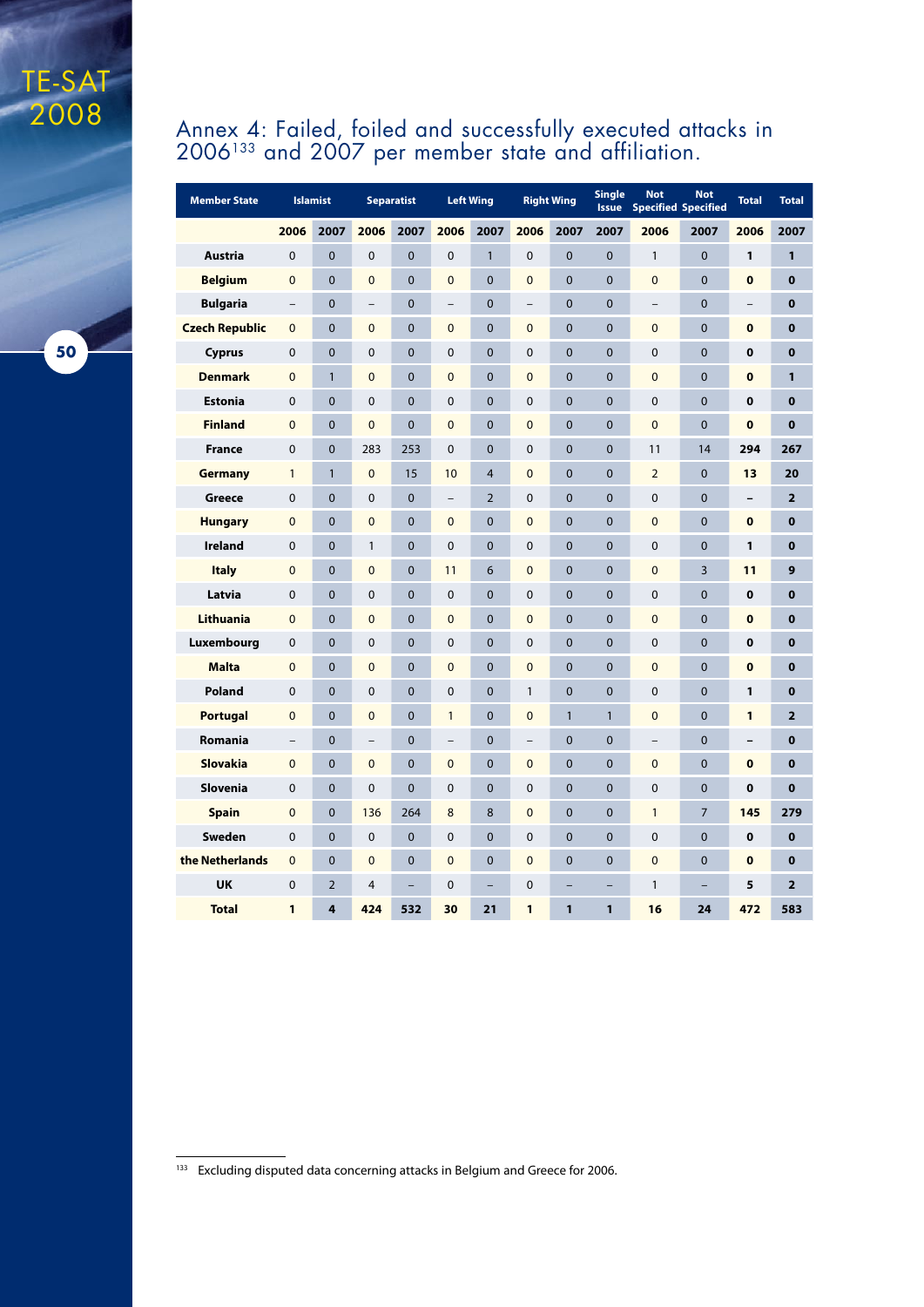

#### Annex 5: Arrests in 2006 and 2007 per member state and affiliation

TE-SAT

2008